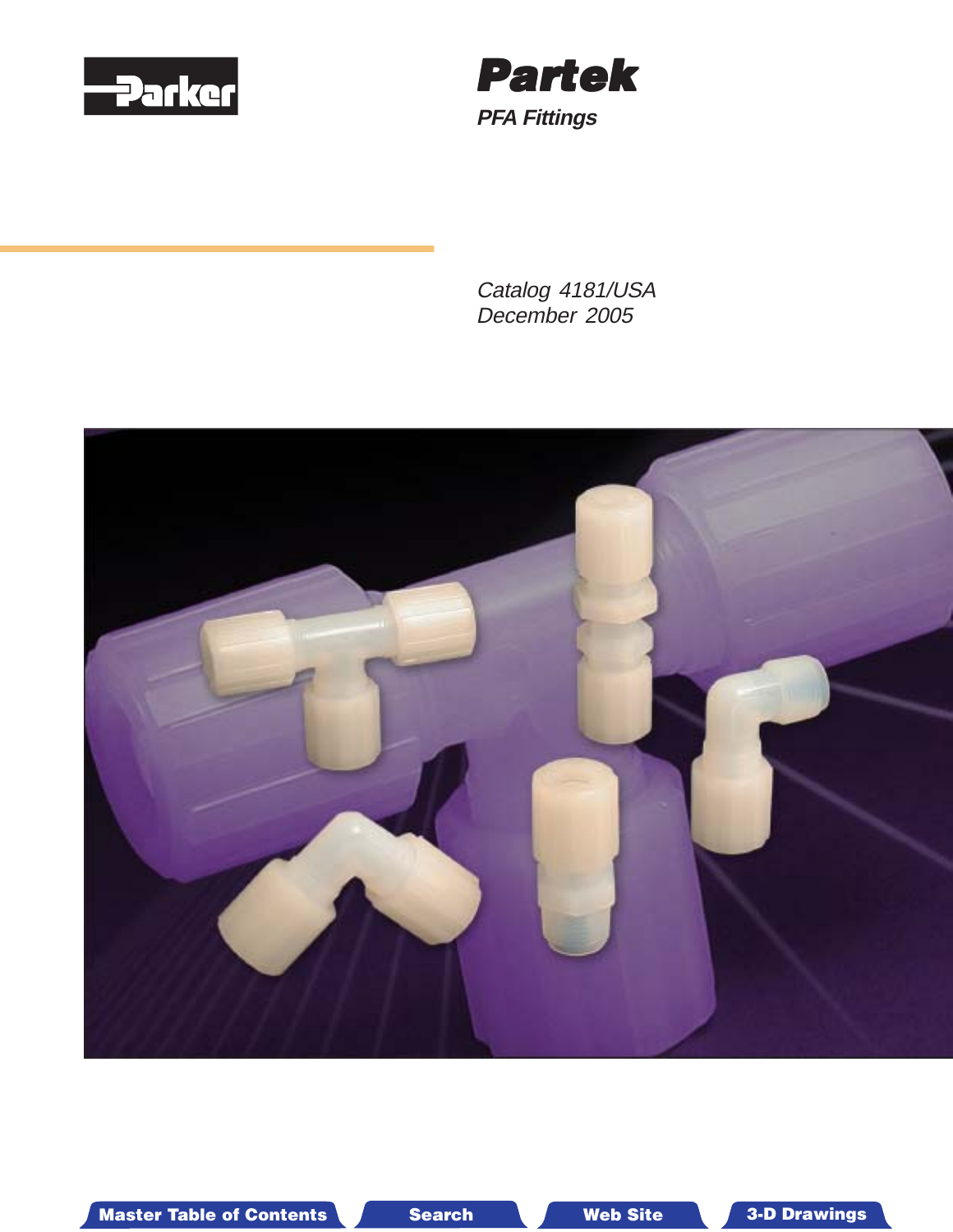# **Table of Contents**

| <b>Parflare Series PFA Tube Fittings</b>        |    |
|-------------------------------------------------|----|
|                                                 |    |
|                                                 |    |
|                                                 |    |
|                                                 |    |
|                                                 |    |
|                                                 |    |
|                                                 |    |
|                                                 |    |
|                                                 |    |
| Pargrip Series PFA Tube Fittings                |    |
|                                                 |    |
|                                                 |    |
|                                                 |    |
|                                                 |    |
|                                                 |    |
|                                                 |    |
|                                                 |    |
|                                                 |    |
|                                                 |    |
| <b>Parbond Series PFA Fusible Pipe Fittings</b> |    |
|                                                 |    |
|                                                 |    |
|                                                 |    |
|                                                 |    |
|                                                 |    |
|                                                 |    |
|                                                 |    |
|                                                 |    |
|                                                 |    |
|                                                 |    |
| Pipe Series PFA Schedule 40 Pipe Fittings       |    |
|                                                 |    |
|                                                 |    |
|                                                 |    |
|                                                 |    |
|                                                 |    |
| <b>Pipe Female Reducers</b>                     | 39 |
|                                                 |    |
|                                                 |    |
| <b>Tools and Accessories</b>                    |    |
|                                                 |    |
|                                                 |    |
|                                                 |    |
|                                                 |    |



FAILURE OR IMPROPER SELECTION OR IMPROPER USE OF THE PRODUCTS AND/OR SYSTEMS DESCRIBED HEREIN OR RELATED ITEMS CAN CAUSE DEATH, PERSONAL INJURY AND PROPERTY DAMAGE.

This document and other information from Parker Hannifin Corporation, its subsidiaries and authorized distributors provide product and/or system options for further investigation by users having technical expertise. It is important that you analyze all aspects of your application and review the information concerning the product or system in the current product catalog. Due to the variety of operating

The products described herein, including without limitation, product features, specifications, designs, availability and pricing, are subject to change by Parker Hannifin Corporation and its subsidiaries at any time withou

© Copyright 2003, Parker Hannifin Corporation, All Rights Reserved

**Parker Hannifin Corporation** Partek Operation <u> <del>Darker</del></u> Tucson, AZ **Master Table of Contents Search Web Site 3-D Drawings**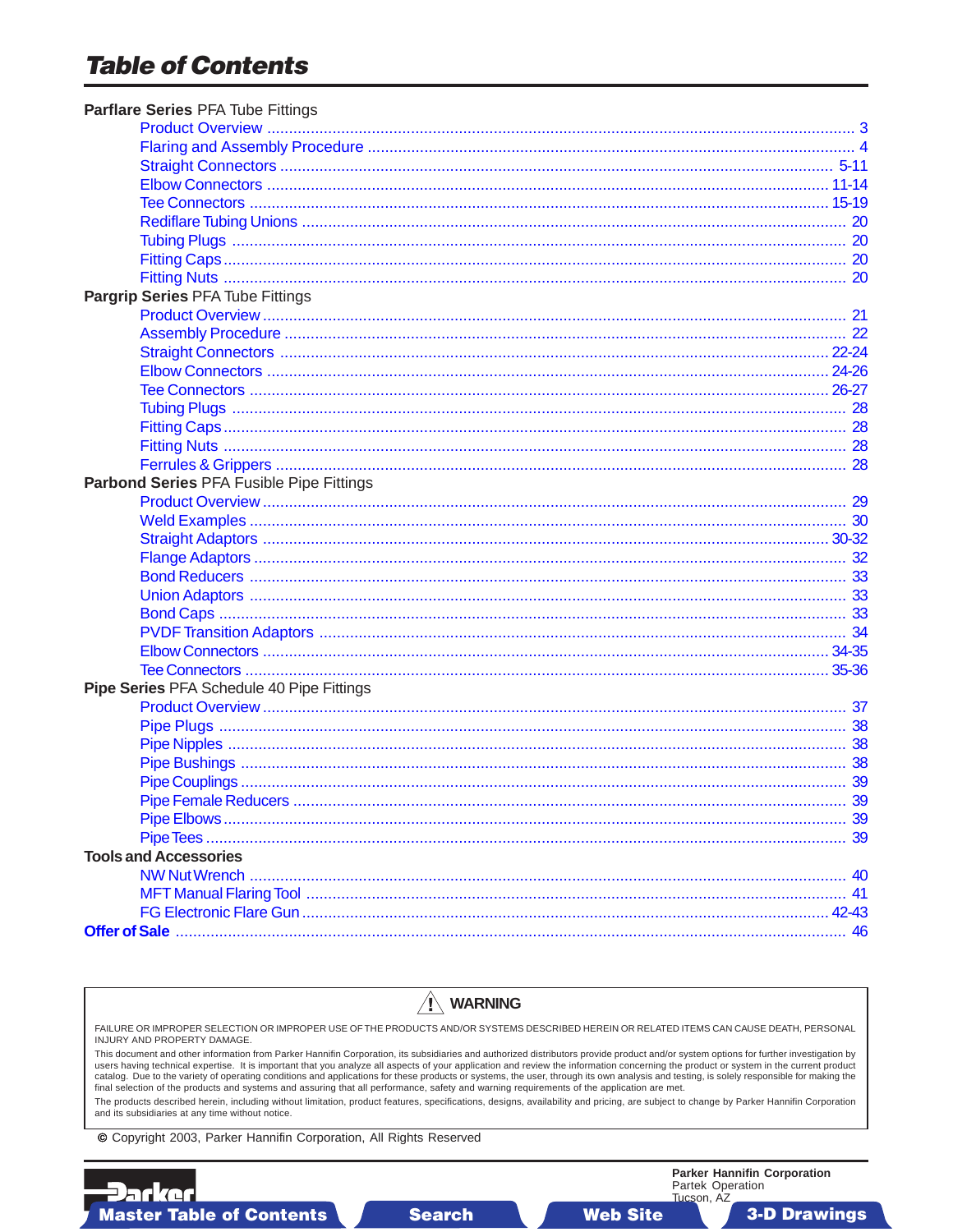# <span id="page-2-0"></span>**Product Overview**

The Parflare Fittings are ideally suited for any ultra-pure or corrosive chemical application. The fitting design yields a leak tight connection with minimal dead volume and can be used in side loading and vibrational applications. The connection is achieved by a heated flaring process utilizing an external heat source (HG Heat Gun) and PTFE mandrel (MFT Manual Flaring Tool), or by using Partek's optional FG Series Electronic Flare Gun. Parflare PFA fittings are supplied with PVDF nuts as standard. For PFA nuts add -T suffix to model number. High temperature (HT) nut/gripper assemblies for sizes 1/4" through 1" are sold separatedly. Please consult factory for other available configurations, materials, and custom assemblies.



# **Features**

### **Benefits**

| <b>PFA body manufactured</b><br>from virgin High Purity<br>PFA materials. | Less surface<br>particulates, TOC, and<br>anions resulting in<br>cleaner operation. |
|---------------------------------------------------------------------------|-------------------------------------------------------------------------------------|
| Ease of assembly.                                                         | Reduced assembly time,<br>and costs.                                                |

**Less downtime.**

**Leak tight seal.**

**Reduced system**

**Numerous configurations including complexity and cost. Redi-flare end connections.**

# **Specifications**

Materials of Construction:

Wetted Surfaces: PFA External Surfaces: PVDF, PFA, Titanate

#### Pressure Ranges:

See Pressure/Temperature Chart below.

#### Temperature Ranges:

PVDF Nuts: Up to 212°F (100°C) and follow Pressure vs. Temperature Chart.

PFA Nuts: Up to 266°F (130°C) and follow Pressure vs. Temperature Chart.

HT Nuts: > 266°F (130°C) and follow Pressure vs. Temperature Chart.

| <b>Fitting Size</b> | <b>Tubing Size</b>       |
|---------------------|--------------------------|
|                     | 1/4" O.D. X 5/32" I.D.   |
| հ                   | 3/8" O.D. X 1/4" I.D.    |
| 8                   | 1/2" O.D. X 3/8" I.D.    |
| 12                  | 3/4" O.D. X 5/8" I.D.    |
| 16                  | 1" O.D. X 7/8" I.D.      |
|                     | 1-1/4" O.D. X 1.10" I.D. |





3

Master Table of Contents **3. Dearch Master Table of Contents 3-D Drawings** Search Master Table of Contents 3-D Drawings

Parker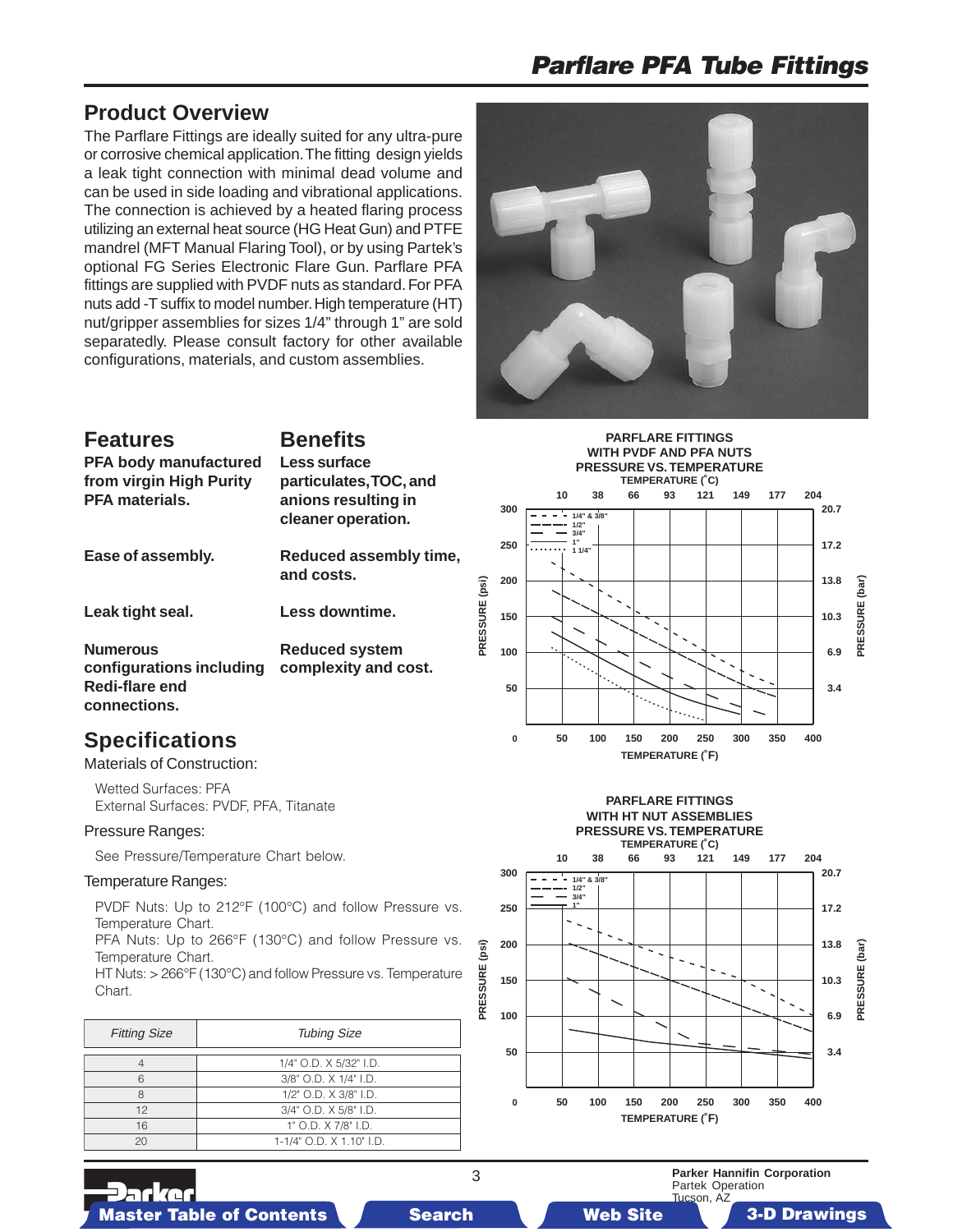<span id="page-3-0"></span>

#### **MFT Manual Flaring Tool 1/4" - 1 1/4" Tubing Sizes\***

- 1. Cut tubing evenly using a tube cutter: TCTR-1 for 1/8" - 1/2" TCTR-2 for 1/8" - 3/4" TCTR-3 for 1/8" - 1 1/2"
- 2. For PVDF or PFA nuts slip small end over tubing. For HT nut assemblies slip small end of nut & small end of gripper over tubing.
- 3. Using the HG-1\*\* Heat Gun on high setting, hold the end of tubing approximately 1/2" from gun and rotate tubing slowly until a fine whitish line appears around tube. Alternately, tubing can be heated for a timed period corresponding to Table 1.
- 4. Remove tubing from heat source and immediately push over the appropriate flaring mandrel until end of tubing reaches the mandrel stop shoulder.
- 5. Maintain tubing on mandrel together until cool. Refer to Table 1 for appropriate cooling times.
- 6. Allow tubing to cool on mandrel for an additional 2 to 3 minutes. Alternately the tubing can be assembled as per step 7 below immediately completing step 5 above.
- 7. Push flared tubing end over desired fitting body until it stops. Make sure that gap between end of tubing and fitting body shoulder is not more than .125" (3.2mm).
- 8. For PVDF or PFA nuts tighten onto fitting body as per Table 1. For HT nut assemblies tighten onto fitting body per Table 1. Once desired temperature has been reached, re-tighten per Table 1.
- *\* HT nut assemblies are for 1/4" 1" sizes only.*
- *\*\* See page 41 for HG-1 Specifications.*

Yarker



**Parflare Redi-flare**

#### **FG Electronic Flare Gun 1/4" - 1" Tubing Sizes**

- 1. Cut tubing evenly using a tube cutter: TCTR-1 for 1/8" - 1/2" TCTR-2 for 1/8" - 3/4" TCTR-3 for 1/8" - 1 1/2"
- 2. For PVDF or PFA nuts slip small end over tubing. For HT nut assemblies slip small end of nut and small end of gripper over tubing.
- 3. Holding the flare gun, push lever to the most forward position.
- 4. Squeeze trigger 12 to 14 times to reset the mandrel to the start position.
- 5. Move top lever to the most rear position.
- 6. Insert the correct sized tubi[ng. See page 42.](#page-41-0)
- 7. Click trigger until resistance is lost.
- 8. Plug in tool and put the lever in the center position.
- 9. After 30 seconds you will hear a beep.
- 10. Ratchet the trigger until resistance is felt and note the amber LED coming on to indicate that cooling has begun.
- 11. After this light goes out, move the lever into the most forward position.
- 12. Remove the flared tubing.
- 13. Push flared tubing end over desired fitting body until it stops. Make sure that gap between end of tubing and fitting body shoulder is not more than .125" (3.2mm).
- 14. For PVDF or PFA nuts tighten onto fitting body as per Table 1 below. For HT nut assemblies tighten onto fitting body per Table 1. Once desired temperature has been reached, re-tighten per Table 1.

|                                                                     |        | Table 1       |        |        |        |           |
|---------------------------------------------------------------------|--------|---------------|--------|--------|--------|-----------|
| <b>Fitting Size</b>                                                 | 1/4"   | 3/8"          | 1/2"   | 3/4"   | 11     | 11/4"     |
| Heating time (sec.) for PFA Tubing                                  | 15     | 25            | 25     | 25     | 25     | 25        |
| Holding time on mandrel                                             | 20     | 20            | 20     | 20     | 25     | 25        |
| Additional cooling time (min.)                                      | 2      | $\mathcal{P}$ | 3      | 3      | 3      | 3         |
| PVDF & PFA Nuts minimum tightening torque<br>(inch lbs./Nm)         | 5/6    | 8/9           | 11/1.2 | 14/1.6 | 30/3.4 | 75 / 8.4  |
| <b>HT Nut Assemblies</b><br>minimum tightening torque (inch lbs/Nm) | 14/1.6 | 14/1.6        | 18/2.0 | 18/2.0 | 50/5.7 | <b>NA</b> |

4

Master Table of Contents **3. Dearch Master Table of Contents 3-D Drawings** Search

**Parker Hannifin Corporation** Partek Operation

Tucson, AZ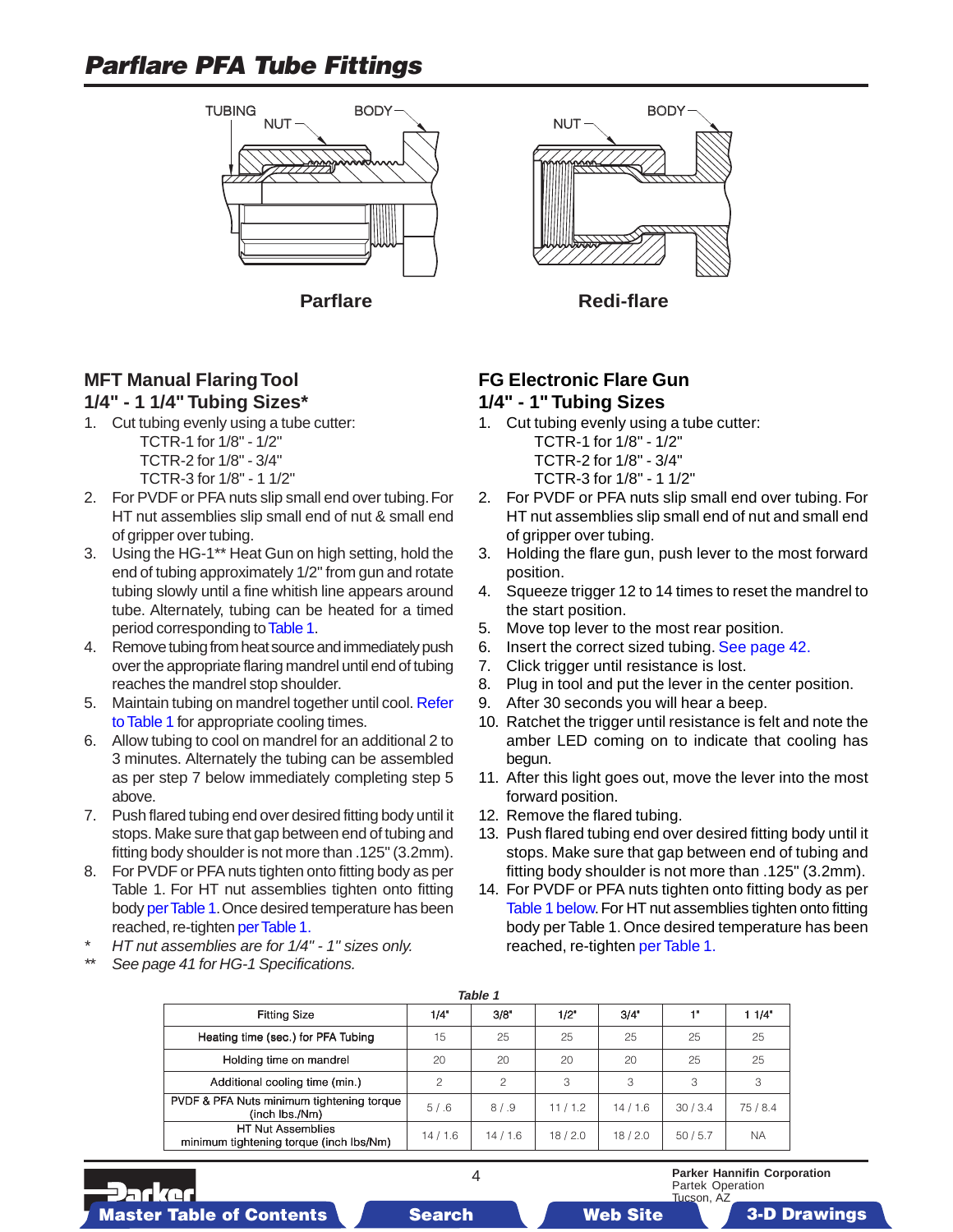# <span id="page-4-0"></span>**Adaptor Male Straight**



|                    | Tube         | <b>NPT</b>   |      | <b>Orifice</b> |      | $\boldsymbol{A}$ |      | $\boldsymbol{B}$ |      | C     |        |
|--------------------|--------------|--------------|------|----------------|------|------------------|------|------------------|------|-------|--------|
| <b>Part Number</b> | Size         | Size         | inch | mm             | inch | mm               | inch | mm               | inch | mm    | Size   |
| FAMS-42            | 1/4          | 1/8          | 0.13 | 3.30           | 2.01 | 51.05            | 1.16 | 29.46            | 0.55 | 13.97 | 5/8    |
| FAMS-44            | 1/4          | 1/4          | 0.13 | 3.30           | 2.01 | 51.05            | 1.16 | 29.46            | 0.55 | 13.97 | 5/8    |
| FAMS-46            | 1/4          | 3/8          | 0.12 | 3.05           | 2.01 | 51.05            | 1.16 | 29.46            | 0.55 | 13.97 | 11/16  |
| FAMS-48            | 1/4          | 1/2          | 0.12 | 3.05           | 2.15 | 54.61            | 1.16 | 29.46            | 0.66 | 16.76 | 13/16  |
| <b>FAMS-412</b>    | 1/4          | 3/4          | 0.12 | 3.05           | 2.11 | 53.59            | 1.16 | 29.46            | 0.67 | 17.02 | 13/16  |
| FAMS-62            | 3/8          | 1/8          | 0.20 | 5.08           | 2.08 | 52.83            | 1.24 | 31.50            | 0.55 | 13.97 | 13/16  |
| FAMS-64            | 3/8          | 1/4          | 0.25 | 6.35           | 2.08 | 52.83            | 1.24 | 31.50            | 0.55 | 13.97 | 13/16  |
| FAMS-66            | 3/8          | 3/8          | 0.25 | 6.35           | 2.08 | 52.83            | 1.24 | 31.50            | 0.55 | 13.97 | 13/16  |
| FAMS-68            | 3/8          | 1/2          | 0.25 | 6.35           | 2.20 | 55.88            | 1.24 | 31.50            | 0.66 | 16.76 | 15/16  |
| <b>FAMS-612</b>    | 3/8          | 3/4          | 0.25 | 6.35           | 2.18 | 55.37            | 1.24 | 31.50            | 0.65 | 16.51 | 13/16  |
| <b>FAMS-616</b>    | 3/8          | $\mathbf{1}$ | 0.24 | 6.10           | 2.35 | 59.69            | 1.24 | 31.50            | 0.83 | 21.08 | 1 7/16 |
| FAMS-82            | 1/2          | 1/8          | 0.20 | 5.08           | 2.19 | 55.63            | 1.37 | 34.80            | 0.55 | 13.97 | 15/16  |
| FAMS-84            | 1/2          | 1/4          | 0.28 | 7.11           | 2.18 | 55.37            | 1.34 | 34.04            | 0.55 | 13.97 | 15/16  |
| FAMS-86            | 1/2          | 3/8          | 0.38 | 9.65           | 2.17 | 55.12            | 1.33 | 33.78            | 0.55 | 13.97 | 15/16  |
| FAMS-88            | 1/2          | 1/2          | 0.38 | 9.65           | 2.30 | 58.42            | 1.34 | 34.04            | 0.66 | 16.76 | 15/16  |
| <b>FAMS-812</b>    | 1/2          | 3/4          | 0.38 | 9.65           | 2.28 | 57.91            | 1.34 | 34.04            | 0.66 | 16.76 | 13/16  |
| <b>FAMS-816</b>    | 1/2          | $\mathbf{1}$ | 0.37 | 9.40           | 2.43 | 61.72            | 1.34 | 34.04            | 0.85 | 21.59 | 1 7/16 |
| <b>FAMS-128</b>    | 3/4          | 1/2          | 0.53 | 13.46          | 2.42 | 61.47            | 1.46 | 37.08            | 0.66 | 16.76 | 13/16  |
| <b>FAMS-1212</b>   | 3/4          | 3/4          | 0.62 | 15.75          | 2.42 | 61.47            | 1.46 | 37.08            | 0.66 | 16.76 | 13/16  |
| <b>FAMS-1216</b>   | 3/4          | $\mathbf{1}$ | 0.62 | 15.75          | 2.62 | 66.55            | 1.48 | 37.59            | 0.85 | 21.59 | 1 7/16 |
| <b>FAMS-168</b>    | $\mathbf{1}$ | 1/2          | 0.53 | 13.46          | 2.72 | 69.09            | 1.78 | 45.21            | 0.66 | 16.76 | 1 7/16 |
| <b>FAMS-1612</b>   | $\mathbf{1}$ | 3/4          | 0.66 | 16.76          | 2.72 | 69.09            | 1.76 | 44.70            | 0.67 | 17.02 | 17/16  |
| <b>FAMS-1616</b>   | $\mathbf{1}$ | $\mathbf{1}$ | 0.88 | 22.35          | 2.92 | 74.17            | 1.78 | 45.21            | 0.85 | 21.59 | 17/16  |
| <b>FAMS-1620</b>   | $\mathbf{1}$ | 11/4         | 0.88 | 22.35          | 2.97 | 75.43            | 1.80 | 45.72            | 0.88 | 22.35 | 13/4   |
| <b>FAMS-2016</b>   | 11/4         | 1            | 1.09 | 27.68          | 3.51 | 89.15            | 2.16 | 54.86            | 0.85 | 21.59 | N/A    |
| <b>FAMS-2020</b>   | 11/4         | 11/4         | 1.09 | 27.68          | 3.54 | 89.92            | 2.16 | 54.86            | 0.88 | 22.35 | N/A    |

# **Adaptor Male Straight Redi-flare**



 $\mathbf C$ 

B

A

NPT

| <b>Part Number</b> | <b>NPT</b><br>Tube |      |      | Orifice |      |       |       | В     |      | C     | Hex   |
|--------------------|--------------------|------|------|---------|------|-------|-------|-------|------|-------|-------|
|                    | Size               | Size | inch | mm      | inch | mm    | inch  | mm    | inch | mm    | Size  |
| FAMS-8RF4          | 1/2                | 1/4  | 0.38 | 9.65    | 2.18 | 55.37 | . 34  | 34.04 | 0.55 | 13.97 | 15/16 |
| FAMS-8RF6          | 1/2                | 3/8  | 0.38 | 9.65    | 2.18 | 55.37 | . 34  | 34.04 | 0.55 | 13.97 | 15/16 |
| FAMS-12RF8         | 3/4                | 1/2  | 0.62 | 15.75   | 2.53 | 64.26 | .55   | 39.37 | 0.67 | 17.01 | 15/16 |
| <b>FAMS-12RF12</b> | 3/4                | 3/4  | 0.62 | 15.75   | 2.48 | 62.99 | . .55 | 39.37 | 0.65 | 16.51 | 3/16  |



5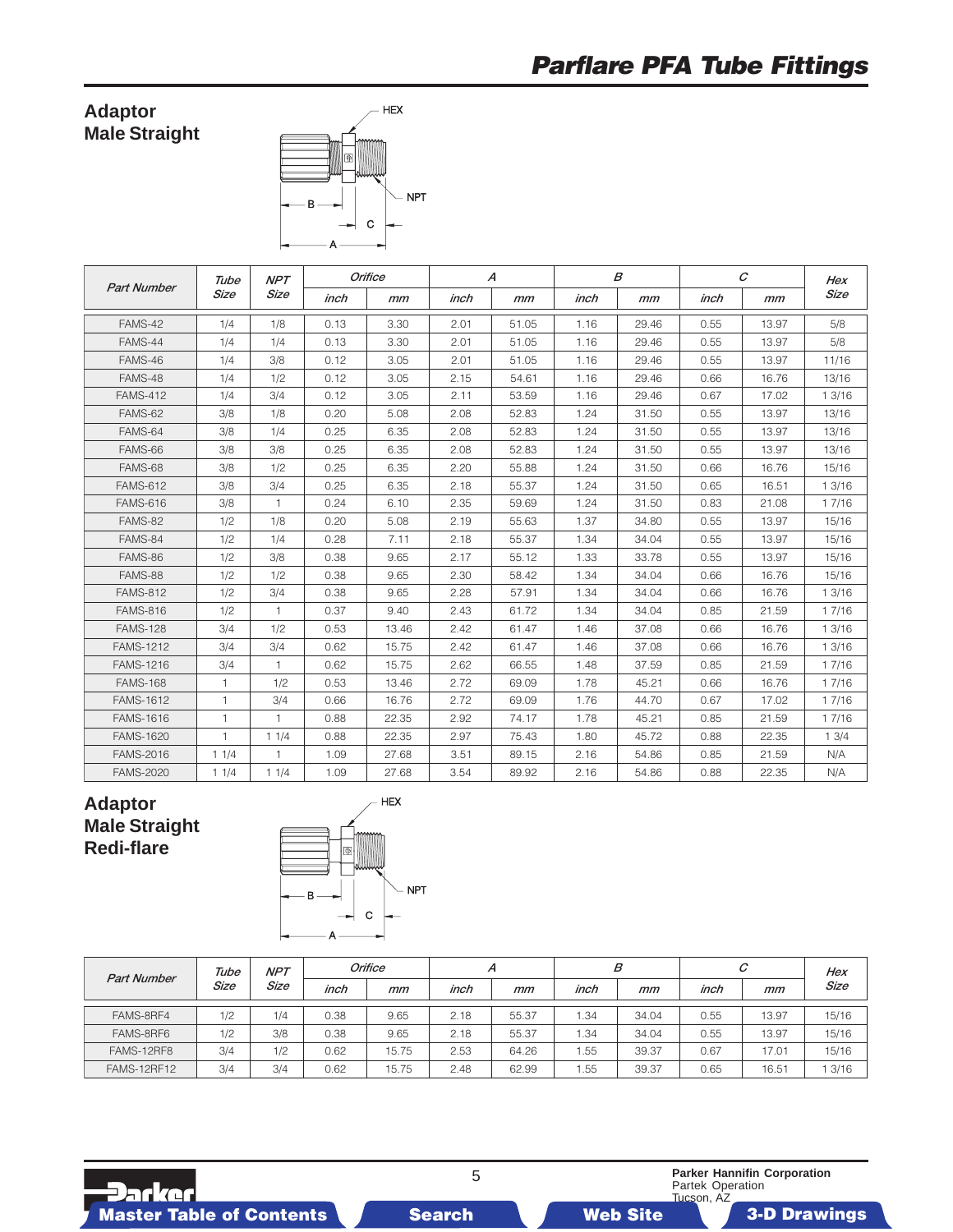# **Adaptor Male Straight Panel Mount**



|                    | Tube NPT<br><b>Part Number</b> |      |      | Orifice       |      | А     |        | B     |      | C     |      | D     |      | $E$ (max.) |      | Hole Size | Hex $1$ | Hex 2 |
|--------------------|--------------------------------|------|------|---------------|------|-------|--------|-------|------|-------|------|-------|------|------------|------|-----------|---------|-------|
|                    | Size                           | Size | inch | mm            | inch | mm    | inch   | mm    | inch | mm    | inch | mm    | inch | mm         | inch | mm        | Size    | Size  |
| FAMS-42-P          | 1/4                            | 1/8  | 0.13 | 3.30          | 2.54 | 64.52 | 1.70   | 43.18 | 0.29 | 7.37  | 0.55 | 13.97 | 0.25 | 6.35       | 0.50 | 12.70     | 1/16    | 11/16 |
| FAMS-44-P          | 1/4                            | 1/4  | 0.13 | 3.30          | 2.54 | 64.52 | $1.7*$ | 43.43 | 0.29 | 7.37  | 0.55 | 13.97 | 0.25 | 6.35       | 0.50 | 12.70     | 1/16    | 11/16 |
| FAMS-64-P          | 3/8                            | 1/4  | 0.25 | 6.35          | 2.56 | 65.02 | 1.72   | 43.67 | 0.55 | 13.97 | 0.55 | 13.97 | 0.50 | 12.70      | 0.63 | 16.00     | 15/16   | 13/16 |
| FAMS-66-P          | 3/8                            | 3/8  | 0.25 | 6.35          | 2.57 | 65.28 | 1.73   | 43.94 | 0.29 | 7.37  | 0.55 | 13.97 | 0.25 | 6.35       | 0.63 | 16.00     | 15/16   | 13/16 |
| FAMS-84-P          | 1/2                            | 1/4  | 0.28 | $7.1^{\circ}$ | 2.66 | 67.56 | .82    | 46.23 | 0.29 | 7.37  | 0.55 | 13.97 | 0.25 | 6.35       | 0.75 | 19.05     | 1/16    | 15/16 |
| FAMS-86-P          | 1/2                            | 3/8  | 0.37 | 9.40          | 2.65 | 67.31 | .81    | 45.97 | 0.29 | 7.37  | 0.54 | 13.72 | 0.25 | 6.35       | 0.75 | 19.05     | 1/16    | 15/16 |
| FAMS-88-P          | 1/2                            | 1/2  | 0.38 | 9.65          | 2.78 | 70.61 | .83    | 46.48 | 0.29 | 7.37  | 0.66 | 16.76 | 0.25 | 6.35       | 0.75 | 19.05     | 1/16    | 15/16 |
| <b>FAMS-1212-P</b> | 3/4                            | 3/4  | 0.63 | 16.00         | 3.08 | 78.23 | 2.12   | 53.85 | 0.29 | 7.37  | 0.66 | 16.76 | 0.50 | 12.70      | .00  | 25.40     | 5/16    | 3/16  |
| <b>FAMS-1616-P</b> |                                |      | 0.87 | 22.10         | 3.18 | 80.77 | 2.05   | 52.07 | 0.29 | 7.37  | 0.85 | 21.59 | 0.50 | 12.70      | .44  | 36.58     | 3/4     | 3/4   |

# **Adaptor Male Straight Panel Mount, Extended**



|                     | Tubel<br><b>Part Number</b> |             | Orifice<br><b>NPT</b> |       |      | В<br>Α |      |            | С    |      | D    |       | $E$ (max.) |       | Hole Size |       |       | Hex $1$ Hex $2$ |
|---------------------|-----------------------------|-------------|-----------------------|-------|------|--------|------|------------|------|------|------|-------|------------|-------|-----------|-------|-------|-----------------|
|                     | <i>Size</i>                 | <b>Size</b> | inch                  | mm    | inch | mm     | inch | mm         | inch | mm   | inch | mm    | inch       | mm    | inch      | mm    | Size  | <b>Size</b>     |
|                     |                             |             |                       |       |      |        |      |            |      |      |      |       |            |       |           |       |       |                 |
| FAMS-44-PX          | 1/4                         | 1/4         | 0.12                  | 3.05  | 2.69 | 68.33  | .85  | 46.99      | 0.29 | 7.37 | 0.55 | 13.97 | 0.50       | 12.70 | 0.50      | 12.70 | 11/16 | 11/16           |
| FAMS-66-PX          | 3/8                         | 3/8         | 0.25                  | 6.35  | 2.73 | 69.34  | .90  | 48.26      | 0.29 | 7.37 | 0.55 | 13.97 | 0.50       | 12.70 | 0.63      | 16.00 | 15/16 | 13/16           |
| FAMS-86-PX          | 1/2                         | 3/8         | 0.38                  | 9.65  | 2.87 | 72.90  | 2.03 | . 56<br>51 | 0.29 | 7.37 | 0.55 | 13.97 | 0.50       | 12.70 | 0.75      | 19.05 | 1/16  | 15/16           |
| FAMS-88-PX          | 1/2                         | 1/2         | 0.37                  | 9.40  | 2.99 | 75.95  | 2.05 | 52.07      | 0.29 | 7.37 | 0.66 | 16.76 | 0.50       | 12.70 | 0.75      | 19.05 | 1/16  | 15/16           |
| <b>FAMS-1212-PX</b> | 3/4                         | 3/4         | 0.63                  | 16.00 | 3.10 | 78.74  | 2.10 | 54.40      | 0.30 | .62  | 0.67 | .02   | 0.50       | 12.70 | .00       | 25.40 | 5/16  | 3/16            |

# **Adaptor Female Straight**



| Tube<br><b>Part Number</b> | <b>NPT</b> |      | Orifice |      | Α    |       | В    | C     | Hex  |       |       |
|----------------------------|------------|------|---------|------|------|-------|------|-------|------|-------|-------|
|                            | Size       | Size | inch    | mm   | inch | mm    | inch | mm    | inch | mm    | Size  |
| FAFS-42                    | 1/4        | 1/8  | 0.12    | 3.11 | 2.03 | 52.58 | 1.18 | 30.56 | 0.56 | 14.50 | 5/8   |
| FAFS-44                    | 1/4        | 1/4  | 0.12    | 3.11 | 2.03 | 52.58 | 1.18 | 30.56 | 0.56 | 14.50 | 3/4   |
| FAFS-46                    | 1/4        | 3/8  | 0.12    | 3.11 | 2.04 | 52.84 | .20  | 31.08 | 0.56 | 14.50 | 15/16 |
| FAFS-48                    | 1/4        | 1/2  | 0.12    | 3.11 | 2.11 | 54.65 | 1.16 | 30.04 | 0.67 | 17.35 | 3/16  |

6

**WATER SEARCH DRAWING Search Web Site Master Table of Contents 3-D Drawings Search Master T Web Site able of Contents 3-D Drawings 3-D Drawings 3-D Drawings 3-D Drawings able of Contents able of Contents able of Contents a**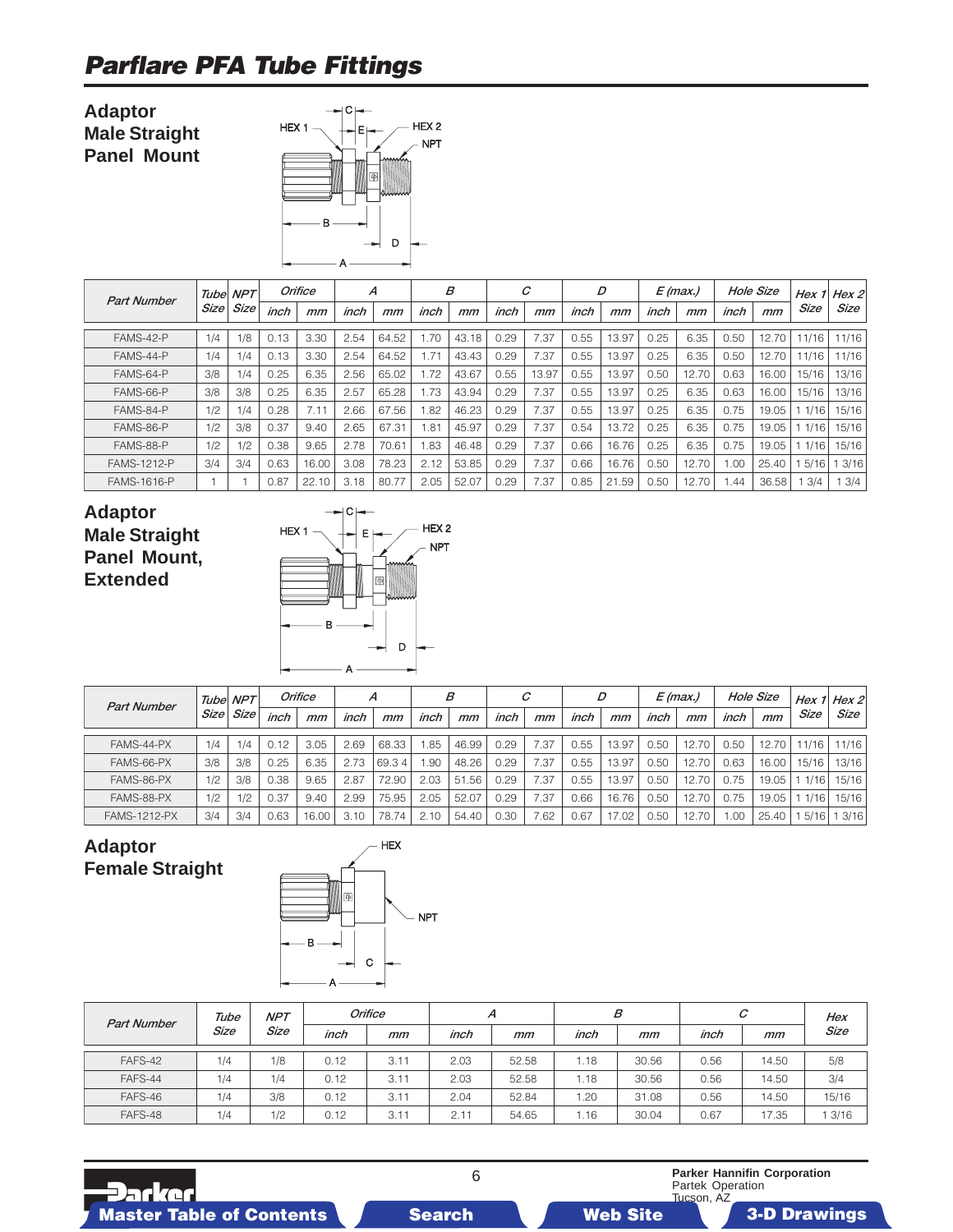# **Adaptor Female Straight cont.**



|                  | <b>NPT</b><br>Tube<br><b>Part Number</b> |      |      | <b>Orifice</b> |      | A     |      | B     |      | C     | Hex    |
|------------------|------------------------------------------|------|------|----------------|------|-------|------|-------|------|-------|--------|
|                  | Size                                     | Size | inch | mm             | inch | mm    | inch | mm    | inch | mm    | Size   |
| FAFS-62          | 3/8                                      | 1/8  | 0.25 | 6.48           | 2.08 | 53.87 | 1.23 | 31.86 | 0.56 | 14.50 | 5/8    |
| FAFS-64          | 3/8                                      | 1/4  | 0.25 | 6.48           | 2.10 | 54.39 | 1.25 | 32.38 | 0.56 | 14.50 | 3/4    |
| FAFS-66          | 3/8                                      | 3/8  | 0.25 | 6.48           | 2.07 | 53.61 | 1.22 | 31.60 | 0.56 | 14.50 | 15/16  |
| FAFS-68          | 3/8                                      | 1/2  | 0.25 | 6.35           | 2.17 | 56.20 | 1.21 | 31.34 | 0.67 | 17.35 |        |
| FAFS-84          | 1/2                                      | 1/4  | 0.31 | 8.03           | 2.20 | 56.98 | 1.33 | 34.45 | 0.56 | 14.50 | 3/4    |
| FAFS-86          | 1/2                                      | 3/8  | 0.37 | 9.58           | 2.19 | 56.72 | 1.34 | 34.71 | 0.63 | 16.32 | 15/16  |
| FAFS-88          | 1/2                                      | 1/2  | 0.37 | 9.58           | 2.31 | 59.83 | 1.34 | 34.71 | 0.67 | 17.35 | 11/8   |
| <b>FAFS-812</b>  | 1/2                                      | 3/4  | 0.37 | 9.58           | 2.36 | 61.12 | 1.40 | 36.26 | 0.67 | 17.35 | 13/16  |
| <b>FAFS-816</b>  | 1/2                                      |      | 0.37 | 9.58           | 2.56 | 66.30 | 1.40 | 36.26 | 0.86 | 22.27 | 15/8   |
| <b>FAFS-128</b>  | 3/4                                      | 1/2  | 0.57 | 14.76          | 2.45 | 63.46 | 1.50 | 38.85 | 0.66 | 17.09 | 1 3/16 |
| <b>FAFS-1212</b> | 3/4                                      | 3/4  | 0.62 | 16.06          | 2.43 | 62.94 | 1.46 | 37.81 | 0.67 | 17.35 | 13/16  |
| FAFS-1216        | 3/4                                      | 1    | 0.62 | 16.06          | 2.63 | 68.12 | 1.48 | 38.33 | 0.86 | 22.27 | 15/8   |
| <b>FAFS-168</b>  |                                          | 1/2  | 0.55 | 14.25          | 2.74 | 70.97 | 1.79 | 46.36 | 0.67 | 17.35 | 15/8   |
| FAFS-1612        |                                          | 3/4  | 0.76 | 19.68          | 2.74 | 70.97 | 1.78 | 46.10 | 0.68 | 17.61 | 15/8   |
| <b>FAFS-1616</b> |                                          |      | 0.87 | 22.53          | 2.93 | 75.89 | 1.78 | 46.10 | 0.86 | 22.27 | 1 5/8  |

# **Adaptor**

# **Female Straight Panel Mount**



| Tube NPT<br><b>Part Number</b> |      |             | Orifice | А     |      |       | В    |       | С    |      | D    |       | $E$ (max.) |       | Hole Size |       | Hex $1$ Hex $2$ |       |
|--------------------------------|------|-------------|---------|-------|------|-------|------|-------|------|------|------|-------|------------|-------|-----------|-------|-----------------|-------|
|                                | Size | <b>Size</b> | inch    | mm    | inch | mm    | inch | mm    | inch | mm   | inch | mm    | inch       | mm    | inch      | mm    | Size            | Size  |
| FAFS-44-P                      | 1/4  | 1/4         | 0.12    | 3.05  | 2.52 | 64.01 | .67  | 42.42 | 0.29 | 7.37 | J.56 | 14.22 | 0.25       | 6.35  | 0.50      | 12.70 | 1/16            | 3/4   |
| FAFS-64-P                      | 3/8  | 1/4         | 0.12    | 3.05  | 2.58 | 65.53 | 1.72 | 43.69 | 0.29 | 7.37 | 0.57 | 14.48 | 0.25       | 6.35  | 0.63      | 16.00 | 15/16           | 3/4   |
| FAFS-66-P                      | 3/8  | 3/8         | 0.25    | 6.35  | 2.63 | 66.80 | 1.72 | 43.69 | 0.29 | 7.37 | 0.62 | 15.75 | 0.25       | 6.35  | 0.63      | 16.00 | 15/16           | 15/16 |
| FAFS-88-P                      | 1/2  | 1/2         | 0.38    | 9.65  | 2.81 | .37   | .85  | 46.99 | 0.29 | 7.37 | 0.67 | 17.02 | 0.25       | 6.35  | 0.75      | 19.05 | 1/16            | 1/8   |
| FAFS-1212-P                    | 3/4  | 3/4         | 0.63    | 16.00 | 3.16 | 80.26 | 2.11 | 53.59 | 0.29 | 7.37 | 0.76 | 19.30 | 0.50       | 12.70 | .00       | 25.40 | 5/16            | 3/16  |
| FAFS-1616-P                    |      |             | 0.88    | 22.35 | 3.50 | 88.90 | 2.35 | 59.69 | 0.29 | 7.37 | 0.86 | 21.84 | 0.50       | 12.70 | .44       | 36.58 | 3/4             | 3/4   |

7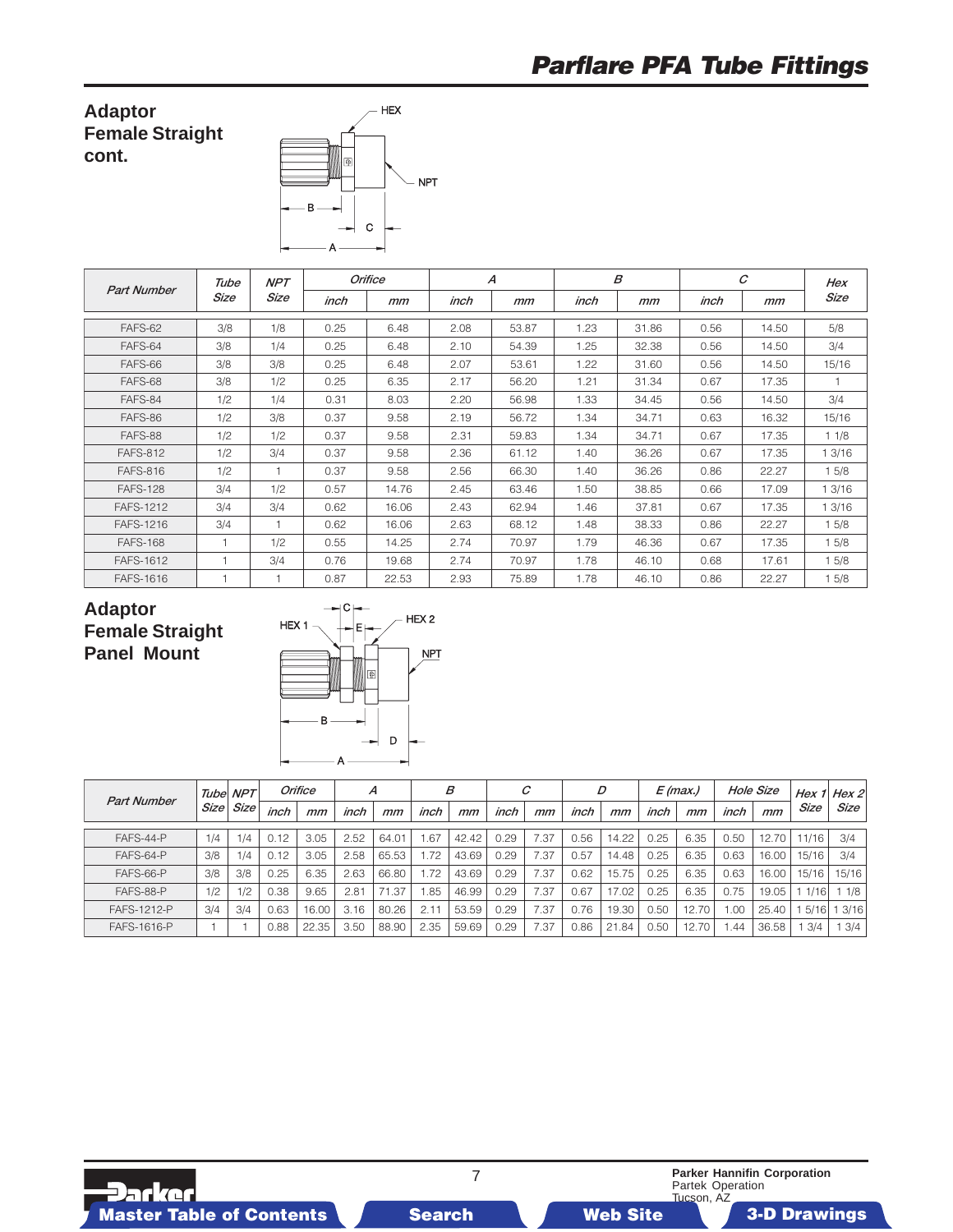## **Straight Connector**



|                    |           |      | Orifice |      | А      |      | B     | Hex   |  |
|--------------------|-----------|------|---------|------|--------|------|-------|-------|--|
| <b>Part Number</b> | Tube Size | inch | mm      | inch | mm     | inch | mm    | Size  |  |
| FSC-4              | 1/4       | 0.12 | 3.05    | 2.59 | 65.79  | 1.14 | 28.96 | 11/16 |  |
| FSC-6              | 3/8       | 0.25 | 6.35    | 2.79 | 70.87  | 1.25 | 31.75 | 13/16 |  |
| FSC-8              | 1/2       | 0.38 | 9.65    | 2.96 | 75.18  | 1.33 | 33.78 | 15/16 |  |
| <b>FSC-12</b>      | 3/4       | 0.62 | 15.75   | 3.20 | 81.28  | 1.45 | 36.83 | 3/16  |  |
| <b>FSC-16</b>      |           | 0.87 | 22.10   | 3.83 | 97.28  | 1.77 | 44.96 | 17/16 |  |
| <b>FSC-20</b>      | 11/4      | 1.10 | 27.94   | 4.83 | 122.68 | 2.16 | 54.86 | N/A   |  |

#### **Straight Connector Panel Mount**



| <b>Part Number</b> | Tubel       |      | Orifice |      | Α      |      | В     |      | С    |      | D         |      | $E$ (max.) |      | <b>Hole Size</b> | Hex   | Hex 2 |
|--------------------|-------------|------|---------|------|--------|------|-------|------|------|------|-----------|------|------------|------|------------------|-------|-------|
|                    | <b>Size</b> | inch | mm      | inch | mm     | inch | mm    | inch | mm   | inch | mm        | inch | mm         | inch | mm               | Size  | Size  |
|                    |             |      |         |      |        |      |       |      |      |      |           |      |            |      |                  |       |       |
| FSC-4-P            | 1/4         | 0.12 | 3.05    | 3.21 | 81.53  | .70  | 43.18 | 0.29 | .37  | .21  | 30.73     | 0.25 | 6.45       | 0.50 | 12.70            | 11/16 | 11/16 |
| FSC-6-P            | 3/8         | 0.25 | 6.35    | 3.29 | 83.57  | .75  | 44.45 | 0.29 | .37  | .25  | .75<br>31 | 0.25 | 6.35       | 0.63 | 16.00            | 15/16 | 13/16 |
| FSC-8-P            | 1/2         | 0.38 | 9.65    | 3.46 | 87.88  | .83  | 46.48 | 0.29 | .37  | .34  | 34.04     | 0.25 | 6.35       | 0.75 | 19.05            | 1/16  | 15/16 |
| <b>FSC-12-P</b>    | 3/4         | 0.62 | 15.75   | 3.84 | 97.54  | 2.08 | 52.83 | 0.29 | '.37 | .46  | 37.08     | 0.25 | 6.35       | .00  | 25.40            | 3/16  | 13/16 |
| <b>FSC-16-P</b>    |             | 0.87 | 22.10   | 4.43 | 112.52 | 2.37 | 60.20 | 0.29 | .37  | .78  | 45.21     | 0.50 | 12.70      | . 44 | 36.58            | 3/4   | 3/4   |

### **Straight Connector Panel Mount, Extended**



| <b>Part Number</b> | Orifice<br>Tube |      |       |      |       |      | В     |      | С    |      | D     |      | E (max.) |      | <b>Hole Size</b> | Hex   | Hex 2       |
|--------------------|-----------------|------|-------|------|-------|------|-------|------|------|------|-------|------|----------|------|------------------|-------|-------------|
|                    | <b>Size</b>     | inch | mm    | inch | mm    | inch | mm    | inch | mm   | inch | mm    | inch | mm       | inch | mm               | Size  | <b>Size</b> |
|                    |                 |      |       |      |       |      |       |      |      |      |       |      |          |      |                  |       |             |
| FSC-4-PX           | 1/4             | 0.12 | 3.05  | 3.29 | 83.57 | .86  | 47.24 | 0.29 | 7.37 | .14  | 28.96 | 0.50 | 12.70    | 0.50 | 12.70            | 1/16  | 11/16       |
| FSC-6-PX           | 3/8             | 0.25 | 6.35  | 3.47 | 88.14 | .94  | 49.28 | 0.29 | 7.37 | .24  | 31.50 | 0.50 | 12.70    | 0.63 | 16.00            | 15/16 | 13/16       |
| FSC-8-PX           | 1/2             | 0.38 | 9.65  | 3.67 | 93.22 | 2.04 | 51.82 | 0.29 | 7.37 | .36  | 34.54 | 0.50 | 12.70    | 0.75 | 19.05            | 1/16  | 15/16       |
| FSC-12-PX          | 3/4             | 0.62 | 15.75 | 3.85 | 97.80 | 2.1  | 53.59 | 0.29 | 7.37 | .45  | 36.83 | 0.50 | 12.70    | .00  | 25.40            | 3/16  | 3/16        |

8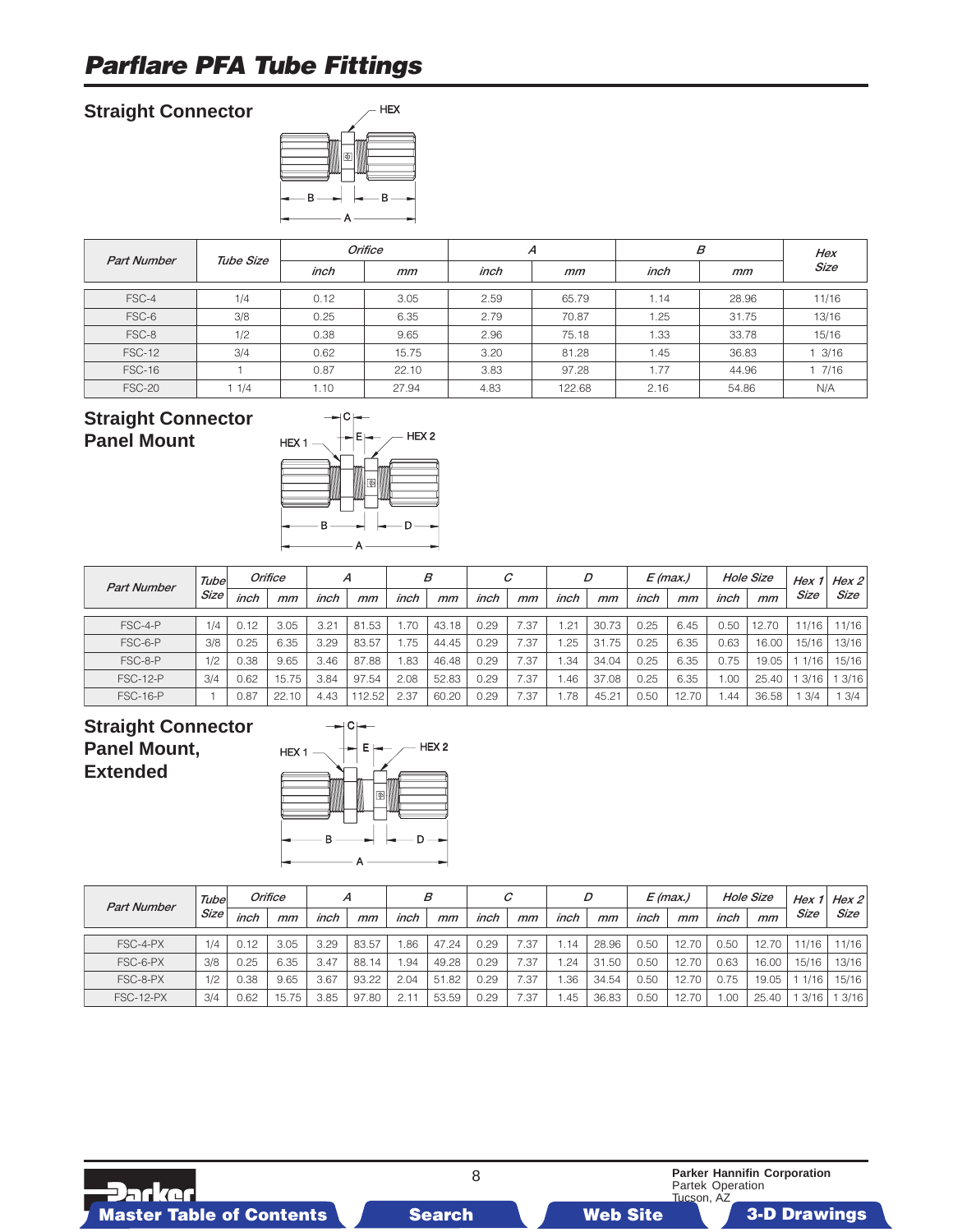# **Straight Connector Reducer**



| <b>Part Number</b> | Tube Size        |      | Orifice |      | $\boldsymbol{A}$ |      | В     |      | C     | Hex    |
|--------------------|------------------|------|---------|------|------------------|------|-------|------|-------|--------|
|                    |                  | inch | mm      | inch | mm               | inch | mm    | inch | mm    | Size   |
| FSCR-64            | 3/8 X 1/4        | 0.12 | 3.05    | 2.69 | 68.33            | 1.21 | 30.73 | 1.18 | 29.97 | 13/16  |
| FSCR-84            | $1/2 \times 1/4$ | 0.13 | 3.30    | 2.82 | 71.63            | 1.38 | 35.05 | 1.15 | 29.21 | 15/16  |
| FSCR-86            | $1/2 \times 3/8$ | 0.25 | 6.35    | 2.84 | 72.14            | 1.34 | 34.04 | 1.22 | 30.99 | 15/16  |
| <b>FSCR-124</b>    | $3/4 \times 1/4$ | 0.12 | 3.05    | 2.69 | 68.33            | 1.43 | 36.32 | 1.14 | 28.96 | 13/16  |
| <b>FSCR-126</b>    | $3/4 \times 3/8$ | 0.25 | 6.35    | 2.93 | 74.42            | 1.43 | 36.32 | 1.21 | 30.73 | 1 3/16 |
| <b>FSCR-128</b>    | $3/4 \times 1/2$ | 0.38 | 9.65    | 3.08 | 78.23            | 1.45 | 36.83 | 1.33 | 33.78 | 1 3/16 |
| <b>FSCR-168</b>    | $1 \times 1/2$   | 0.37 | 9.40    | 3.39 | 86.11            | 1.77 | 44.96 | 1.33 | 33.78 | 17/16  |
| <b>FSCR-1612</b>   | $1 \times 3/4$   | 0.62 | 15.75   | 3.51 | 89.15            | 1.78 | 45.21 | 1.45 | 36.83 | 17/16  |
| <b>FSCR-2016</b>   | $11/4 \times 1$  | 0.87 | 22.10   | 4.43 | 112.52           | 2.16 | 54.86 | 1.77 | 44.96 | N/A    |

# **Straight Connector Reducer, Redi-flare**



| <b>Part Number</b> | Tube Size      |      | Orifice |      | $\overline{A}$ |      | B     |      | C     | Hex    |
|--------------------|----------------|------|---------|------|----------------|------|-------|------|-------|--------|
|                    |                | inch | mm      | inch | mm             | inch | mm    | inch | mm    | Size   |
| FSCR-6RF4          | 3/8 RF X 1/4 F | 0.12 | 3.05    | 2.68 | 68.07          | 1.23 | 31.24 | 1.16 | 29.46 | 11/16  |
| FSCR-8RF4          | 1/2 RF X 1/4 F | 0.12 | 3.05    | 2.78 | 70.61          | 1.32 | 33.53 | 1.15 | 29.21 | 11/16  |
| FSCR-8RF6          | 1/2 RF X 3/8 F | 0.25 | 6.35    | 2.71 | 68.83          | 1.20 | 30.48 | 1.22 | 30.99 | 5/8    |
| FSCR-86RF          | 1/2 F X 3/8 RF | 0.25 | 6.35    | 2.89 | 73.41          | 1.25 | 31.75 | 1.35 | 34.29 | 15/16  |
| FSCR-12RF4         | 3/4 RF X 1/4 F | 0.12 | 3.05    | 2.97 | 75.44          | 1.52 | 38.61 | 1.16 | 29.46 | 15/16  |
| FSCR-12RF6         | 3/4 RF X 3/8 F | 0.25 | 6.35    | 3.10 | 78.74          | 1.59 | 40.39 | 1.22 | 30.99 | 15/16  |
| FSCR-12RF8         | 3/4 RF X 1/2 F | 0.38 | 9.65    | 3.18 | 80.77          | 1.54 | 39.12 | 1.35 | 34.29 | 15/16  |
| FSCR-128RF         | 3/4 F X 1/2 RF | 0.38 | 9.65    | 3.09 | 78.49          | 1.34 | 34.04 | 1.46 | 37.08 | 13/16  |
| FSCR-16RF8         | 1 RF X 1/2 F   | 0.38 | 9.65    | 3.67 | 93.22          | 2.03 | 51.56 | 1.35 | 34.29 | 1 7/16 |
| FSCR-168RF         | 1 F X 1/2 RF   | 0.38 | 9.65    | 3.43 | 87.12          | 1.34 | 34.04 | 1.80 | 45.72 | 17/16  |
| <b>FSCR-16RF12</b> | 1 RF X 3/4 F   | 0.63 | 16.00   | 3.87 | 98.30          | 2.03 | 51.56 | 1.55 | 39.37 | 13/16  |
| <b>FSCR-1612RF</b> | 1 F X 3/4 RF   | 0.63 | 16.00   | 3.66 | 92.96          | 1.57 | 39.88 | 1.80 | 45.72 | 1 7/16 |

### **Straight Connector Reducer, Redi-flare**



| <b>Part Number</b> | Tube Size |      | Orifice |      |       |      |       |      |       | Hex  |
|--------------------|-----------|------|---------|------|-------|------|-------|------|-------|------|
|                    |           | inch | mm      | inch | mm    | inch | mm    | inch | mm    | Size |
| FSCR-16RF12RF      | $X$ 3/4   | 0.63 | 16.00   | 3.84 | 97.54 | .98  | 50.29 | .57  | 39.88 | 1/8  |

**WATER Search Web Site Master Table of Contents Search Search Master T Web Site able of Contents 3-D Drawings 3-D Drawings 3-D Drawings 3-D Drawings 3-D Drawings 3-D Drawings able of Contents able of Contents able of Conte** 

9

**Parker Hannifin Corporation** Partek Operation

Tucson, AZ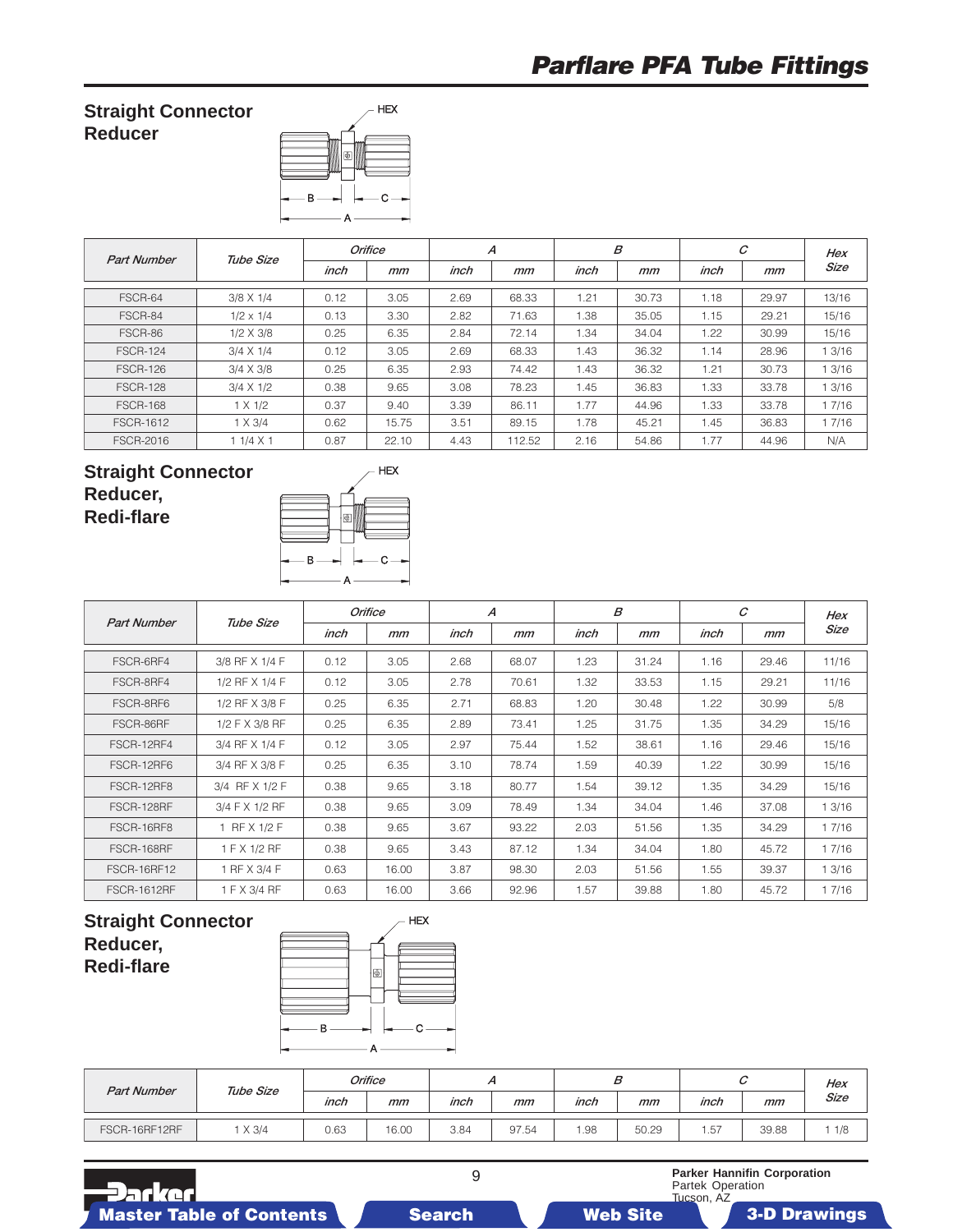



| <b>Part Number</b> | Tube Size        |      | Orifice |      |       |      |       |      |       | Hex  |  |
|--------------------|------------------|------|---------|------|-------|------|-------|------|-------|------|--|
|                    |                  | inch | mm      | inch | mm    | inch | mm    | inch | mm    | Size |  |
| FSCR-42G           | $1/4 \times 1/8$ | 0.09 | 2.29    | 2.19 | 55.63 | . 15 | 29.21 | 0.75 | 19.05 | 1/16 |  |

# **Straight Connector Reducer, Redi-flare Pargrip**



| <b>Part Number</b> | Tube Size        |      | Orifice |      |       |      |       |      |       | Hex   |
|--------------------|------------------|------|---------|------|-------|------|-------|------|-------|-------|
|                    |                  | inch | mm      | inch | mm    | inch | mm    | inch | mm    | Size  |
| FSCR-4RF2G         | $1/4 \times 1/8$ | 0.09 | 2.29    | 2.22 | 56.39 | 1.18 | 29.97 | 0.75 | 19.05 | 11/16 |
| FSCR-6RF4G         | 3/8 X 1/4        | 0.13 | 3.30    | 2.67 | 67.82 | .25  | 31.75 | .13  | 28.70 | 11/16 |

#### **Straight Connector Reducer Panel Mount**



| <b>Part Number</b> | Tube Size        |      | Orifice | $\boldsymbol{A}$ |           |      | B     |      | C    |      | D     | $E$ (max.) |      |      | <b>Hole Size</b> | Hex   | $1$ Hex 2 |
|--------------------|------------------|------|---------|------------------|-----------|------|-------|------|------|------|-------|------------|------|------|------------------|-------|-----------|
|                    |                  | inch | mm      | inch             | mm        | inch | mm    | inch | mm   | inch | mm    | inch       | mm   | inch | mm               | Size  | Size      |
| FSCR-64-P          | $3/8 \times 1/4$ | 0.12 | 3.05    | 3.18             | 77<br>80. | .73  | 43.94 | 0.29 | 7.37 | 1.16 | 29.46 | 0.25       | 6.35 | 0.63 | 16.00            | 15/16 | 13/16     |
| FSCR-84-P          | $1/2 \times 1/4$ | 0.12 | 3.05    | 3.25             | 82.55     | .83  | 46.48 | 0.29 | 7.37 | 1.13 | 28.70 | 0.25       | 6.35 | 0.75 | 19.05            | 1/16  | 15/16     |
| FSCR-86-P          | $1/2 \times 3/8$ | 0.25 | 6.35    | 3.37             | 85.60     | .86  | 47.24 | 0.29 | 7.37 | .22  | 30.99 | 0.25       | 6.35 | 0.75 | 19.05            | 1/16  | 15/16     |
| <b>FSCR-126-P</b>  | $3/4 \times 3/8$ | 0.25 | 6.35    | 3.63             | 92.20     | 2.11 | 53.59 | 0.29 | 7.37 | .23  | 31.24 | 0.50       | 12.7 | .00  | 25.40            | 5/16  | 3/16      |
| <b>FSCR-128-P</b>  | $3/4 \times 1/2$ | 0.38 | 9.65    | 3.71             | 94.23     | 2.09 | 53.09 | 0.29 | 7.37 | 1.33 | 33.78 | 0.25       | 6.35 | .00  | 25.40            | 5/16  | 3/16      |
| <b>FSCR-1216-P</b> | $3/4 \times 1$   | 0.63 | 16.00   | 4.15             | 105.41    | 2.10 | 53.34 | 0.29 | 7.37 | .76  | 44.70 | 0.25       | 6.35 | .00  | 25.40            | 5/16  | 17/16     |
| <b>FSCR-1612-P</b> | $X$ 3/4          | 0.62 | 15.85   | 4.08             | 103.63    | 2.34 | 59.44 | 0.29 | 7.37 | 1.46 | 37.08 | 0.50       | 12.7 | 1.44 | 36.58            | 3/4   | 3/4       |



10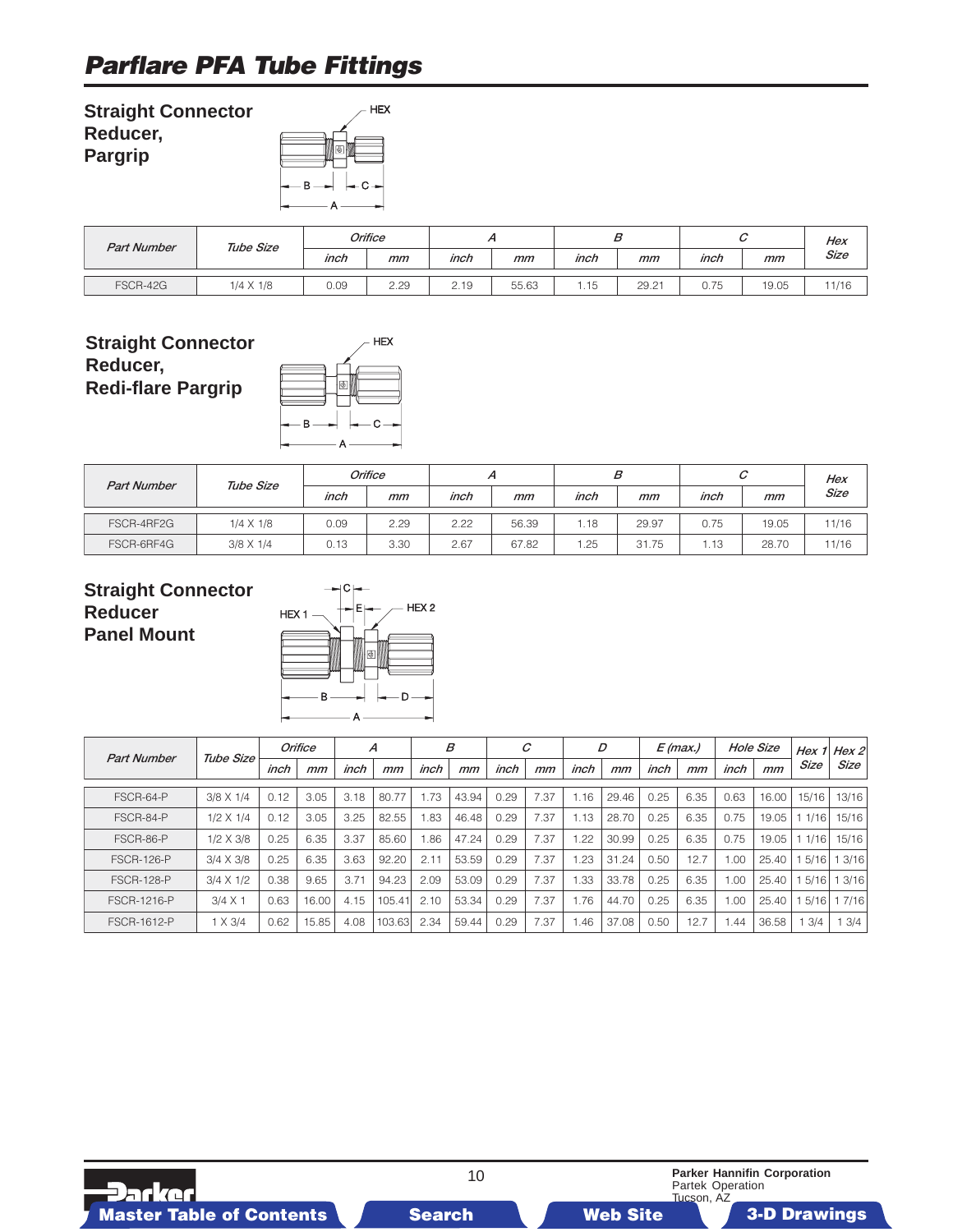# <span id="page-10-0"></span>**Straight Connector Reducer Panel Mount, Extended**

| с<br>۰.                                   |
|-------------------------------------------|
| HEX <sub>2</sub><br>Е<br>HEX <sub>1</sub> |
| 匜                                         |
| R                                         |
|                                           |

| <b>Part Number</b> | Tube Size        |      | Orifice |      |       |      |       |      |      |      |       | E (max., |      |      | Hole Size | Hex  | $1$ Hex $2$ |
|--------------------|------------------|------|---------|------|-------|------|-------|------|------|------|-------|----------|------|------|-----------|------|-------------|
|                    |                  | inch | mm      | inch | mm    | inch | mm    | inch | mm   | inch | mm    | inch     | mm   | inch | mm        | Size | Size        |
| FSCR-86-PX         | $1/2 \times 3/8$ | 0.25 | 6.35    | 3.55 | 90.17 | 2.04 | 51.82 | 0.29 | 7.37 | .22  | 30.99 | 0.50     | 12.7 | 0.75 | 19.05     | 1/16 | 15/16       |

# **Adaptor Male Elbow**



| <b>Part Number</b> | Tube Size | <b>NPT</b> |      | Orifice |      | $\overline{A}$ |      | $\boldsymbol{B}$ |
|--------------------|-----------|------------|------|---------|------|----------------|------|------------------|
|                    |           | Size       | inch | mm      | inch | mm             | inch | mm               |
| FAME-42            | 1/4       | 1/8        | 0.12 | 5.08    | 1.70 | 43.18          | 1.08 | 27.43            |
| FAME-44            | 1/4       | 1/4        | 0.12 | 3.05    | 1.68 | 42.67          | 1.08 | 27.43            |
| FAME-46            | 1/4       | 3/8        | 0.12 | 3.05    | 1.67 | 42.42          | 1.08 | 27.43            |
| FAME-48            | 1/4       | 1/2        | 0.12 | 3.05    | 1.68 | 42.67          | 1.20 | 30.48            |
| FAME-62            | 3/8       | 1/8        | 0.25 | 6.35    | 1.77 | 44.96          | 1.08 | 27.43            |
| FAME-64            | 3/8       | 1/4        | 0.25 | 6.35    | 1.74 | 44.20          | 1.08 | 27.43            |
| FAME-66            | 3/8       | 3/8        | 0.25 | 6.35    | 1.75 | 44.45          | 1.08 | 27.43            |
| FAME-68            | 3/8       | 1/2        | 0.25 | 6.35    | 1.77 | 44.96          | 1.18 | 29.97            |
| <b>FAME-612</b>    | 3/8       | 3/4        | 0.25 | 6.35    | 1.89 | 48.01          | 1.36 | 34.54            |
| FAME-84            | 1/2       | 1/4        | 0.38 | 9.65    | 1.86 | 47.24          | 1.07 | 27.18            |
| FAME-86            | 1/2       | 3/8        | 0.38 | 9.65    | 1.93 | 49.02          | 1.08 | 27.43            |
| FAME-88            | 1/2       | 1/2        | 0.38 | 9.65    | 1.86 | 47.24          | 1.19 | 30.23            |
| <b>FAME-812</b>    | 1/2       | 3/4        | 0.38 | 9.65    | 2.04 | 51.82          | 1.37 | 34.80            |
| <b>FAME-128</b>    | 3/4       | 1/2        | 0.54 | 13.72   | 2.17 | 55.12          | 1.37 | 34.80            |
| <b>FAME-1212</b>   | 3/4       | 3/4        | 0.63 | 16.00   | 2.16 | 54.86          | 1.37 | 34.80            |
| FAME-1216          | 3/4       | 1          | 0.63 | 16.00   | 2.30 | 58.42          | 1.81 | 45.97            |
| <b>FAME-1612</b>   | 1         | 3/4        | 0.66 | 16.76   | 2.78 | 70.61          | 1.64 | 41.66            |
| <b>FAME-1616</b>   | 1         | 1          | 0.88 | 22.35   | 2.75 | 69.85          | 1.82 | 46.23            |

# **Adaptor Male Elbow, Redi-flare**



| <b>Part Number</b> | Tube Size | <b>NPT</b>  |      | Orifice |      |       |      |       |
|--------------------|-----------|-------------|------|---------|------|-------|------|-------|
|                    |           | <b>Size</b> | inch | mm      | inch | mm    | inch | mm    |
| FAME-4RF4          | 1/4       | 1/4         | 0.12 | 3.30    | i.07 | 27.18 | . 70 | 43.18 |
| <b>FAME-12RF12</b> | 3/4       | 3/4         | 0.63 | 16.00   | .36  | 34.54 | 2.27 | 57.66 |
| <b>FAME-16RF16</b> |           |             | 0.88 | 22.35   | .87  | 47.50 | 2.95 | 74.93 |



11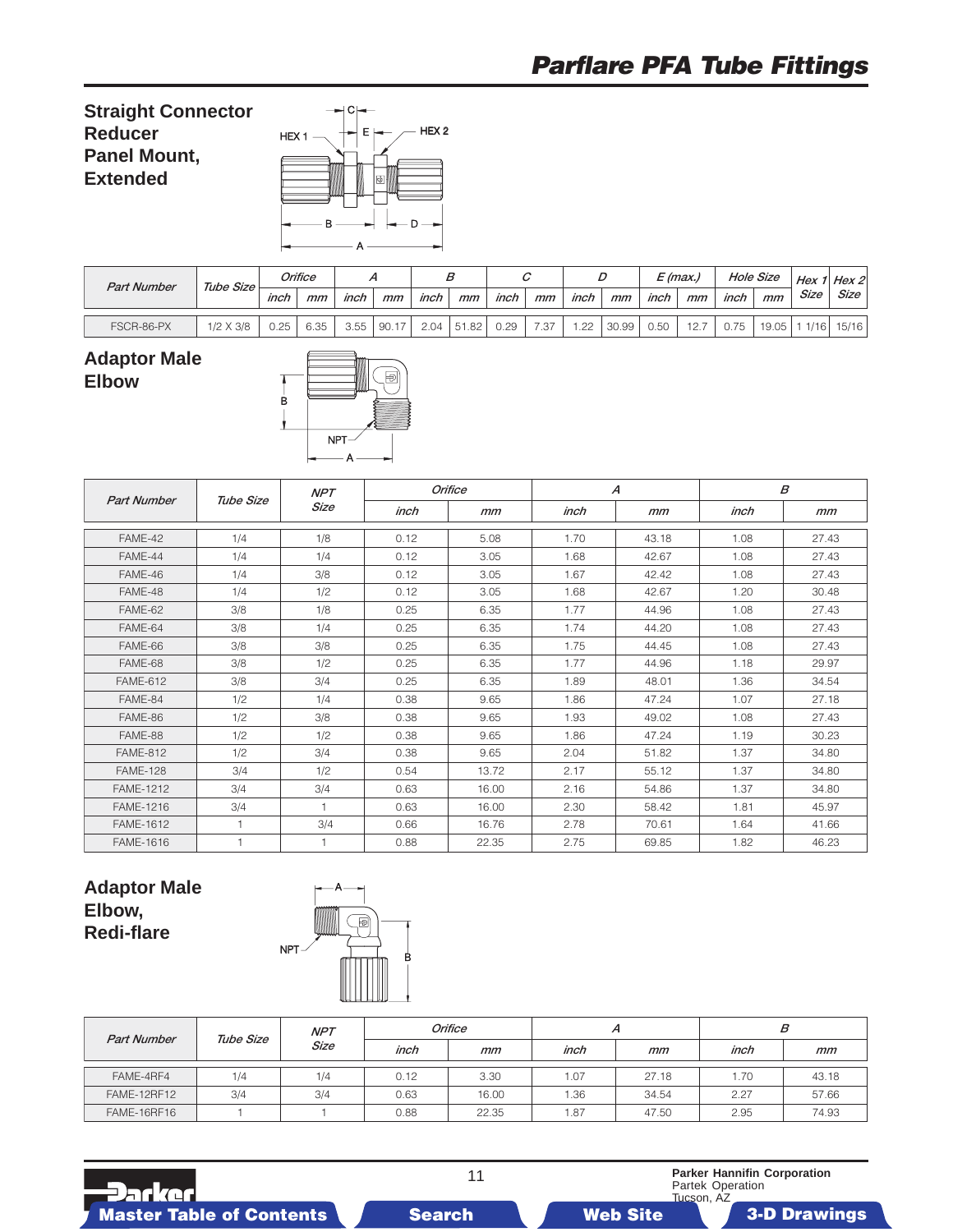# **Adaptor Female Elbow**



| <b>Part Number</b> | Tube Size | <b>NPT</b> |      | Orifice | $\boldsymbol{A}$ |       |      | В     |
|--------------------|-----------|------------|------|---------|------------------|-------|------|-------|
|                    |           | Size       | inch | mm      | inch             | mm    | inch | mm    |
| FAFF-42            | 1/4       | 1/8        | 0.12 | 3.05    | 1.89             | 48.01 | 0.84 | 21.34 |
| FAFE-44            | 1/4       | 1/4        | 0.12 | 3.05    | 1.87             | 47.50 | 0.98 | 24.89 |
| FAFE-64            | 3/8       | 1/4        | 0.25 | 6.35    | 1.96             | 49.78 | 0.98 | 24.89 |
| FAFE-66            | 3/8       | 3/8        | 0.25 | 6.35    | 1.77             | 44.96 | 0.98 | 24.89 |
| FAFE-68            | 3/8       | 1/2        | 0.25 | 6.35    | 1.96             | 49.78 | 1.24 | 31.50 |
| FAFE-84            | 1/2       | 1/4        | 0.31 | 7.87    | 2.10             | 53.34 | 0.98 | 24.89 |
| FAFE-86            | 1/2       | 3/8        | 0.38 | 9.65    | 2.11             | 53.59 | 0.99 | 25.15 |
| FAFE-88            | 1/2       | 1/2        | 0.38 | 9.65    | 2.05             | 52.07 | 1.25 | 31.75 |
| <b>FAFE-128</b>    | 3/4       | 1/2        | 0.63 | 16.00   | 2.38             | 60.45 | 1.69 | 42.93 |
| FAFE-1212          | 3/4       | 3/4        | 0.63 | 16.00   | 2.47             | 62.74 | 2.19 | 55.63 |
| FAFE-1616          |           |            | 0.88 | 22.35   | 2.74             | 69.60 | 1.60 | 40.64 |

#### **Elbow Connector**



| <b>Part Number</b> | Tube Size |      | Orifice |      | Α     | В    |       |  |
|--------------------|-----------|------|---------|------|-------|------|-------|--|
|                    |           | inch | mm      | inch | mm    | inch | mm    |  |
| FEC-4              | 1/4       | 0.12 | 3.05    | 1.69 | 42.93 | 1.69 | 42.93 |  |
| FEC-6              | 3/8       | 0.25 | 6.35    | 1.77 | 44.96 | 1.77 | 44.96 |  |
| FEC-8              | 1/2       | 0.38 | 9.65    | 1.91 | 48.51 | 1.91 | 48.51 |  |
| <b>FEC-12</b>      | 3/4       | 0.63 | 16.00   | 2.14 | 54.36 | 2.14 | 54.36 |  |
| <b>FEC-16</b>      |           | 0.87 | 22.10   | 2.75 | 69.85 | 2.75 | 69.85 |  |
| FEC-20             | 11/4      | 1.09 | 27.69   | 3.42 | 86.87 | 3.42 | 86.87 |  |

# **Elbow Connector Redi-flare**



| <b>Part Number</b> | Tube Size        |      | Orifice |      | А     | B    |       |  |
|--------------------|------------------|------|---------|------|-------|------|-------|--|
|                    |                  | inch | mm      | inch | mm    | inch | mm    |  |
| FEC-44RF           | $1/4 \times 1/4$ | 0.12 | 3.05    | 1.73 | 43.94 | 1.60 | 40.64 |  |
| FEC-66RF           | 3/8 X 3/8        | 0.25 | 6.35    | 1.76 | 44.70 | 1.70 | 43.18 |  |
| FEC-88RF           | $1/2 \times 1/2$ | 0.38 | 9.65    | 1.86 | 47.24 | 1.80 | 45.72 |  |
| FEC-1212RF         | $3/4 \times 3/4$ | 0.63 | 16.00   | 2.15 | 54.61 | 2.20 | 55.88 |  |
| <b>FEC-1616RF</b>  | 1 X1             | 0.87 | 22.10   | 2.56 | 65.02 | 2.80 | 71.12 |  |
| FEC-2020RF         | $11/4$ X 1 1/4   | 1.10 | 27.94   | 3.42 | 86.87 | 3.67 | 93.22 |  |

12



**Parker Hannifin Corporation** Partek Operation

Tucson, AZ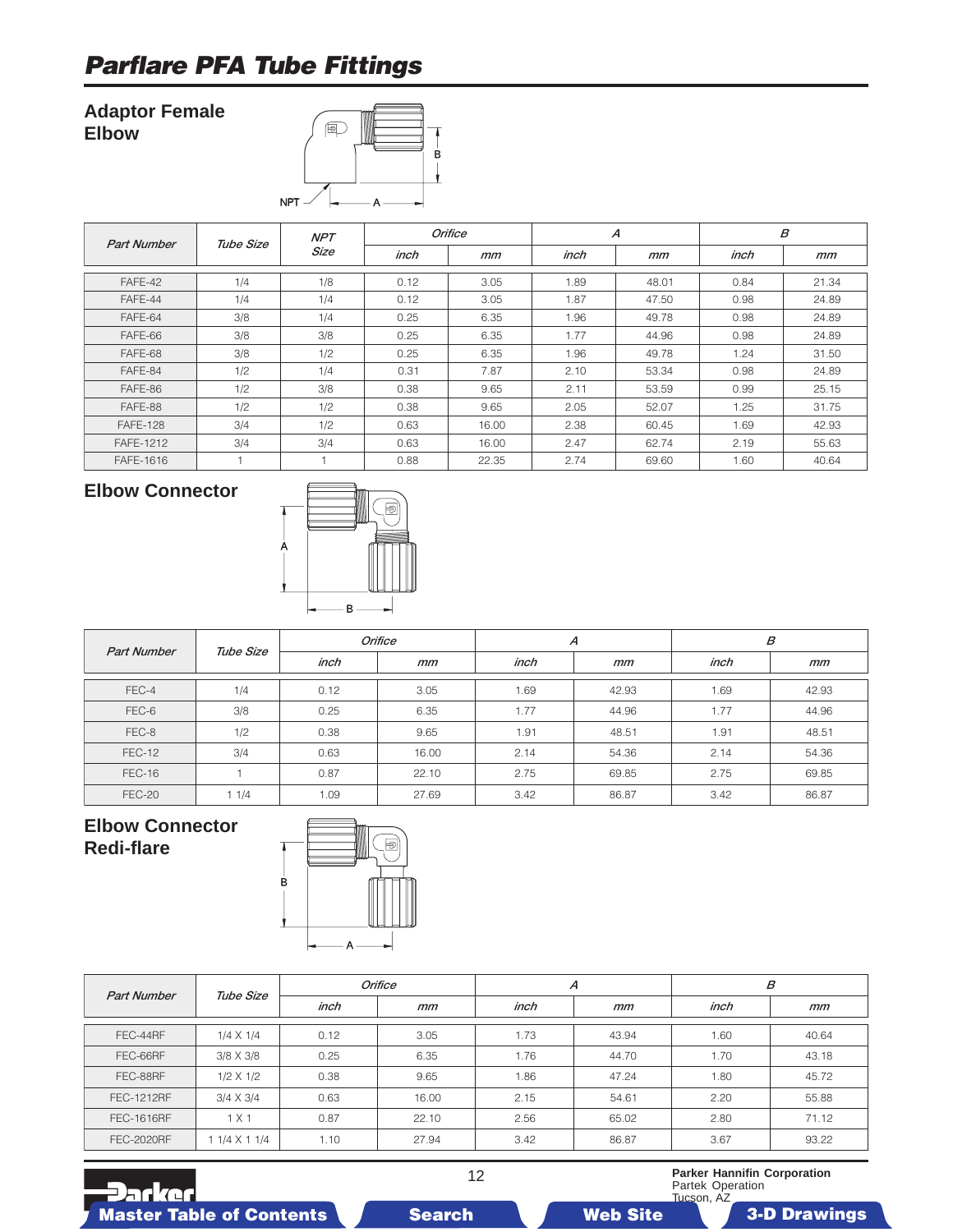**Elbow Connector Redi-flare**



| <b>Part Number</b> | Tube Size |      | Orifice |      | А     | В    |       |  |
|--------------------|-----------|------|---------|------|-------|------|-------|--|
|                    |           | inch | mm      | inch | mm    | inch | mm    |  |
| FEC-4RF            | 1/4       | 0.16 | 4.06    | 1.70 | 43.18 | 1.70 | 43.18 |  |
| FEC-6RF            | 3/8       | 0.25 | 6.35    | 1.76 | 44.70 | 1.76 | 44.70 |  |
| FEC-8RF            | 1/2       | 0.38 | 9.65    | 1.74 | 44.20 | 1.74 | 44.20 |  |
| FEC-12RF           | 3/4       | 0.62 | 15.75   | 2.30 | 58.42 | 2.30 | 58.42 |  |
| FEC-16RF           |           | 0.87 | 22.10   | 2.85 | 72.39 | 2.85 | 72.39 |  |

### **Elbow Connector Panel Mount**



| <b>Part Number</b> | Tube |      | Orifice | A    |       |       | В     |      | C     |      | D    |      | $E$ (max.) |      | <b>Hole Size</b> | Hex   |
|--------------------|------|------|---------|------|-------|-------|-------|------|-------|------|------|------|------------|------|------------------|-------|
|                    | Size | inch | mm      | inch | mm    | inch  | mm    | inch | mm    | inch | mm   | inch | mm         | inch | mm               | Size  |
|                    |      |      |         |      |       |       |       |      |       |      |      |      |            |      |                  |       |
| FEC-4-P            | 1/4  | 0.12 | 3.05    | .68  | 42.67 | 1.70  | 43.18 | 2.21 | 56.13 | 0.29 | - 37 | 0.25 | 6.35       | 0.50 | 12.70            | 11/16 |
| FEC-6-P            | 3/8  | 0.25 | 6.35    | . 75 | 44.45 | .95   | 49.53 | 2.45 | 62.23 | 0.29 | - 37 | 0.25 | 6.35       | 0.63 | 16.00            | 15/16 |
| FEC-8-P            | 1/2  | 0.38 | 9.65    | .85  | 46.99 | . .90 | 48.26 | 2.56 | 65.02 | 0.29 | 7.37 | 0.25 | 6.35       | 0.75 | 19.05            | 1/16  |

**Elbow Connector Panel Mount, Extended**



| <b>Part Number</b> | Tube |      | Orifice | A    |       |      | В     |      |       |      | D    |      | E (max.)         |      | <b>Hole Size</b> | Hex   |
|--------------------|------|------|---------|------|-------|------|-------|------|-------|------|------|------|------------------|------|------------------|-------|
|                    | Size | inch | mm      | inch | mm    | inch | mm    | inch | mm    | inch | mm   | inch | mm               | inch | mm               | Size  |
| FEC-4-PX           | 1/4  | 0.12 | 3.05    | . 86 | 47.24 | .66  | 42.16 | 2.38 | 60.45 | 0.29 | 7.37 | 0.50 | 12.70            | 0.50 | 12.70            | 1/16  |
| FEC-6-PX           | 3/8  | 0.25 | 6.35    | . 89 | 48.01 | .88  | 47.75 | 2.60 | 66.04 | 0.29 | 7.37 | 0.50 | <b>70</b><br>12. | 0.63 | 16.00            | 15/16 |

| ————<br>______                  |        |                 | $\alpha$ and $\alpha$ is a consequent that is a consequent to $\alpha$<br>Partek Operation |  |
|---------------------------------|--------|-----------------|--------------------------------------------------------------------------------------------|--|
| <b>Master Table of Contents</b> | Search | <b>Web Site</b> | 3-D Drawings                                                                               |  |

13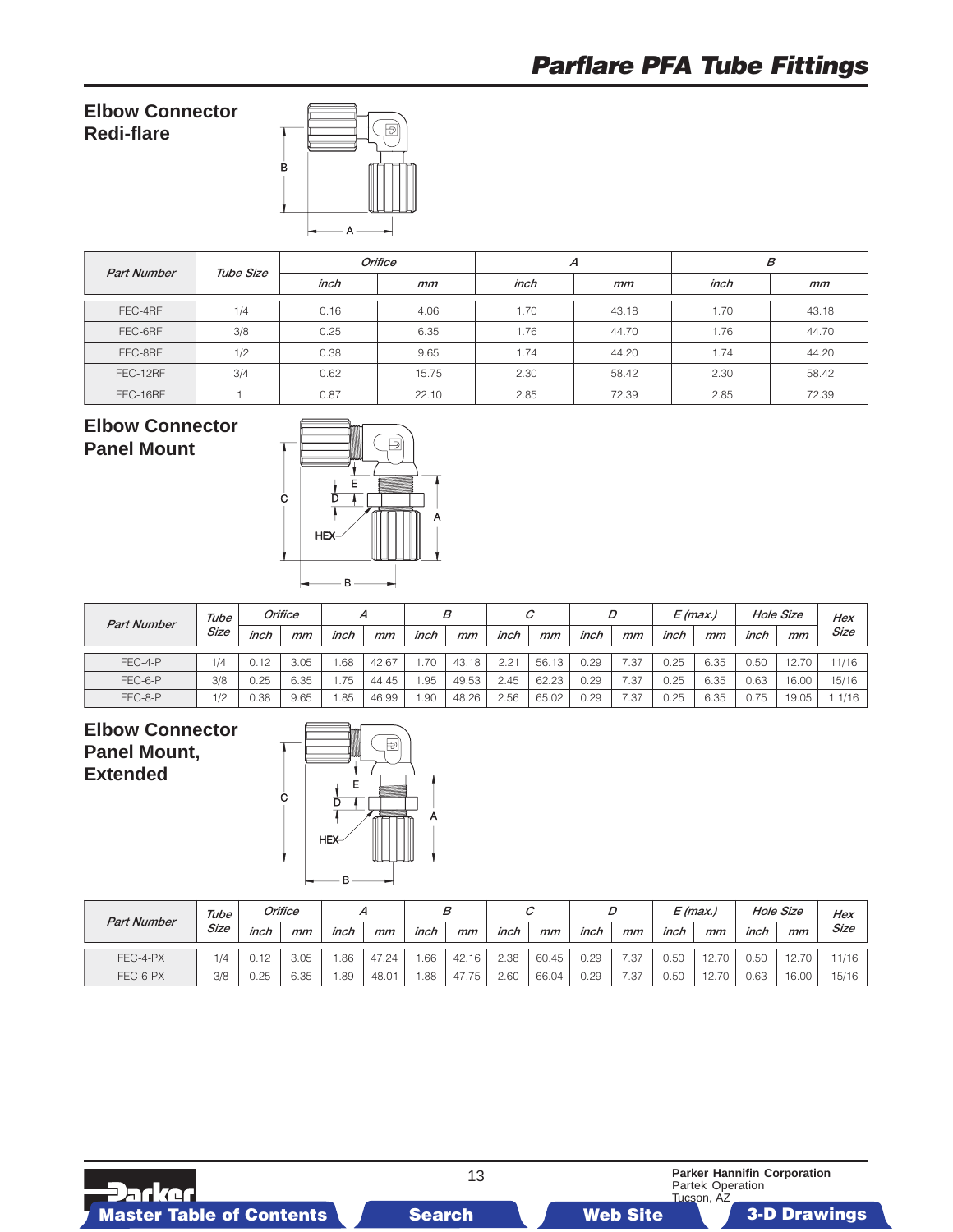#### **Elbow Connector Reducer**



| <b>Part Number</b> | Tube Size        |      | Orifice |      | A     | $\boldsymbol{B}$ |       |  |
|--------------------|------------------|------|---------|------|-------|------------------|-------|--|
|                    |                  | inch | mm      | inch | mm    | inch             | mm    |  |
| FECR-64            | 3/8 X 1/4        | 0.12 | 3.05    | 1.75 | 44.45 | 1.71             | 43.43 |  |
| FECR-84            | $1/2 \times 1/4$ | 0.13 | 3.30    | 1.87 | 47.50 | 1.68             | 42.67 |  |
| FECR-86            | $1/2 \times 3/8$ | 0.25 | 6.35    | 1.87 | 47.50 | 1.77             | 44.96 |  |
| <b>FECR-124</b>    | $3/4 \times 1/4$ | 0.12 | 3.05    | 2.18 | 55.37 | 1.89             | 48.01 |  |
| <b>FECR-126</b>    | $3/4 \times 3/8$ | 0.25 | 6.35    | 2.16 | 54.86 | 1.95             | 49.53 |  |
| <b>FECR-128</b>    | $3/4 \times 1/2$ | 0.38 | 9.65    | 2.17 | 55.12 | 2.10             | 53.34 |  |
| FECR-1612          | $1 \times 3/4$   | 0.62 | 15.75   | 2.75 | 69.85 | 2.39             | 60.71 |  |
| <b>FECR-2016</b>   | $11/4 \times 1$  | 0.88 | 22.35   | 2.80 | 71.12 | 3.42             | 86.87 |  |

#### **Elbow Connector Reducer, Redi-flare**



| <b>Part Number</b> | A         | В   |      | Orifice |      | C     | D    |       |  |
|--------------------|-----------|-----|------|---------|------|-------|------|-------|--|
|                    | Tube Size |     | inch | mm      | inch | mm    | inch | mm    |  |
| FECR-6RF4          | 3/8       | 1/4 | 0.13 | 3.30    | 1.76 | 44.70 | 1.66 | 42.16 |  |
| FECR-64RF          | 1/4       | 3/8 | 0.15 | 3.81    | 1.69 | 42.93 | 1.74 | 44.20 |  |
| FECR-8RF6          | 1/2       | 3/8 | 0.25 | 6.35    | 1.77 | 44.96 | 1.80 | 45.72 |  |
| FECR-86RF          | 3/8       | 1/2 | 0.38 | 9.65    | 1.86 | 47.24 | 1.88 | 47.75 |  |
| FECR-12RF8         | 3/4       | 1/2 | 0.38 | 9.65    | 2.28 | 57.91 | 2.07 | 52.58 |  |
| FECR-128RF         | 1/2       | 3/4 | 0.38 | 9.65    | 2.04 | 51.82 | 2.16 | 54.86 |  |

### **Elbow Connector Reducer, Redi-flare**



| <b>Part Number</b> | <b>A</b> | В         |      | Orifice |      | ັ     | ◡    |       |  |
|--------------------|----------|-----------|------|---------|------|-------|------|-------|--|
|                    |          | Tube Size | inch | mm      | inch | mm    | inch | mm    |  |
| FECR-6RF4RF        | 1/4      | 3/8       | 0.15 | 3.81    | .69  | 42.93 | . 76 | 44.70 |  |
| FECR-8RF4RF        | 1/4      | 1/2       | 0.15 | 3.81    | .69  | 42.93 | 1.85 | 46.99 |  |

14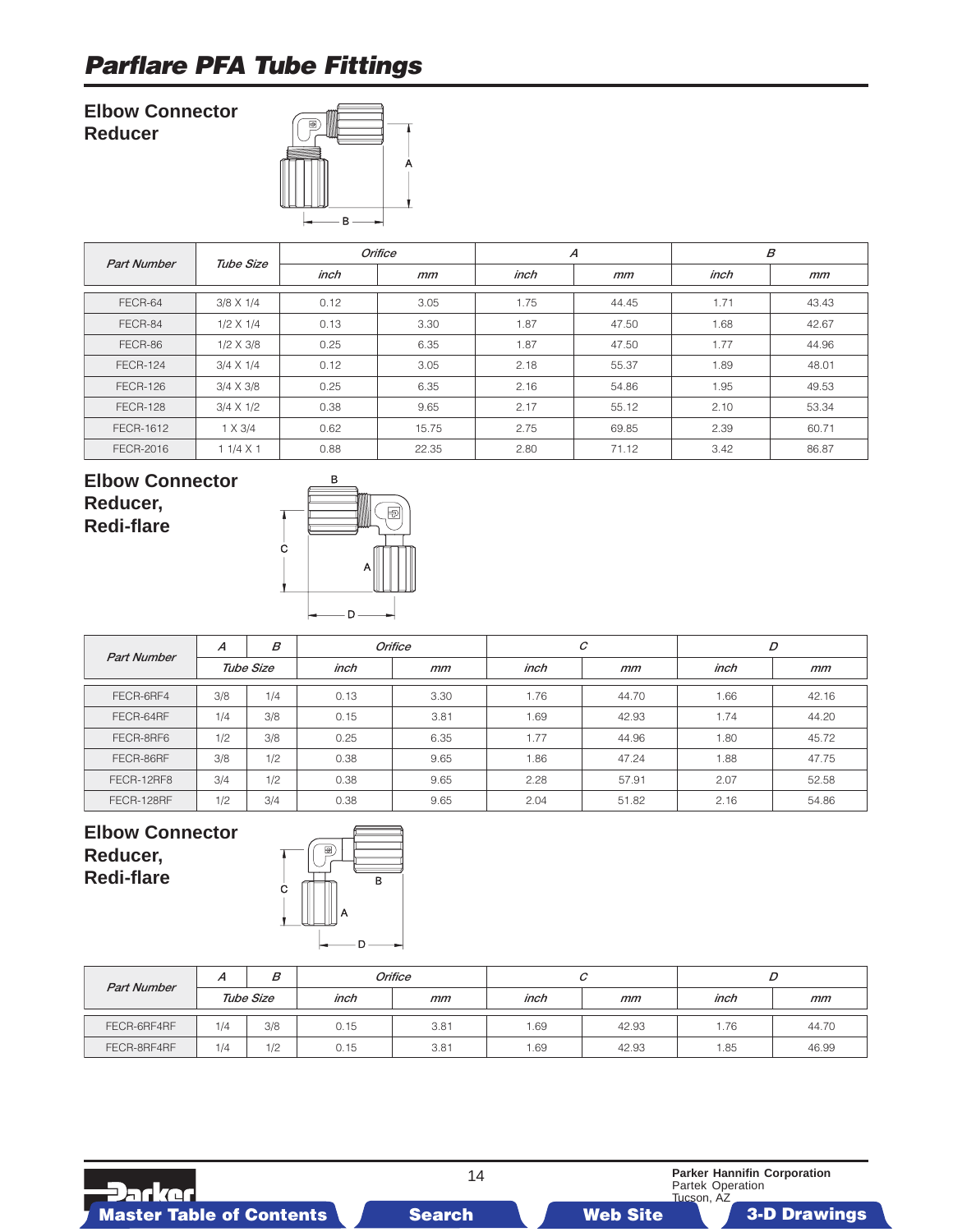# <span id="page-14-0"></span>**Adaptor Male Tee**



| <b>Part Number</b> | Tube Size        | <b>NPT</b> |      | Orifice |      | A     | B    |       | C    |       |
|--------------------|------------------|------------|------|---------|------|-------|------|-------|------|-------|
|                    |                  | Size       | inch | mm      | inch | mm    | inch | mm    | inch | mm    |
| <b>FAMT-424</b>    | $1/4 \times 1/4$ | 1/8        | 0.12 | 3.05    | 2.78 | 70.61 | 1.70 | 43.18 | 1.68 | 42.67 |
| <b>FAMT-444</b>    | $1/4 \times 1/4$ | 1/4        | 0.12 | 3.05    | 2.77 | 70.36 | 1.68 | 42.67 | 1.68 | 42.67 |
| <b>FAMT-626</b>    | 3/8 X 3/8        | 1/8        | 0.20 | 5.08    | 2.82 | 71.63 | 1.73 | 43.94 | 1.73 | 43.94 |
| <b>FAMT-646</b>    | 3/8 X 3/8        | 1/4        | 0.25 | 6.35    | 2.80 | 71.12 | 1.73 | 43.94 | 1.73 | 43.94 |
| <b>FAMT-666</b>    | 3/8 X 3/8        | 3/8        | 0.25 | 6.35    | 2.82 | 71.63 | 1.73 | 43.94 | 1.73 | 43.94 |
| <b>FAMT-686</b>    | 3/8 X 3/8        | 1/2        | 0.25 | 6.35    | 2.91 | 73.91 | 1.72 | 43.69 | 1.73 | 43.94 |
| <b>FAMT-848</b>    | $1/2 \times 1/2$ | 1/4        | 0.29 | 7.37    | 2.94 | 74.68 | 1.87 | 47.50 | 1.88 | 47.75 |
| <b>FAMT-868</b>    | $1/2 \times 1/2$ | 3/8        | 0.38 | 9.65    | 2.89 | 73.41 | 1.83 | 46.48 | 1.83 | 46.48 |
| <b>FAMT-888</b>    | $1/2 \times 1/2$ | 1/2        | 0.38 | 9.65    | 3.04 | 77.22 | 1.84 | 46.74 | 1.84 | 46.74 |
| FAMT-12812         | $3/4 \times 3/4$ | 1/2        | 0.53 | 13.46   | 3.45 | 87.63 | 2.08 | 52.83 | 2.08 | 52.83 |
| FAMT-12128         | $3/4 \times 1/2$ | 3/4        | 0.38 | 9.65    | 3.48 | 88.39 | 2.14 | 54.36 | 2.03 | 51.56 |
| FAMT-121212        | $3/4 \times 3/4$ | 3/4        | 0.61 | 15.49   | 3.43 | 87.12 | 2.06 | 52.32 | 2.07 | 52.58 |

# **Branch Male Tee**



| <b>Part Number</b> | <b>NPT</b><br>Tube Size |      |      | Orifice |      | А      |      | B     | C    |       |  |
|--------------------|-------------------------|------|------|---------|------|--------|------|-------|------|-------|--|
|                    |                         | Size | inch | mm      | inch | mm     | inch | mm    | inch | mm    |  |
| <b>FBMT-442</b>    | $1/4 \times 1/4$        | 1/8  | 0.12 | 3.05    | 3.47 | 88.14  | 1.73 | 43.94 | 1.08 | 27.43 |  |
| <b>FBMT-444</b>    | $1/4 \times 1/4$        | 1/4  | 0.12 | 3.05    | 3.35 | 85.09  | 1.67 | 42.42 | 1.07 | 27.18 |  |
| <b>FBMT-662</b>    | 3/8 X 3/8               | 1/8  | 0.20 | 5.08    | 3.52 | 89.41  | 1.76 | 44.70 | 1.07 | 27.18 |  |
| <b>FBMT-664</b>    | 3/8 X 3/8               | 1/4  | 0.25 | 6.35    | 3.48 | 88.39  | 1.74 | 44.20 | 1.07 | 27.18 |  |
| <b>FBMT-666</b>    | 3/8 X 3/8               | 3/8  | 0.25 | 6.35    | 3.46 | 87.88  | 1.73 | 43.94 | 1.07 | 27.18 |  |
| <b>FBMT-668</b>    | 3/8 X 3/8               | 1/2  | 0.25 | 6.35    | 3.48 | 88.39  | 1.73 | 43.94 | 1.18 | 29.97 |  |
| <b>FBMT-884</b>    | $1/2 \times 1/2$        | 1/4  | 0.29 | 7.37    | 3.72 | 94.49  | 1.86 | 47.24 | 1.08 | 27.43 |  |
| <b>FBMT-886</b>    | $1/2 \times 1/2$        | 3/8  | 0.38 | 9.65    | 3.71 | 94.23  | 1.85 | 46.99 | 1.07 | 27.18 |  |
| <b>FBMT-888</b>    | $1/2 \times 1/2$        | 1/2  | 0.38 | 9.65    | 3.70 | 93.98  | 1.85 | 46.99 | 1.18 | 29.97 |  |
| FBMT-12124         | $3/4 \times 3/4$        | 1/4  | 0.29 | 7.24    | 4.17 | 105.92 | 2.08 | 52.83 | 1.26 | 32.00 |  |
| FBMT-12128         | $3/4 \times 3/4$        | 1/2  | 0.52 | 13.21   | 4.19 | 106.43 | 2.09 | 53.09 | 1.37 | 34.80 |  |
| FBMT-121212        | $3/4 \times 3/4$        | 3/4  | 0.62 | 15.75   | 4.20 | 106.68 | 2.10 | 53.34 | 1.37 | 34.80 |  |
| FBMT-16164         | 1 X 1                   | 1/4  | 0.28 | 7.11    | 5.50 | 139.70 | 2.75 | 69.85 | 1.55 | 39.37 |  |

15

**Parker Hannifin Corporation** Partek Operation

Tucson, AZ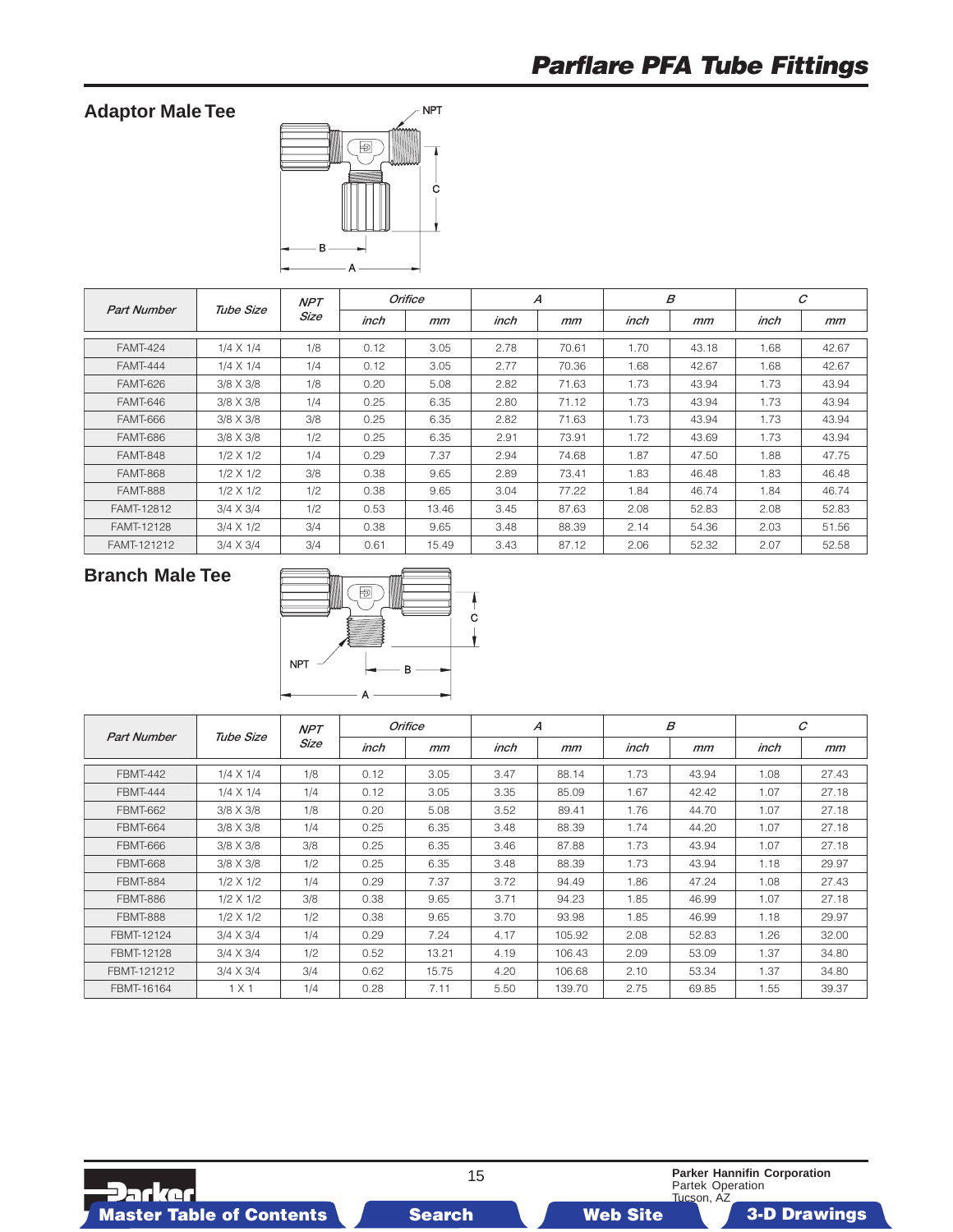### **Branch Male Tee Reducer**



| <b>Part Number</b> | Tube Size        | <b>NPT</b> |      | Orifice |      | A     |      | В     |      | С     |
|--------------------|------------------|------------|------|---------|------|-------|------|-------|------|-------|
|                    |                  | Size       | inch | mm      | inch | mm    | inch | mm    | inch | mm    |
| FBMTR-644          | 3/8 X 1/4        | 1/4        | 0.12 | 3.05    | 3.44 | 87.38 | 1.69 | 42.93 | .08  | 27.43 |
| FBMTR-646          | 3/8 X 1/4        | 3/8        | 0.12 | 3.05    | 3.43 | 87.12 | 1.69 | 42.93 | .08  | 27.43 |
| FBMTR-866          | $1/2 \times 3/8$ | 3/8        | 0.25 | 6.35    | 3.59 | 91.19 | 1.76 | 44.70 | .08  | 27.43 |
| FBMTR-848          | $1/2 \times 1/4$ | 1/2        | 0.12 | 3.05    | 3.52 | 89.41 | 1.64 | 41.66 | .19  | 30.23 |

# **Branch Male Tee**

**Reducer,**

**Pargrip**



| <b>Part Number</b> | Tube | <b>NPT</b> |                 |      | Orifice |      |       |      |       |      |       |
|--------------------|------|------------|-----------------|------|---------|------|-------|------|-------|------|-------|
|                    | Size | Size       | Pargrip<br>Size | inch | mm      | inch | mm    | inch | mm    | inch | mm    |
| FBMTR-2G64         | 3/8  | 1/4        | 1/8             | 0.09 | 2.29    | 3.03 | 76.96 | .76  | 44.70 | .08  | 27.43 |
| FBMTR-2G66         | 3/8  | 3/8        | 1/8             | 0.13 | 3.30    | 3.40 | 86.36 | .12  | 28.45 | .08  | 27.43 |

# **Tee Connector**



| <b>Part Number</b> | Tube Size |      | Orifice |      | А      |      | $\boldsymbol{B}$ | C    |       |
|--------------------|-----------|------|---------|------|--------|------|------------------|------|-------|
|                    |           | inch | mm      | inch | mm     | inch | mm               | inch | mm    |
| FTC-4              | 1/4       | 0.12 | 3.05    | 3.36 | 85.34  | 1.68 | 42.67            | 1.68 | 42.67 |
| FTC-6              | 3/8       | 0.25 | 6.35    | 3.52 | 89.41  | 1.76 | 44.70            | 1.76 | 44.70 |
| FTC-8              | 1/2       | 0.38 | 9.65    | 3.69 | 93.73  | 1.84 | 46.74            | 1.84 | 46.74 |
| <b>FTC-12</b>      | 3/4       | 0.63 | 16.00   | 4.30 | 109.22 | 2.15 | 54.61            | 2.15 | 54.61 |
| FTC-16             |           | 0.87 | 22.10   | 5.48 | 139.19 | 2.74 | 69.60            | 2.74 | 69.60 |
| FTC-20             | 11/4      | 1.10 | 27.94   | 6.85 | 173.99 | 3.42 | 86.87            | 3.42 | 86.87 |



16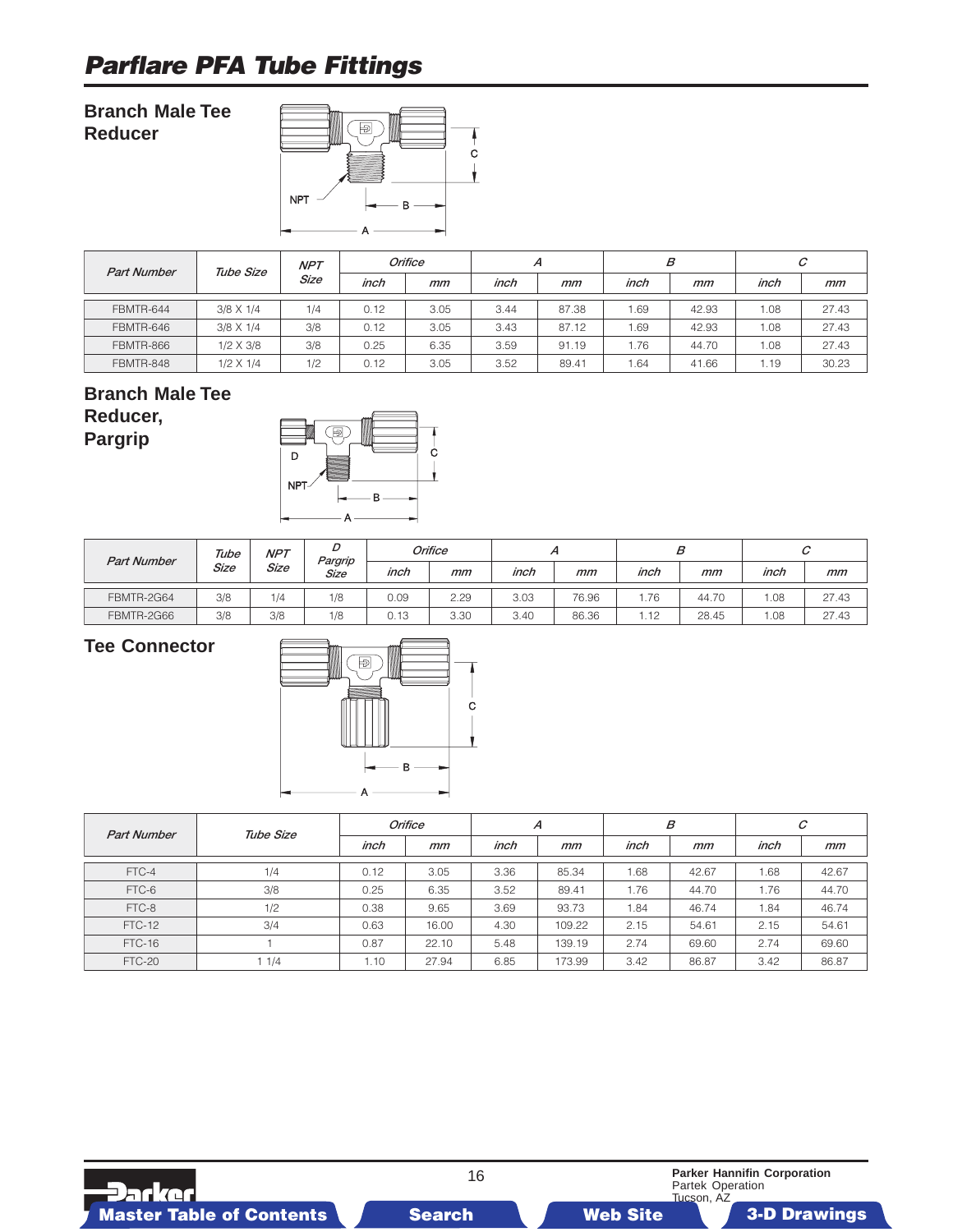**Tee Connector, Redi-flare**



| Tube<br><b>Part Number</b> |      | Orifice |       | А    |        |      | В     |      | C     | D     |       |
|----------------------------|------|---------|-------|------|--------|------|-------|------|-------|-------|-------|
|                            | Size | inch    | mm    | inch | mm     | inch | mm    | inch | mm    | inch  | mm    |
| FTC-4RF                    | 1/4  | 0.15    | 3.81  | 3.41 | 86.61  | 1.71 | 43.43 | 1.71 | 43.43 | 1.70  | 43.18 |
| FTC-6RF                    | 3/8  | 0.25    | 6.35  | 3.55 | 90.17  | 1.78 | 45.21 | 1.78 | 45.21 | 1.78  | 45.21 |
| FTC-8RF                    | 1/2  | 0.38    | 9.65  | 3.70 | 93.98  | 1.85 | 46.99 | 1.85 | 46.99 | 85، ا | 46.99 |
| FTC-12RF                   | 3/4  | 0.63    | 16.00 | 4.80 | 121.92 | 2.40 | 60.96 | 2.40 | 60.96 | 2.40  | 60.96 |
| FTC-16RF                   |      | 0.88    | 22.35 | 6.01 | 152.65 | 3.00 | 76.20 | 3.00 | 76.20 | 2.99  | 75.95 |

#### **Tee Connector Reducer**



|                    | $\boldsymbol{A}$ | B            | $\mathcal{C}$ |      | Orifice |      | D      |      | E     |      | $\sqrt{2}$ |      | G     |
|--------------------|------------------|--------------|---------------|------|---------|------|--------|------|-------|------|------------|------|-------|
| <b>Part Number</b> |                  | Tube Size    |               | inch | mm      | inch | mm     | inch | mm    | inch | mm         | inch | mm    |
| <b>FTCR-446</b>    | 1/4              | 1/4          | 3/8           | 0.12 | 3.05    | 3.35 | 85.09  | 1.68 | 42.67 | 1.68 | 42.67      | 1.74 | 44.20 |
| <b>FTCR-466</b>    | 1/4              | 3/8          | 3/8           | 0.12 | 3.05    | 3.46 | 87.88  | 1.74 | 44.20 | 1.72 | 43.69      | 1.74 | 44.20 |
| <b>FTCR-448</b>    | 1/4              | 1/4          | 1/2           | 0.12 | 3.05    | 3.30 | 83.82  | 1.65 | 41.91 | 1.65 | 41.91      | 1.86 | 47.24 |
| FTCR-644           | 3/8              | 1/4          | 1/4           | 0.12 | 3.05    | 3.43 | 87.12  | 1.68 | 42.67 | 1.76 | 44.70      | 1.68 | 42.67 |
| FTCR-664           | 3/8              | 3/8          | 1/4           | 0.12 | 3.05    | 3.52 | 89.41  | 1.76 | 44.70 | 1.76 | 44.70      | 1.68 | 42.67 |
| FTCR-668           | 3/8              | 3/8          | 1/2           | 0.25 | 6.35    | 3.48 | 88.39  | 1.74 | 44.20 | 1.74 | 44.20      | 1.85 | 46.99 |
| <b>FTCR-6612</b>   | 3/8              | 3/8          | 3/4           | 0.25 | 6.35    | 3.80 | 96.52  | 1.90 | 48.26 | 1.90 | 48.26      | 2.18 | 55.37 |
| <b>FTCR-844</b>    | 1/2              | 1/4          | 1/4           | 0.12 | 3.05    | 3.65 | 92.71  | 1.73 | 43.94 | 1.92 | 48.77      | 1.73 | 43.94 |
| FTCR-848           | 1/2              | 1/4          | 1/2           | 0.12 | 3.05    | 3.52 | 89.41  | 1.69 | 42.93 | 1.83 | 46.48      | 1.83 | 46.48 |
| FTCR-884           | 1/2              | 1/2          | 1/4           | 0.12 | 3.30    | 3.72 | 94.49  | 1.86 | 47.24 | 1.86 | 47.24      | 1.67 | 42.42 |
| FTCR-866           | 1/2              | 3/8          | 3/8           | 0.25 | 6.35    | 3.65 | 92.71  | 1.73 | 43.94 | 1.92 | 48.77      | 1.73 | 43.94 |
| <b>FTCR-868</b>    | 1/2              | 3/8          | 1/2           | 0.25 | 6.35    | 3.67 | 93.22  | 1.78 | 45.21 | 1.89 | 48.01      | 1.89 | 48.01 |
| FTCR-886           | 1/2              | 1/2          | 3/8           | 0.25 | 6.35    | 3.70 | 93.98  | 1.85 | 46.99 | 1.85 | 46.99      | 1.73 | 43.94 |
| <b>FTCR-8812</b>   | 1/2              | 1/2          | 3/4           | 0.37 | 9.40    | 4.12 | 104.65 | 2.06 | 52.32 | 2.06 | 52.32      | 2.19 | 55.63 |
| <b>FTCR-1288</b>   | 3/4              | 1/2          | 1/2           | 0.38 | 9.65    | 4.11 | 104.39 | 2.03 | 51.56 | 2.08 | 52.83      | 2.03 | 51.56 |
| <b>FTCR-12124</b>  | 3/4              | 3/4          | 1/4           | 0.12 | 3.05    | 4.19 | 106.43 | 2.10 | 53.34 | 2.10 | 53.34      | 1.85 | 46.99 |
| FTCR-12126         | 3/4              | 3/4          | 3/8           | 0.25 | 6.35    | 4.32 | 109.73 | 2.16 | 54.86 | 2.16 | 54.86      | 1.92 | 48.77 |
| FTCR-12128         | 3/4              | 3/4          | 1/2           | 0.38 | 9.65    | 4.30 | 109.22 | 2.15 | 54.61 | 2.15 | 54.61      | 2.04 | 51.82 |
| FTCR-12612         | 3/4              | 3/8          | 3/4           | 0.25 | 6.35    | 3.99 | 101.35 | 1.89 | 48.01 | 2.10 | 53.34      | 2.10 | 53.34 |
| FTCR-12812         | 3/4              | 1/2          | 3/4           | 0.38 | 9.53    | 4.17 | 105.92 | 2.02 | 51.31 | 2.15 | 54.61      | 2.15 | 54.61 |
| <b>FTCR-1688</b>   | $\mathbf{1}$     | 1/2          | 1/2           | 0.38 | 9.65    | 5.07 | 128.78 | 2.31 | 58.67 | 2.76 | 70.10      | 2.31 | 58.67 |
| FTCR-161212        | $\mathbf{1}$     | 3/4          | 3/4           | 0.63 | 16.00   | 5.21 | 132.33 | 2.43 | 61.72 | 2.77 | 70.36      | 2.42 | 61.47 |
| FTCR-161216        | $\mathbf{1}$     | 3/4          |               | 0.63 | 16.00   | 5.21 | 132.33 | 2.43 | 61.72 | 2.77 | 70.36      | 2.76 | 70.10 |
| FTCR-16164         | $\mathbf{1}$     | $\mathbf{1}$ | 1/4           | 0.12 | 3.05    | 5.52 | 140.21 | 2.76 | 70.10 | 2.76 | 70.10      | 2.11 | 53.59 |
| FTCR-16166         | -1               | $\mathbf{1}$ | 3/8           | 0.25 | 6.35    | 5.51 | 139.95 | 2.75 | 69.85 | 2.75 | 69.85      | 2.24 | 56.90 |
| FTCR-16168         | 1                | $\mathbf 1$  | 1/2           | 0.38 | 9.65    | 5.52 | 140.21 | 2.76 | 70.10 | 2.76 | 70.10      | 2.31 | 58.67 |
| FTCR-161612        | 1                |              | 3/4           | 0.62 | 15.75   | 5.49 | 139.45 | 2.74 | 69.60 | 2.74 | 69.60      | 2.42 | 61.47 |

**WARKOF BILGOS Search Master Table of Contents 3-D Drawings Search Master Table of Contents 3-D Drawings 3-D Drawings 3-D Drawings 3-D Drawings 3-D Drawings 3-D Drawings able of Contents able of Contents able of Contents a** 

17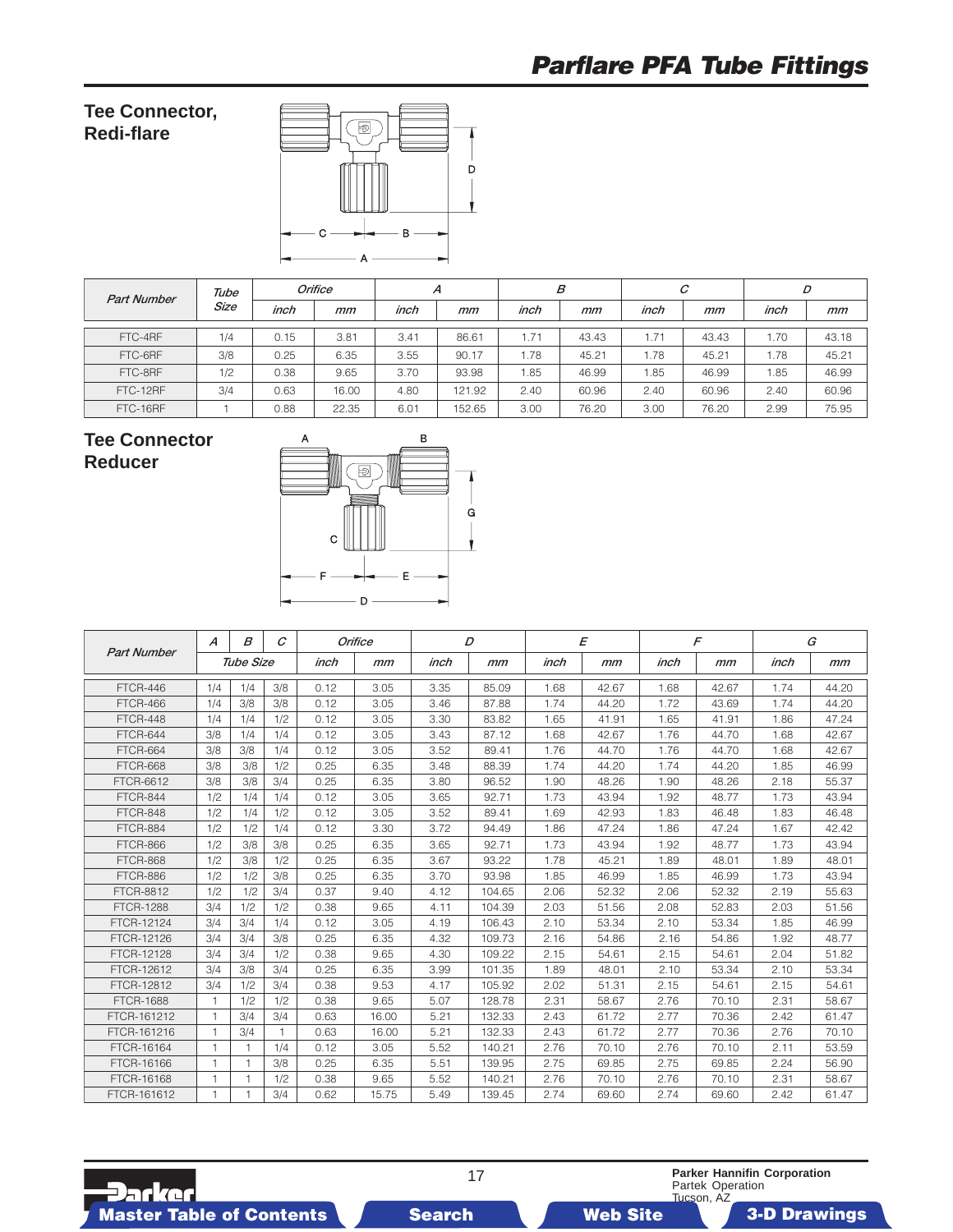### **Tee Connector Reducer, Redi-flare**



| <b>Part Number</b> | $\overline{A}$ | B         | C   |      | Orifice |      | D      |      | E     |      | F     |      | G     |
|--------------------|----------------|-----------|-----|------|---------|------|--------|------|-------|------|-------|------|-------|
|                    |                | Tube Size |     | inch | mm      | inch | mm     | inch | mm    | inch | mm    | inch | mm    |
|                    |                |           |     |      |         |      |        |      |       |      |       |      |       |
| FTCR-66RF4         | 3/8            | 3/8       | 1/4 | 0.12 | 3.05    | 3.60 | 91.44  | 1.72 | 43.69 | 1.78 | 45.21 | 1.71 | 43.43 |
| FTCR-66RF6         | 3/8            | 3/8       | 3/8 | 0.25 | 6.35    | 3.60 | 91.44  | 1.74 | 44.20 | 1.76 | 44.70 | 1.78 | 45.21 |
| FTCR-8RF68         | 3/8            | 1/2       | 1/2 | 0.25 | 6.35    | 3.61 | 91.69  | 1.86 | 47.24 | 1.75 | 44.45 | 1.88 | 47.75 |
| FTCR-88RF4         | 1/2            | 1/2       | 1/4 | 0.12 | 3.05    | 3.80 | 96.52  | 1.86 | 47.24 | 1.80 | 45.72 | 1.67 | 42.42 |
| FTCR-88RF8         | 1/2            | 1/2       | 1/2 | 0.37 | 9.40    | 3.67 | 93.22  | 1.84 | 46.74 | 1.70 | 43.18 | 1.84 | 46.74 |
| FTCR-128RF12       | 3/4            | 1/2       | 3/4 | 0.38 | 9.65    | 4.00 | 101.60 | 2.12 | 53.85 | 2.00 | 50.80 | 2.12 | 53.85 |
| FTCR-1212RF4       | 3/4            | 3/4       | 1/4 | 0.12 | 3.05    | 4.45 | 113.03 | 2.17 | 55.12 | 2.28 | 57.91 | 1.83 | 46.48 |
| FTCR-1212RF6       | 3/4            | 3/4       | 3/8 | 0.38 | 9.65    | 4.30 | 109.22 | 2.12 | 53.85 | 2.10 | 53.34 | 1.91 | 48.51 |
| FTCR-1212RF8       | 3/4            | 3/4       | 1/2 | 0.38 | 9.65    | 4.45 | 113.03 | 2.17 | 55.12 | 2.28 | 57.91 | 2.03 | 51.56 |
| FTCR-1212RF12      | 3/4            | 3/4       | 3/4 | 0.61 | 15.49   | 4.60 | 116.84 | 2.18 | 55.37 | 2.29 | 58.17 | 2.18 | 55.37 |
| FTCR-164RF16       |                | 1/4       |     | 0.16 | 4.06    | 4.93 | 125.22 | 2.78 | 70.61 | 2.15 | 54.61 | 2.76 | 70.10 |
| FTCR-1616RF16      | н              |           |     | 0.88 | 22.35   | 5.40 | 137.16 | 2.77 | 70.36 | 2.70 | 68.58 | 2.77 | 70.36 |

## **Tee Connector Reducer, Redi-flare**



| <b>Part Number</b> | Α   | B         |     |      | Orifice |      | D      |        | E     |      | F     |      | G     |
|--------------------|-----|-----------|-----|------|---------|------|--------|--------|-------|------|-------|------|-------|
|                    |     | Tube Size |     | inch | mm      | inch | mm     | inch   | mm    | inch | mm    | inch | mm    |
| FTCR-4RF4RF4       | 1/4 | 1/4       | 1/4 | 0.12 | 3.05    | 3.41 | 86.61  | $1.7*$ | 43.43 | 1.71 | 43.43 | 1.67 | 42.42 |
| FTCR-6RF6RF4       | 3/8 | 3/8       | 1/4 | 0.12 | 3.05    | 3.55 | 90.17  | 1.78   | 45.21 | 1.78 | 45.21 | 1.68 | 42.67 |
| FTCR-6RF6RF6       | 3/8 | 3/8       | 3/8 | 0.25 | 6.35    | 3.50 | 88.90  | 1.70   | 43.18 | 1.70 | 43.18 | 1.70 | 43.18 |
| FTCR-8RF8RF4       | 1/2 | 1/2       | 1/4 | 0.12 | 3.05    | 3.72 | 94.49  | 1.86   | 47.24 | 1.86 | 47.24 | 1.68 | 42.67 |
| FTCR-8RF8RF8       | 1/2 | 1/2       | 1/2 | 0.37 | 9.40    | 3.67 | 93.22  | 1.83   | 46.48 | 1.83 | 46.48 | 1.86 | 47.24 |
| FTCR-8RF8RF12      | 1/2 | 1/2       | 3/4 | 0.38 | 9.65    | 4.00 | 101.60 | 2.00   | 50.80 | 2.00 | 50.80 | 2.16 | 54.86 |
| FTCR-12RF12RF12    | 3/4 | 3/4       | 3/4 | 0.61 | 15.49   | 4.52 | 114.81 | 2.26   | 57.40 | 2.26 | 57.40 | 2.12 | 53.85 |
| FTCR-16RF16RF16    |     |           |     | 0.88 | 22.35   | 6.01 | 152.65 | 3.01   | 76.45 | 3.00 | 76.20 | 2.77 | 70.36 |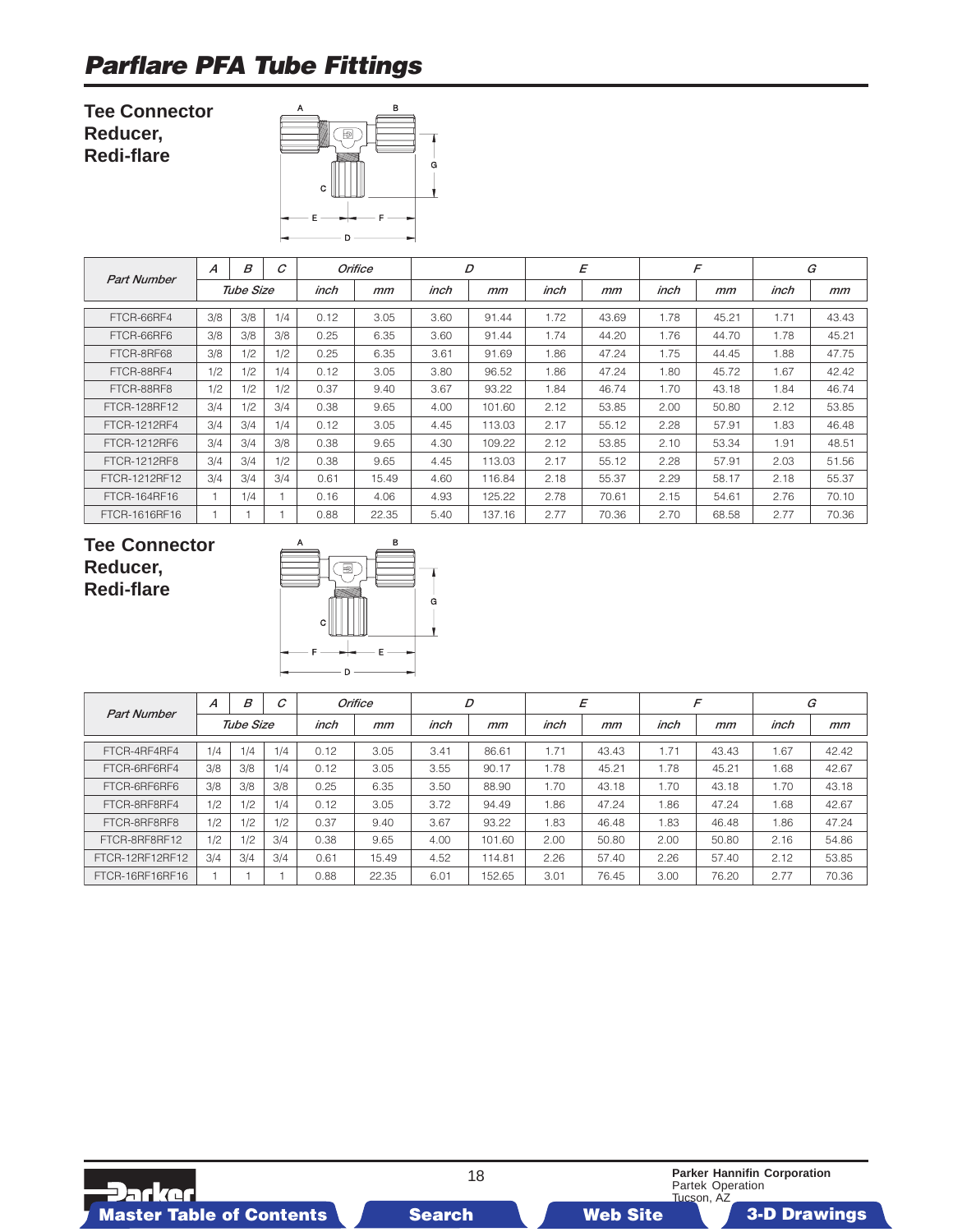# **Tee Connector Reducer, Redi-flare**



| <b>Part Number</b>  | $\overline{A}$ | B         | C   |      | <b>Orifice</b> |      | D      |      | E     |      | F     |      | G     |
|---------------------|----------------|-----------|-----|------|----------------|------|--------|------|-------|------|-------|------|-------|
|                     |                | Tube Size |     | inch | mm             | inch | mm     | inch | mm    | inch | mm    | inch | mm    |
| FTCR-444RF          | 1/4            | 1/4       | 1/4 | 0.12 | 3.05           | 3.40 | 86.36  | 1.70 | 43.18 | 1.70 | 43.18 | 1.60 | 40.64 |
| FTCR-466RF          | 1/4            | 3/8       | 3/8 | 0.12 | 3.05           | 3.43 | 87.12  | 1.76 | 44.70 | 1.68 | 42.67 | 1.78 | 45.21 |
| FTCR-664RF          | 3/8            | 3/8       | 1/4 | 0.15 | 3.81           | 3.52 | 89.41  | 1.76 | 44.70 | 1.76 | 44.70 | 1.70 | 43.18 |
| FTCR-666RF          | 3/8            | 3/8       | 3/8 | 0.25 | 6.35           | 3.51 | 89.15  | 1.76 | 44.70 | 1.76 | 44.70 | 1.78 | 45.21 |
| FTCR-884RF          | 1/2            | 1/2       | 1/4 | 0.15 | 3.81           | 3.74 | 95.00  | 1.87 | 47.50 | 1.87 | 47.50 | 1.71 | 43.43 |
| FTCR-888RF          | 1/2            | 1/2       | 1/2 | 0.37 | 9.40           | 3.71 | 94.23  | 1.85 | 46.99 | 1.85 | 46.99 | 1.83 | 46.48 |
| <b>FTCR-12124RF</b> | 3/4            | 3/4       | 1/4 | 0.15 | 3.81           | 4.34 | 110.24 | 2.17 | 55.12 | 2.17 | 55.12 | 1.80 | 45.72 |
| <b>FTCR-12128RF</b> | 3/4            | 3/4       | 1/2 | 0.37 | 9.40           | 4.30 | 109.22 | 2.15 | 54.61 | 2.15 | 54.61 | 2.00 | 50.80 |
| FTCR-121212RF       | 3/4            | 3/4       | 3/4 | 0.62 | 15.75          | 4.24 | 107.70 | 2.12 | 53.85 | 2.12 | 53.85 | 2.24 | 56.90 |
| FTCR-161612RF       |                |           | 3/4 | 0.62 | 15.75          | 5.52 | 140.21 | 2.76 | 70.10 | 2.76 | 70.10 | 2.53 | 64.26 |
| FTCR-161616RF       |                |           |     | 0.88 | 22.35          | 5.52 | 140.21 | 2.76 | 70.10 | 2.76 | 70.10 | 2.99 | 75.95 |

### **Tee Connector Reducer, Redi-flare**



| <b>Part Number</b> | A   | B         | C   |      | Orifice |      | D      |      | E     |      | F     |      | G     |
|--------------------|-----|-----------|-----|------|---------|------|--------|------|-------|------|-------|------|-------|
|                    |     | Tube Size |     | inch | mm      | inch | mm     | inch | mm    | inch | mm    | inch | mm    |
| FTCR-44RF4RF       | 1/4 | 1/4       | 1/4 | 0.13 | 3.30    | 3.40 | 86.36  | 1.70 | 43.18 | 1.70 | 43.18 | 1.71 | 43.43 |
| FTCR-66RF4RF       | 3/8 | 3/8       | 1/4 | 0.15 | 3.81    | 3.53 | 89.66  | 1.78 | 45.21 | 1.76 | 44.70 | 1.71 | 43.43 |
| FTCR-66RF6RF       | 3/8 | 3/8       | 3/8 | 0.25 | 6.35    | 3.53 | 89.66  | 1.78 | 45.21 | 1.76 | 44.70 | 1.78 | 45.21 |
| FTCR-88RF4RF       | 1/2 | 1/2       | 1/4 | 0.15 | 3.81    | 3.73 | 94.74  | 1.86 | 47.24 | 1.87 | 47.50 | 1.71 | 43.43 |
| FTCR-88RF8RF       | 1/2 | 1/2       | 1/2 | 0.38 | 9.65    | 3.80 | 96.52  | 1.80 | 45.72 | 2.00 | 50.80 | 2.00 | 50.80 |
| FTCR-812RF12RF     | 1/2 | 3/4       | 3/4 | 0.38 | 9.65    | 4.44 | 112.78 | 2.39 | 60.71 | 2.05 | 52.07 | 2.40 | 60.96 |
| FTCR-1212RF8RF     | 3/4 | 3/4       | 1/2 | 0.37 | 9.40    | 4.37 | 111.00 | 2.20 | 55.88 | 2.07 | 52.58 | 2.02 | 51.31 |
| FTCR-1212RF12RF    | 3/4 | 3/4       | 3/4 | 0.62 | 15.75   | 4.45 | 13.03  | 2.28 | 57.91 | 2.17 | 55.12 | 2.25 | 57.15 |
| FTCR-1616RF8RF     |     |           | 1/2 | 0.38 | 9.65    | 5.78 | 146.81 | 3.00 | 76.20 | 2.78 | 70.61 | 2.30 | 58.42 |
| FTCR-1616RF16RF    |     |           |     | 0.88 | 22.35   | 5.77 | 146.56 | 3.00 | 76.20 | 2.78 | 70.61 | 2.99 | 75.95 |

# **Tee Connector Reducer, Pargrip**



| <b>Part Number</b> | В   |           | G               |      | Orifice |      |       |      | D     |      |          |      |       |
|--------------------|-----|-----------|-----------------|------|---------|------|-------|------|-------|------|----------|------|-------|
|                    |     | Tube Size | Pargrip<br>Size | inch | mm      | inch | mm    | inch | mm    | inch | mm       | inch | mm    |
| FTCR-2G66          | 3/8 | 3/8       | 1/8             | 0.09 | 3.30    | 3.40 | 86.36 | .76  | 44.70 | .65  | $41.9^+$ | . 76 | 44.70 |
| FTCR-2G88          | 1/2 | 1/2       | 1/8             | 0.09 | 2.29    | 3.14 | 79.76 | .87  | 47.50 | 1.27 | 32.26    | .88  | 47.75 |

**WATER Search Web Site Contents Search Master Table of Contents 3-D Drawings Search Master Table of Contents 3-D Drawings 3-D Drawings 3-D Drawings 3-D Drawings 3-D Drawings able of Contents able of Contents able of Conten** 

19

**Parker Hannifin Corporation** Partek Operation

Tucson, AZ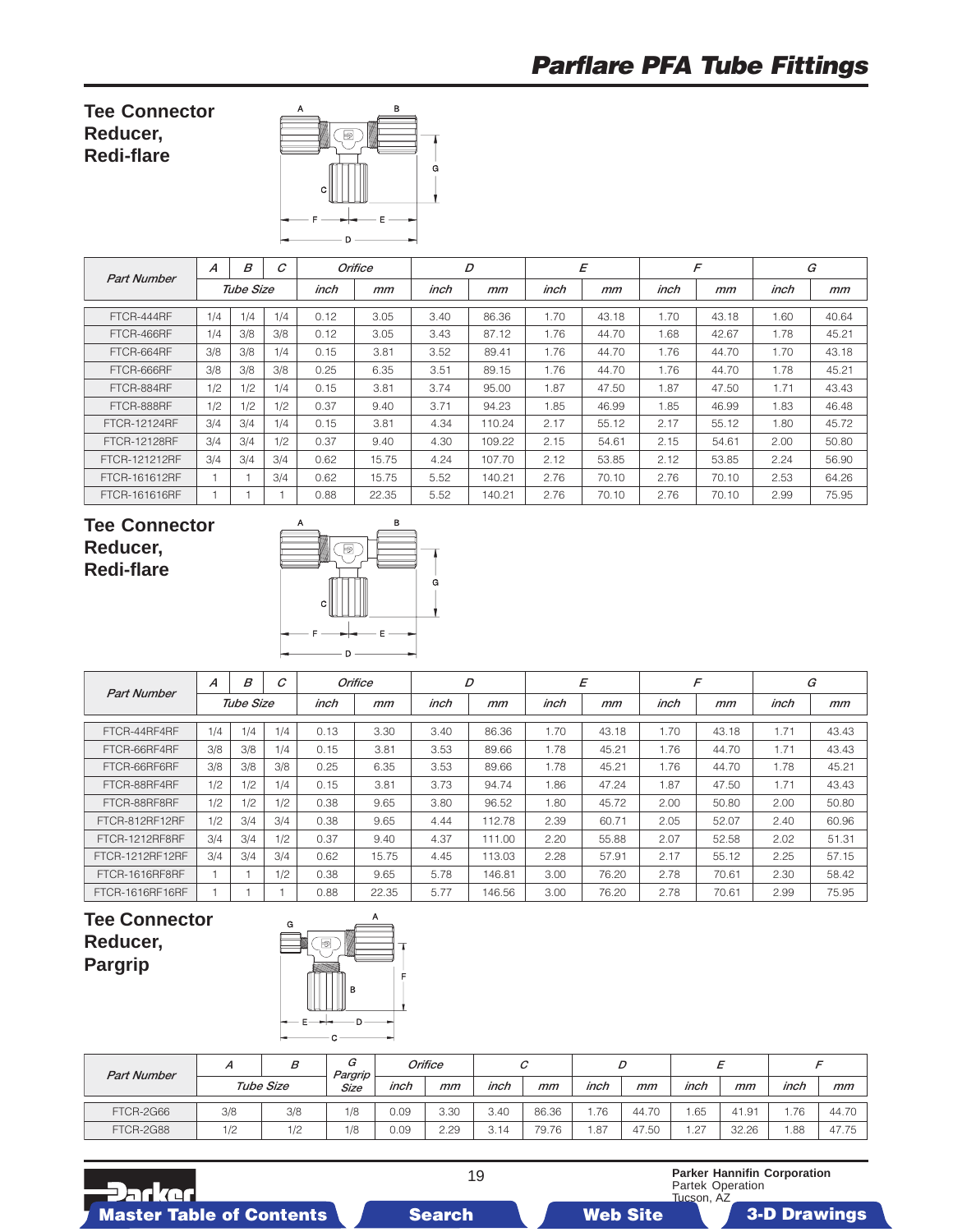# <span id="page-19-0"></span>**Redi-flare Tubing Union**



|                    | Tube |      | A      |      | В     |
|--------------------|------|------|--------|------|-------|
| <b>Part Number</b> | Size | inch | mm     | inch | mm    |
| <b>RFM-4119</b>    | 1/4  | 1.19 | 30.22  | .15  | 3.81  |
| RFM-4161           | 1/4  | 1.61 | 40.89  | .50  | 12.70 |
| <b>RFM-4344</b>    | 1/4  | 3.46 | 87.88  | 2.38 | 60.45 |
| RFM-6133           | 3/8  | 1.40 | 35.56  | .15  | 3.81  |
| <b>RFM-6188</b>    | 3/8  | 1.88 | 47.75  | .50  | 12.70 |
| RFM-8151           | 1/2  | 1.52 | 38.61  | .19  | 4.83  |
| <b>RFM-8201</b>    | 1/2  | 2.01 | 51.05  | .50  | 12.70 |
| RFM-8389           | 1/2  | 3.86 | 98.04  | 2.31 | 58.67 |
| <b>RFM-8500</b>    | 1/2  | 4.91 | 124.71 | 3.44 | 87.38 |
| RFM-12162          | 3/4  | 1.62 | 41.15  | .29  | 7.37  |
| RFM-12209          | 3/4  | 2.09 | 53.09  | .50  | 12.70 |
| RFM-12489          | 3/4  | 4.91 | 124.71 | 3.31 | 84.07 |
| RFM-16223          | 1    | 2.23 | 56.64  | .50  | 12.70 |
| RFM-16380          | 1    | 3.91 | 99.31  | 2.19 | 55.63 |

| <b>Part Number</b> | Tube | Α    |       |
|--------------------|------|------|-------|
|                    | Size | inch | mm    |
|                    |      |      |       |
| FCAP-4             | 1/4  | 0.91 | 23.11 |
| FCAP-6             | 3/8  | 1.02 | 25.91 |
| FCAP-8             | 1/2  | 1.02 | 25.91 |
| FCAP-12            | 3/4  | 1.09 | 27.69 |
| FCAP-16            |      | 1.29 | 32.77 |
| FCAP-20            | 11/4 | 1.57 | 39.88 |

A

**Fitting Nut PVDF**

**Fitting Cap**



| <b>Part Number</b> | Tube |      | А     | В    |       |  |  |  |
|--------------------|------|------|-------|------|-------|--|--|--|
|                    | Size | inch | mm    | inch | mm    |  |  |  |
| 1213-0004          | 1/4  | 0.99 | 25.15 | 0.79 | 20.07 |  |  |  |
| 1213-0006          | 3/8  | 1.00 | 25.40 | 0.92 | 23.37 |  |  |  |
| 1213-0008          | 1/2  | 1.08 | 27.43 | 1.05 | 26.67 |  |  |  |
| 1213-0012          | 3/4  | 1.25 | 31.75 | 1.34 | 34.04 |  |  |  |
| 1213-0016          | 1    | 1.50 | 38.10 | 1.81 | 45.97 |  |  |  |
| 1213-0020          | 11/4 | 1.88 | 47.75 | 2.31 | 58.67 |  |  |  |

**Tubing Plug, With Nut**



| <b>Part Number</b> | Tube        |      |       | Hex         |
|--------------------|-------------|------|-------|-------------|
|                    | <b>Size</b> | inch | mm    | <b>Size</b> |
|                    |             |      |       |             |
| FTPG-4             | 1/4         | 1.46 | 37.08 | 11/16       |
| FTPG-6             | 3/8         | 1.43 | 36.32 | 13/16       |
| FTPG-8             | 1/2         | 1.62 | 41.15 | 15/16       |
| FTPG-12            | 3/4         | 1.73 | 43.94 | 1 3/16      |
| FTPG-16            |             | 1.96 | 49.78 | 1 7/16      |

**Tubing Plug, Body Only**



| <b>Part Number</b> | Tube |      |       | Hex    |
|--------------------|------|------|-------|--------|
|                    | Size | inch | mm    | Size   |
| 1217-0250          | 1/4  | 1.29 | 32.77 | 11/16  |
| 1217-0251          | 3/8  | 1.55 | 39.37 | 13/16  |
| 1217-0252          | 1/2  | 1.44 | 36.58 | 15/16  |
| 1217-0253          | 3/4  | 1.54 | 39.12 | 1 3/16 |
| 1217-0254          |      | 1.78 | 45.21 | 1 7/16 |

# **Fitting Nut PFA**



|                    | Tube |      | А     | В    |       |  |  |  |
|--------------------|------|------|-------|------|-------|--|--|--|
| <b>Part Number</b> | Size | inch | mm    | inch | mm    |  |  |  |
|                    |      |      |       |      |       |  |  |  |
| 1213-0204          | 1/4  | 0.97 | 24.64 | 0.84 | 21.34 |  |  |  |
| 1213-0206          | 3/8  | 0.98 | 24.89 | 0.94 | 23.88 |  |  |  |
| 1213-0208          | 1/2  | 1.14 | 28.96 | 1.10 | 27.94 |  |  |  |
| 1213-0212          | 3/4  | 1.23 | 31.24 | 1.41 | 35.81 |  |  |  |
| 1213-0216          |      | 1.46 | 37.08 | 1.87 | 47.50 |  |  |  |
| 1213-0220          | 1/4  | 1.91 | 48.51 | 2.40 | 60.96 |  |  |  |

**Fitting Nut Assembly High Temp.**



|                    | Tube | А    |       | B    |       |  |  |  |
|--------------------|------|------|-------|------|-------|--|--|--|
| <b>Part Number</b> | Size | inch | mm    | inch | mm    |  |  |  |
|                    |      |      |       |      |       |  |  |  |
| 1202-0007          | 1/4  | 1.20 | 30.48 | 0.79 | 20.07 |  |  |  |
| 1202-0008          | 3/8  | 1.25 | 31.75 | 0.94 | 23.88 |  |  |  |
| 1202-0009          | 1/2  | 1.60 | 40.64 | 1.15 | 29.21 |  |  |  |
| 1202-0010          | 3/4  | 1.70 | 43.18 | 1.41 | 35.81 |  |  |  |
| 1202-0011          |      | 2.00 | 50.80 | 1.81 | 45.97 |  |  |  |

Tucson, AZ

**WATER Search Web Site Master Table of Contents 3-D Search Master Table of Contents 3-D Drawings Search Master** 

20

ſ

**Parker Hannifin Corporation** Partek Operation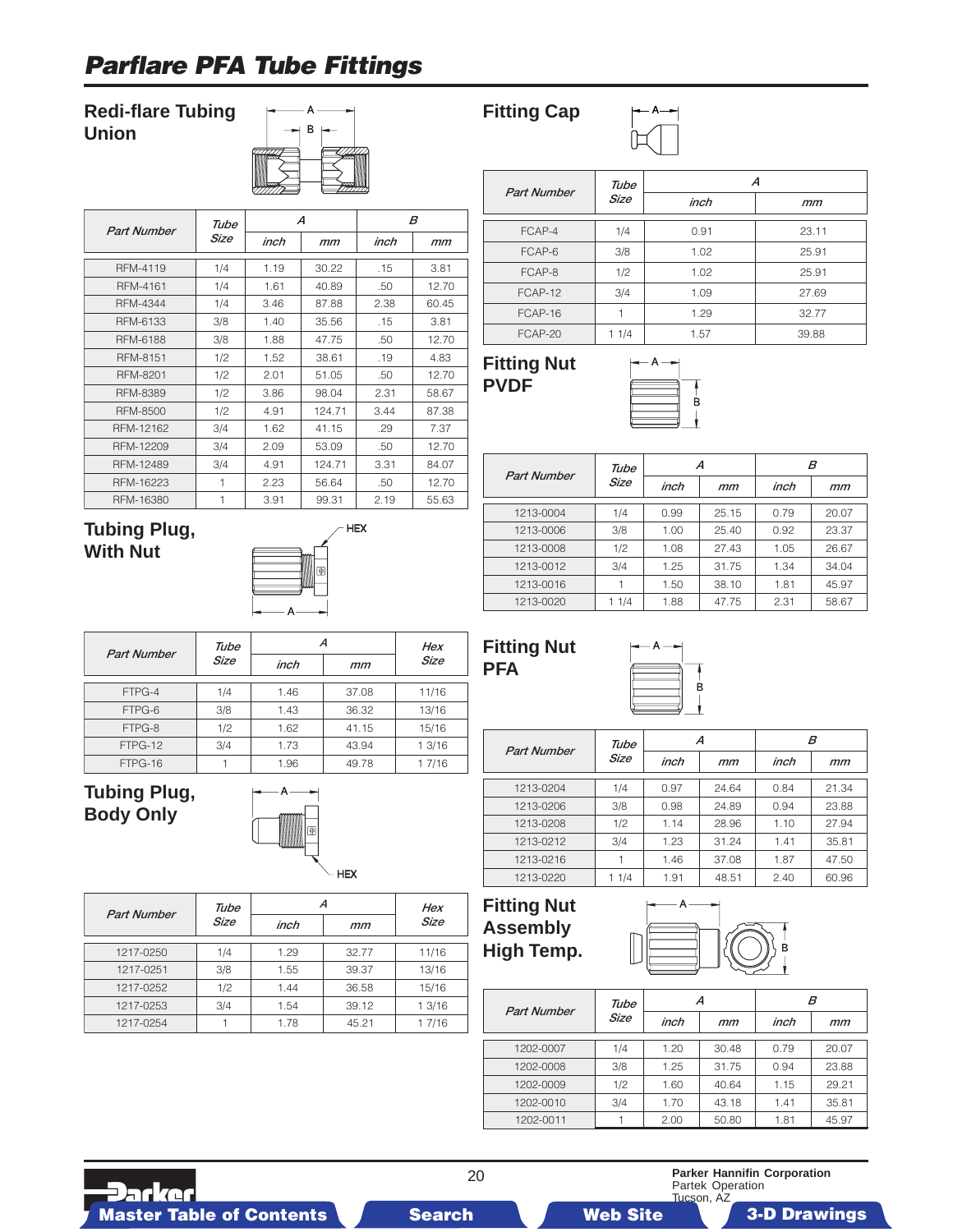# **Pargrip PFA Tube Fittings**

# <span id="page-20-0"></span>**Product Overview**

The Pargrip Fittings are ideally suited for use in corrosive environments and chemical applications. The fitting design yields a leak-tight connection and requires no special tools to assemble. The connection is achieved by merely inserting the tubing into the fitting assembly and tightening the nut.



| <b>Features</b><br><b>PFA body manufactured</b> | <b>Benefits</b><br>Less surface                 | <b>Specifications</b><br>Materials of Construction:                |
|-------------------------------------------------|-------------------------------------------------|--------------------------------------------------------------------|
| from virgin High Purity<br>materials.           | particulates resulting in<br>cleaner operation. | Wetted Surfaces - PFA, PTFE<br>External Surfaces - PVDF, PFA, ETFE |
| Ease of assembly.                               | Reduced assembly time,                          | Pressure Ranges:                                                   |
|                                                 | and costs.                                      | See Pressure/Temperature Chart below.                              |
| Leak tight seal.                                | Less downtime.                                  | Temperature Ranges:                                                |
| <b>Numerous</b><br>configurations available.    | <b>Reduced system</b><br>complexity and cost.   | See Pressure/Temperature Chart below.                              |

Pargrip PFA fittings are supplie[d with PFA nuts as standard](#page-39-0). Please consult factory for other available configurations, materials, and custom assemblies. See pages 40-43 for assembly tools.

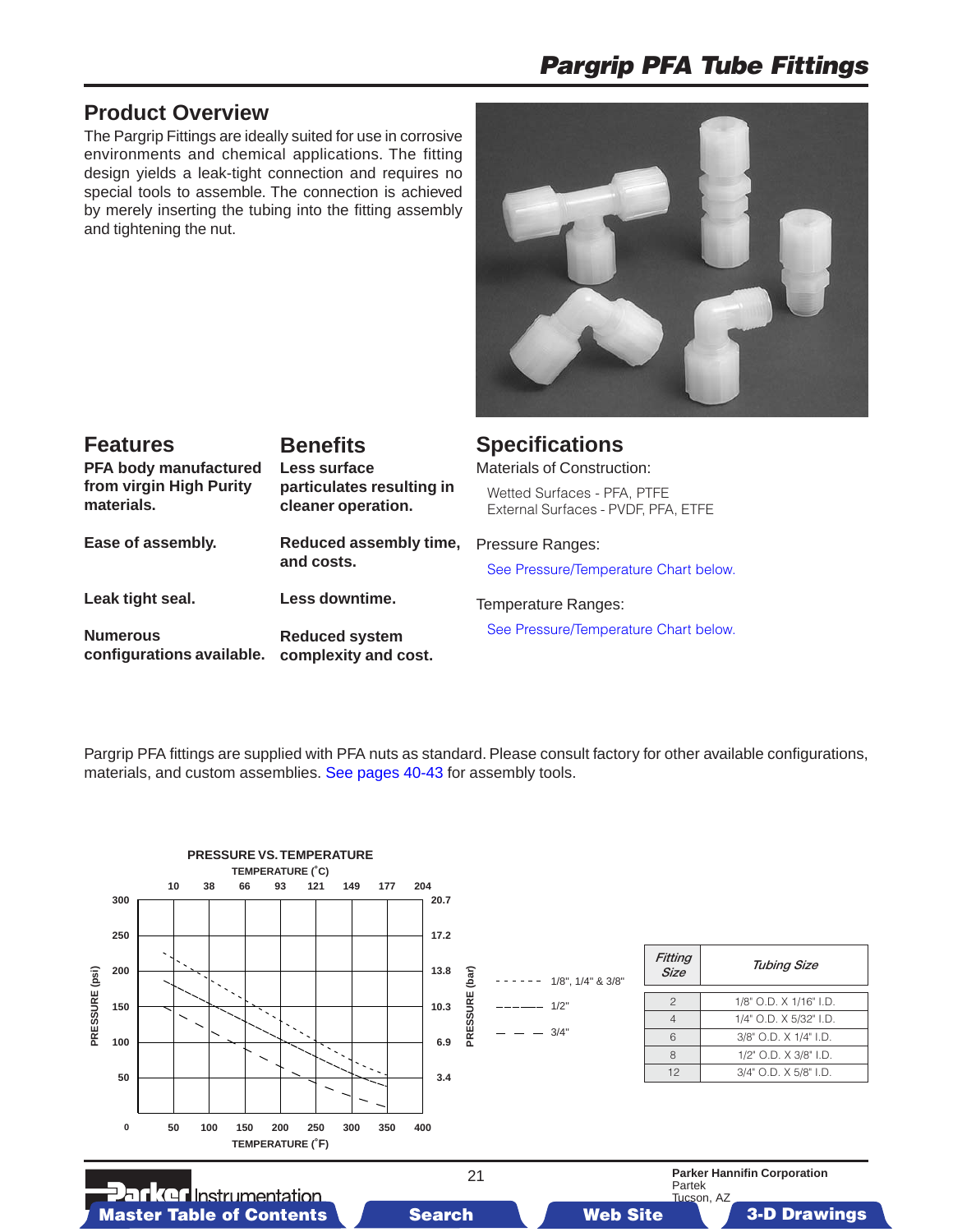# <span id="page-21-0"></span>**Pargrip PFA Tube Fittings**

# **Assembly Procedure**

- 1. Cut tubing evenly using a tube cutter: TCTR-1 for 1/8" - 1/2" TCTR-2 for 1/8" - 3/4".
- 2. Slip small end of the fitting nut over tubing.
- 3. Slip small end of the gripper onto tubing.
- 4. Slip large end of the ferrule onto tubing.
- 5. Slip tubing into the fitting body until bottomed out.
- 6. Tighten nut finger tight while assuring that tubing
- remains seated in bottom of fitting body.
- 7. Tighten nut at least one additional turn.

### **Adaptor Male Straight**





| <b>Part Number</b> | Tube | <b>NPT</b> |      | Orifice |      | A     |      | B     |      | C     | Hex    |
|--------------------|------|------------|------|---------|------|-------|------|-------|------|-------|--------|
|                    | Size | Size       | inch | mm      | inch | mm    | inch | mm    | inch | mm    | Size   |
| GAMS-22            | 1/8  | 1/8        | 0.09 | 2.29    | 1.59 | 40.39 | 0.75 | 19.05 | 0.55 | 13.97 | 1/2    |
| GAMS-24            | 1/8  | 1/4        | 0.09 | 2.29    | 1.59 | 40.39 | 0.75 | 19.05 | 0.55 | 13.97 | 5/8    |
| GAMS-42            | 1/4  | 1/8        | 0.18 | 4.57    | 2.06 | 52.32 | 1.22 | 30.99 | 0.55 | 13.97 | 5/8    |
| GAMS-44            | 1/4  | 1/4        | 0.18 | 4.57    | 2.04 | 51.82 | 1.22 | 30.99 | 0.55 | 13.97 | 5/8    |
| GAMS-46            | 1/4  | 3/8        | 0.18 | 4.57    | 2.09 | 53.09 | 1.26 | 32.00 | 0.55 | 13.97 | 13/16  |
| GAMS-48            | 1/4  | 1/2        | 0.18 | 4.57    | 2.15 | 54.61 | 1.20 | 30.48 | 0.66 | 16.76 | 13/16  |
| <b>GAMS-412</b>    | 1/4  | 3/4        | 0.18 | 4.57    | 2.08 | 52.83 | 1.13 | 28.70 | 0.67 | 17.02 | 3/16   |
| GAMS-62            | 3/8  | 1/8        | 0.25 | 6.35    | 2.00 | 50.80 | 1.16 | 29.46 | 0.55 | 13.97 | 13/16  |
| GAMS-64            | 3/8  | 1/4        | 0.25 | 6.35    | 1.93 | 49.02 | 1.11 | 28.19 | 0.55 | 13.97 | 13/16  |
| GAMS-66            | 3/8  | 3/8        | 0.25 | 6.35    | 1.96 | 49.78 | 1.13 | 28.70 | 0.55 | 13.97 | 13/16  |
| GAMS-68            | 3/8  | 1/2        | 0.25 | 6.35    | 2.06 | 52.32 | 1.11 | 28.19 | 0.65 | 16.51 | 15/16  |
| GAMS-84            | 1/2  | 1/4        | 0.29 | 7.37    | 2.06 | 52.32 | 1.23 | 31.24 | 0.55 | 13.97 | 15/16  |
| GAMS-86            | 1/2  | 3/8        | 0.38 | 9.65    | 2.07 | 52.58 | 1.23 | 31.24 | 0.55 | 13.97 | 15/16  |
| GAMS-88            | 1/2  | 1/2        | 0.38 | 9.65    | 2.18 | 55.37 | 1.23 | 31.24 | 0.66 | 16.76 | 15/16  |
| <b>GAMS-812</b>    | 1/2  | 3/4        | 0.38 | 9.65    | 2.15 | 54.61 | 1.23 | 31.24 | 0.65 | 16.51 | 1 3/16 |
| <b>GAMS-128</b>    | 3/4  | 1/2        | 0.54 | 13.72   | 2.39 | 60.71 | 1.44 | 36.58 | 0.67 | 17.02 | 3/16   |
| GAMS-1212          | 3/4  | 3/4        | 0.63 | 15.88   | 2.38 | 60.45 | 1.44 | 36.58 | 0.66 | 16.76 | 3/16   |

#### **Adaptor Male Straight, Panel Mount**



| <b>Part Number</b> | Tube        | NPT  |      | Orifice | А    |       |      | В     |      | С    |      | D          | E (max., |       |      | <b>Hole Size</b> |       | Hex $1$ Hex $2$ |
|--------------------|-------------|------|------|---------|------|-------|------|-------|------|------|------|------------|----------|-------|------|------------------|-------|-----------------|
|                    | <b>Size</b> | Size | inch | mm      | inch | mm    | inch | mm    | inch | mm   | inch | mm         | inch     | mm    | inch | mm               | Size  | Size            |
| GAMS-44-P          | 1/4         | 1/4  | 0.18 | 4.57    | 2.49 | 63.25 | .69  | 42.93 | 0.29 | 7.37 | 0.55 | i3.97      | 0.25     | 6.35  | 0.50 | 12.70            | 1/16  | 11/16           |
| GAMS-66-P          | 3/8         | 3/8  | 0.25 | 6.35    | 2.40 | 60.96 | .56  | 39.62 | 0.29 | 7.37 | 0.55 | 13.97      | 0.25     | 6.35  | 0.63 | 16.00            | 15/16 | 13/16           |
| GAMS-88-P          | 1/2         | 12   | J.38 | 9.65    | 2.64 | 67.06 | .69  | 42.93 | 0.29 | .37  | J.66 | 76.<br>16. | 0.25     | 6.35  | J.75 | 19.05            | 1/16  | 15/16           |
| GAMS-1212-P        | 3/4         | 3/4  | 0.63 | 15.88   | 3.08 | 78.23 | 2.07 | 52.58 | J.29 | .37  | 0.65 | 16.51      | 0.5      | 12.70 | .00  | 25.40            | 5/16  | 3/16            |

### **Parker Instrumentation** Master Table of Contents Search Web Site 3-D Drawings Search Master Table of Contents 3-D Drawings

22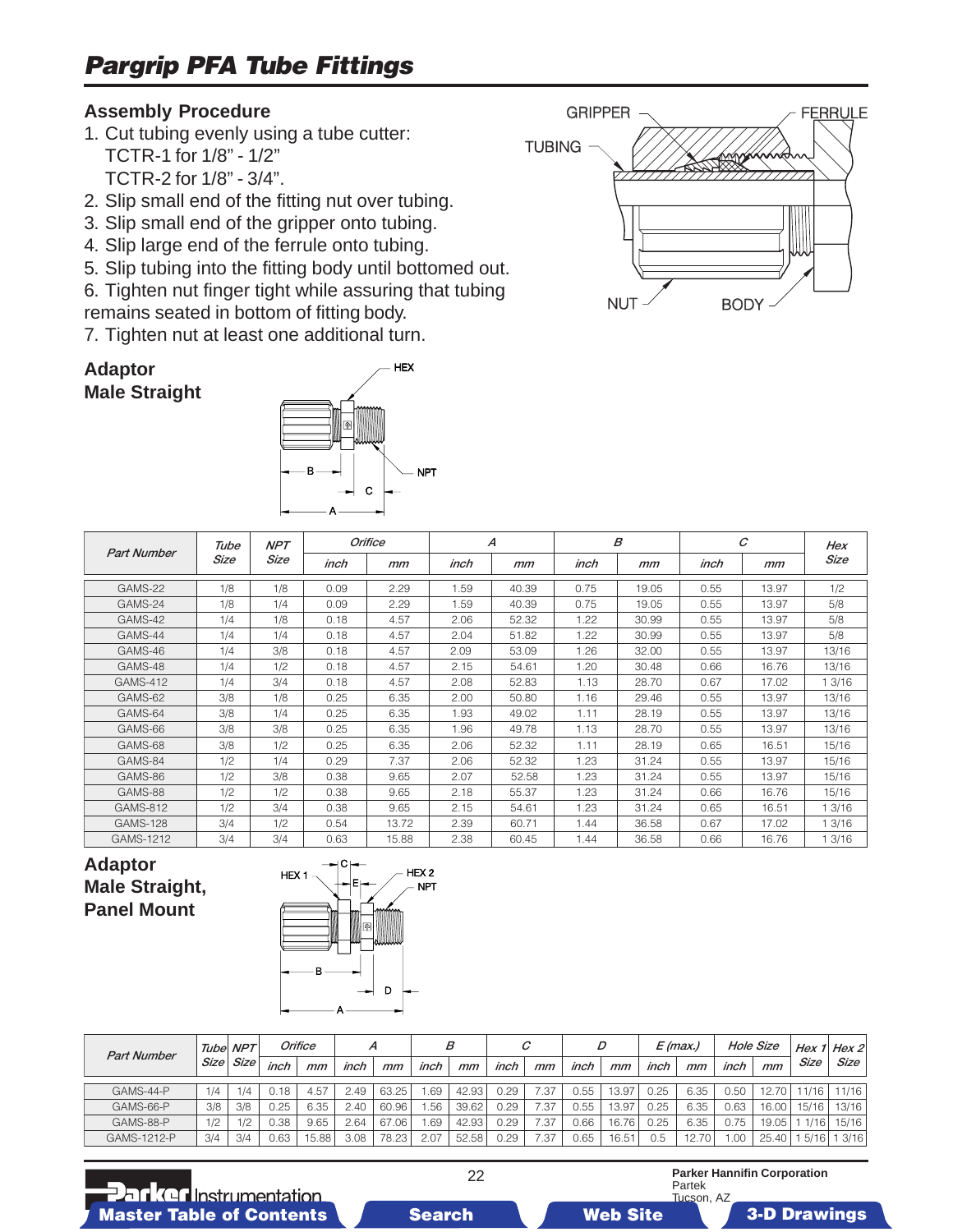# **Adaptor Female Straight**



|                    | Tube | <b>NPT</b> |      | Orifice |      | A     |      | B     |      | С     | Hex   |
|--------------------|------|------------|------|---------|------|-------|------|-------|------|-------|-------|
| <b>Part Number</b> | Size | Size       | inch | mm      | inch | mm    | inch | mm    | inch | mm    | Size  |
|                    |      |            |      |         |      |       |      |       |      |       |       |
| GAFS-22            | 1/8  | 1/8        | 0.09 | 2.29    | 1.60 | 40.64 | 0.75 | 19.05 | 0.56 | 14.22 | 5/8   |
| GAFS-24            | 1/8  | 1/4        | 0.09 | 2.29    | 1.61 | 40.89 | 0.75 | 19.05 | 0.57 | 14.48 | 3/4   |
| GAFS-42            | 1/4  | 1/8        | 0.18 | 4.57    | 1.98 | 50.29 | 1.13 | 28.70 | 0.56 | 14.22 | 5/8   |
| GAFS-44            | 1/4  | 1/4        | 0.18 | 4.57    | 1.98 | 50.29 | 1.13 | 28.70 | 0.56 | 14.22 | 3/4   |
| GAFS-46            | 1/4  | 3/8        | 0.18 | 4.57    | 1.97 | 50.04 | 1.13 | 28.70 | 0.55 | 13.97 | 15/16 |
| GAFS-48            | 1/4  | 1/2        | 0.18 | 4.57    | 2.08 | 52.83 | 1.13 | 28.70 | 0.66 | 16.76 | 3/16  |
| GAFS-64            | 3/8  | 1/4        | 0.25 | 6.35    | 1.96 | 49.78 | 1.13 | 28.70 | 0.56 | 14.22 | 3/4   |
| GAFS-66            | 3/8  | 3/8        | 0.25 | 6.35    | 1.97 | 50.04 | 1.13 | 28.70 | 0.55 | 13.97 | 15/16 |
| GAFS-68            | 3/8  | 1/2        | 0.25 | 6.35    | 2.06 | 52.32 | 1.11 | 28.19 | 0.67 | 17.02 |       |
| GAFS-84            | 1/2  | 1/4        | 0.31 | 7.87    | 2.04 | 51.82 | 1.21 | 30.73 | 0.56 | 14.22 | 3/4   |
| GAFS-86            | 1/2  | 3/8        | 0.38 | 9.65    | 2.03 | 51.56 | 1.21 | 30.73 | 0.55 | 13.97 | 15/16 |
| GAFS-88            | 1/2  | 1/2        | 0.37 | 9.40    | 2.16 | 54.86 | 1.22 | 30.99 | 0.66 | 16.76 | 1/18  |
| GAFS-812           | 1/2  | 3/4        | 0.38 | 9.65    | 2.15 | 54.61 | 1.23 | 31.24 | 0.67 | 17.02 | 3/16  |
| GAFS-816           | 1/2  |            | 0.38 | 9.65    | 2.35 | 59.69 | 1.23 | 31.24 | 0.85 | 21.59 | 5/8   |
| GAFS-1212          | 3/4  | 3/4        | 0.62 | 15.75   | 2.39 | 60.71 | 1.43 | 36.32 | 0.67 | 17.02 | 3/16  |

# **Straight Connector**



| <b>Part Number</b> | Tube Size |      | Orifice | A    |       | B    | Hex   |       |
|--------------------|-----------|------|---------|------|-------|------|-------|-------|
|                    |           | inch | mm      | inch | mm    | inch | mm    | Size  |
|                    |           |      |         |      |       |      |       |       |
| GSC-2              | 1/8       | 0.09 | 2.29    | 1.79 | 45.47 | 0.75 | 19.05 | 1/2   |
| GSC-4              | 1/4       | 0.18 | 4.57    | 2.55 | 64.77 | 1.13 | 28.70 | 5/8   |
| GSC-6              | 3/8       | 0.25 | 6.35    | 2.53 | 64.26 | 1.12 | 28.45 | 13/16 |
| GSC-8              | 1/2       | 0.38 | 9.65    | 2.75 | 69.85 | 1.23 | 31.24 | 15/16 |
| GSC-12             | 3/4       | 0.63 | 15.88   | 3.16 | 80.26 | 1.43 | 36.32 | 3/16  |

# **Straight Connector, Panel Mount**



|                 | Tube<br><b>Part Number</b> |      | Orifice | Α    |       | В    |       | С    |      | D    |       | $E$ (max.) |      | Hole Size |       | Hex   | Hex $2$ |
|-----------------|----------------------------|------|---------|------|-------|------|-------|------|------|------|-------|------------|------|-----------|-------|-------|---------|
|                 | Size                       | inch | mm      | inch | mm    | inch | mm    | inch | mm   | inch | mm    | inch       | mm   | inch      | mm    | Size  | Size    |
|                 |                            |      |         |      |       |      |       |      |      |      |       |            |      |           |       |       |         |
| GSC-2-P         | 1/8                        | 0.09 | 2.29    | 2.28 | 57.91 | .24  | 31.50 | 0.19 | 4.83 | 0.75 | 19.05 | 0.25       | 6.35 | 0.32      | 8.13  | 1/2   | 1/2     |
| GSC-4-P         | 1/4                        | 0.18 | 4.57    | 3.11 | 78.99 | . 67 | 42.42 | 0.29 | 7.37 | .15  | 29.21 | 0.25       | 6.35 | 0.50      | 12.70 | 11/16 | 11/16   |
| GSC-6-P         | 3/8                        | 0.25 | 6.35    | 2.95 | 74.93 | 54،، | 39.12 | 0.29 | 7.37 | 1.12 | 28.45 | 0.25       | 6.35 | 0.63      | 16.00 | 15/16 | 13/16   |
| GSC-8-P         | 1/2                        | 0.38 | 9.65    | 3.21 | 81.53 | 1.72 | 43.69 | 0.29 | 7.37 | .21  | 30.73 | 0.25       | 6.35 | 0.75      | 19.05 | 1/16  | 15/16   |
| <b>GSC-12-P</b> | 3/4                        | 0.63 | 16.00   | 3.82 | 97.03 | 2.08 | 52.83 | 0.29 | 1.37 | : 45 | 36.83 | 0.25       | 6.35 | 00. ا     | 25.40 | 5/16  | 3/16    |

# **WATKET** Instrumentation<br>Master Table of Contents Search Meb Site <sup>Figures</sup> 3-D Drawings

23

**Parker Hannifin Corporation** Partek

Tucson, AZ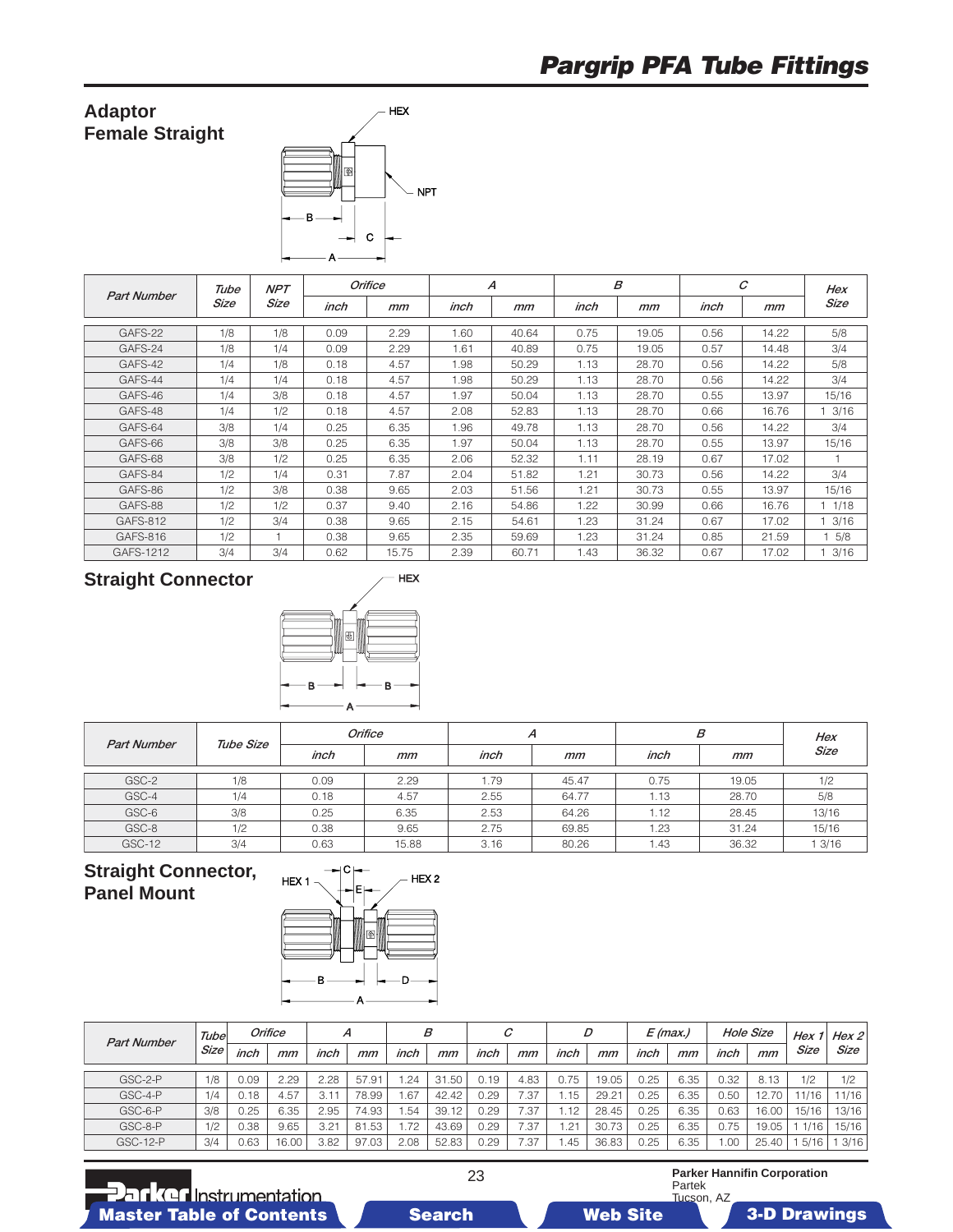# <span id="page-23-0"></span>**Pargrip PFA Tube Fittings**

# **Straight Connector Panel Mount, Extended**



| <b>Part Number</b> | Tube |      | Orifice       |      |       |      |       |      |      |      |       |                     | $\epsilon$ (max., |      | <b>Hole Size</b> | Hex   | Hex 2 |
|--------------------|------|------|---------------|------|-------|------|-------|------|------|------|-------|---------------------|-------------------|------|------------------|-------|-------|
|                    | Size | inch | mm            | inch | mm    | inch | mm    | inch | mm   | inch | mm    | inch                | mm                | inch | mm               | Size  | Size  |
| GSC-4-PX           | 1/4  | 0.18 | $- -$<br>4.5, | 3.28 | 83.31 | .86  | 47.24 | 0.29 | 7.37 | 12   | 28.70 | $\Omega$ 50<br>U.OU | 70.               | 0.50 | <b>70</b>        | 11/16 | 11/16 |

# **Straight Connector Reducer**



| <b>Part Number</b> | Tube Size        | Orifice |      | Α    |       |      | B     |      | С     | Hex   |
|--------------------|------------------|---------|------|------|-------|------|-------|------|-------|-------|
|                    |                  | inch    | mm   | inch | mm    | inch | mm    | inch | mm    | Size  |
|                    |                  |         |      |      |       |      |       |      |       |       |
| GSCR-42            | $1/4 \times 1/8$ | 0.09    | 2.29 | 2.17 | 55.12 | 1.13 | 28.70 | 0.75 | 19.05 | 5/8   |
| GSCR-64            | 3/8 X 1/4        | 0.18    | 4.57 | 2.54 | 64.52 | 1.12 | 28.45 | 1.13 | 28.70 | 11/16 |
| GSCR-82            | $1/2 \times 1/8$ | 0.09    | 2.29 | 2.37 | 60.20 | 1.33 | 33.78 | 0.75 | 19.05 | 15/16 |
| GSCR-84            | $1/2 \times 1/4$ | 0.18    | 4.57 | 2.67 | 67.82 | 1.23 | 31.24 | 1.15 | 29.21 | 15/16 |
| GSCR-86            | $1/2 \times 3/8$ | 0.25    | 6.35 | 2.55 | 64.77 | 1.19 | 30.23 | 1.07 | 27.18 | 15/16 |
| <b>GSCR-128</b>    | $3/4 \times 1/2$ | 0.37    | 9.40 | 2.92 | 74.17 | 1.42 | 36.07 | 1.21 | 30.73 | 3/16  |

#### **Adaptor Male Elbow**



| <b>Part Number</b> | Tube Size | <b>NPT</b> |      | <b>Orifice</b> |      | А     | B    |       |
|--------------------|-----------|------------|------|----------------|------|-------|------|-------|
|                    |           | Size       | inch | mm             | inch | mm    | inch | mm    |
| GAME-24            | 1/8       | 1/4        | 0.09 | 2.29           | 1.27 | 32.26 | 1.07 | 27.18 |
| GAME-42            | 1/4       | 1/8        | 0.18 | 4.57           | 1.66 | 42.16 | 1.08 | 27.43 |
| GAME-44            | 1/4       | 1/4        | 0.18 | 4.57           | 1.64 | 41.66 | 1.07 | 27.18 |
| GAME-46            | 1/4       | 3/8        | 0.18 | 4.57           | 1.71 | 43.43 | 1.08 | 27.43 |
| GAME-48            | 1/4       | 1/2        | 0.18 | 4.57           | 1.66 | 42.16 | 1.19 | 30.23 |
| GAME-62            | 3/8       | 1/8        | 0.20 | 5.08           | 1.63 | 41.40 | 1.07 | 27.18 |
| GAME-64            | 3/8       | 1/4        | 0.25 | 6.35           | 1.62 | 41.15 | 1.07 | 27.18 |
| GAME-66            | 3/8       | 3/8        | 0.25 | 6.35           | 1.63 | 41.40 | 1.07 | 27.18 |
| GAME-68            | 3/8       | 1/2        | 0.25 | 6.35           | 1.63 | 41.40 | 1.18 | 29.97 |
| GAME-84            | 1/2       | 1/4        | 0.29 | 7.37           | 1.74 | 44.20 | 1.08 | 27.43 |
| GAME-86            | 1/2       | 3/8        | 0.38 | 9.65           | 1.71 | 43.43 | 1.08 | 27.43 |
| GAME-88            | 1/2       | 1/2        | 0.38 | 9.65           | 1.74 | 44.20 | 1.18 | 29.97 |
| <b>GAME-812</b>    | 1/2       | 3/4        | 0.38 | 9.65           | 1.89 | 48.01 | 1.36 | 34.54 |
| <b>GAME-128</b>    | 3/4       | 1/2        | 0.54 | 13.72          | 2.15 | 54.61 | 1.37 | 34.80 |
| GAME-1212          | 3/4       | 3/4        | 0.63 | 16.00          | 2.13 | 54.10 | 1.35 | 34.29 |

**Park Gr** Instrumentation<br>Master Table of Contents **Search Master Table of Contents 3-D Drawings** 

24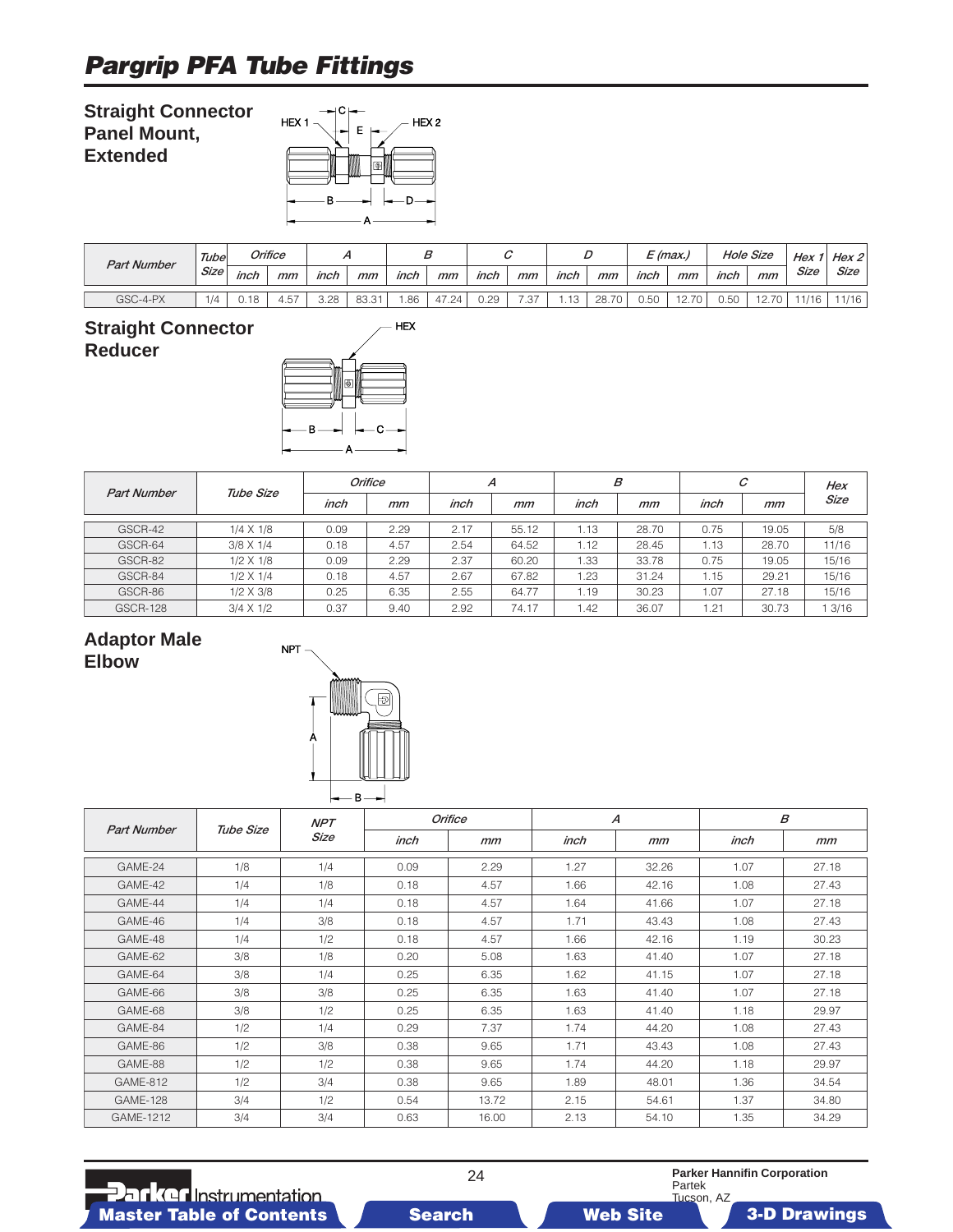**Adaptor Female Elbow**



| <b>Part Number</b> | Tube Size | <b>NPT</b>  |      | <b>Orifice</b> | А    |       | В    |       |  |
|--------------------|-----------|-------------|------|----------------|------|-------|------|-------|--|
|                    |           | <b>Size</b> | inch | mm             | inch | mm    | inch | mm    |  |
|                    |           |             |      |                |      |       |      |       |  |
| GAFE-22            | 1/8       | 1/8         | 0.09 | 2.29           | 1.45 | 36.83 | 0.83 | 21.08 |  |
| GAFE-24            | 1/8       | 1/4         | 0.09 | 2.29           | 1.42 | 36.07 | 0.97 | 24.64 |  |
| GAFE-44            | 1/4       | 1/4         | 0.16 | 4.06           | 1.82 | 46.23 | 0.97 | 24.64 |  |
| GAFE-64            | 3/8       | 1/4         | 0.25 | 6.35           | 1.81 | 45.97 | 0.94 | 23.88 |  |
| GAFE-66            | 3/8       | 3/8         | 0.25 | 6.35           | 1.81 | 45.97 | 1.00 | 25.40 |  |
| GAFE-68            | 3/8       | 1/2         | 0.25 | 6.35           | 1.77 | 44.96 | 1.23 | 31.24 |  |
| GAFE-88            | 1/2       | 1/2         | 0.38 | 9.55           | 1.93 | 49.02 | 1.23 | 31.24 |  |

# **Elbow Connector**



| <b>Part Number</b> | Tube Size |      | Orifice | Α    |       | B    |       |  |
|--------------------|-----------|------|---------|------|-------|------|-------|--|
|                    |           | inch | mm      | inch | mm    | inch | mm    |  |
|                    |           |      |         |      |       |      |       |  |
| GEC-2              | 1/8       | 0.09 | 2.29    | 1.27 | 32.26 | 1.27 | 32.26 |  |
| GEC-4              | 1/4       | 0.18 | 4.57    | 1.66 | 42.16 | 1.66 | 42.16 |  |
| GEC-6              | 3/8       | 0.25 | 6.22    | 1.61 | 40.89 | 1.61 | 40.89 |  |
| GEC-8              | 1/2       | 0.37 | 9.47    | 1.74 | 44.20 | 1.74 | 44.20 |  |
| GEC-12             | 3/4       | 0.62 | 15.75   | 2.11 | 53.59 | 2.11 | 53.59 |  |

### **Elbow Connector, Redi-flare**



| <b>Part Number</b> | Tube Size |      | Orifice |      |       |                                  |         |  |
|--------------------|-----------|------|---------|------|-------|----------------------------------|---------|--|
|                    |           | inch | mm      | inch | mm    | inch                             | $_{mm}$ |  |
| GEC-4RF4           | 1/4 X 1/4 | 0.13 | 3.30    | 1.65 | 41.91 | $\overline{\phantom{a}}$<br>1.7U | 43.18   |  |

# **Elbow Connector, Panel Mount**



| <b>Part Number</b> | Tube | Orifice<br>D |             |      |                            | ' (max., |       | <b>Hole Size</b> |       | Hex  |      |      |      |      |            |       |
|--------------------|------|--------------|-------------|------|----------------------------|----------|-------|------------------|-------|------|------|------|------|------|------------|-------|
|                    | Size | inch         | mm          | inch | mm                         | inch     | mm    | inch             | mm    | inch | mm   | inch | mm   | inch | mm         | Size  |
| GEC-4-P            | 1/4  | 0.18         | $ -$<br>4.5 | .63  | $.1.40+$<br>$\overline{a}$ | 2.20     | 55.88 | .68              | 42.67 | 0.29 | 7.37 | 0.25 | 6.35 | 0.50 | 70<br>12.7 | 11/16 |

25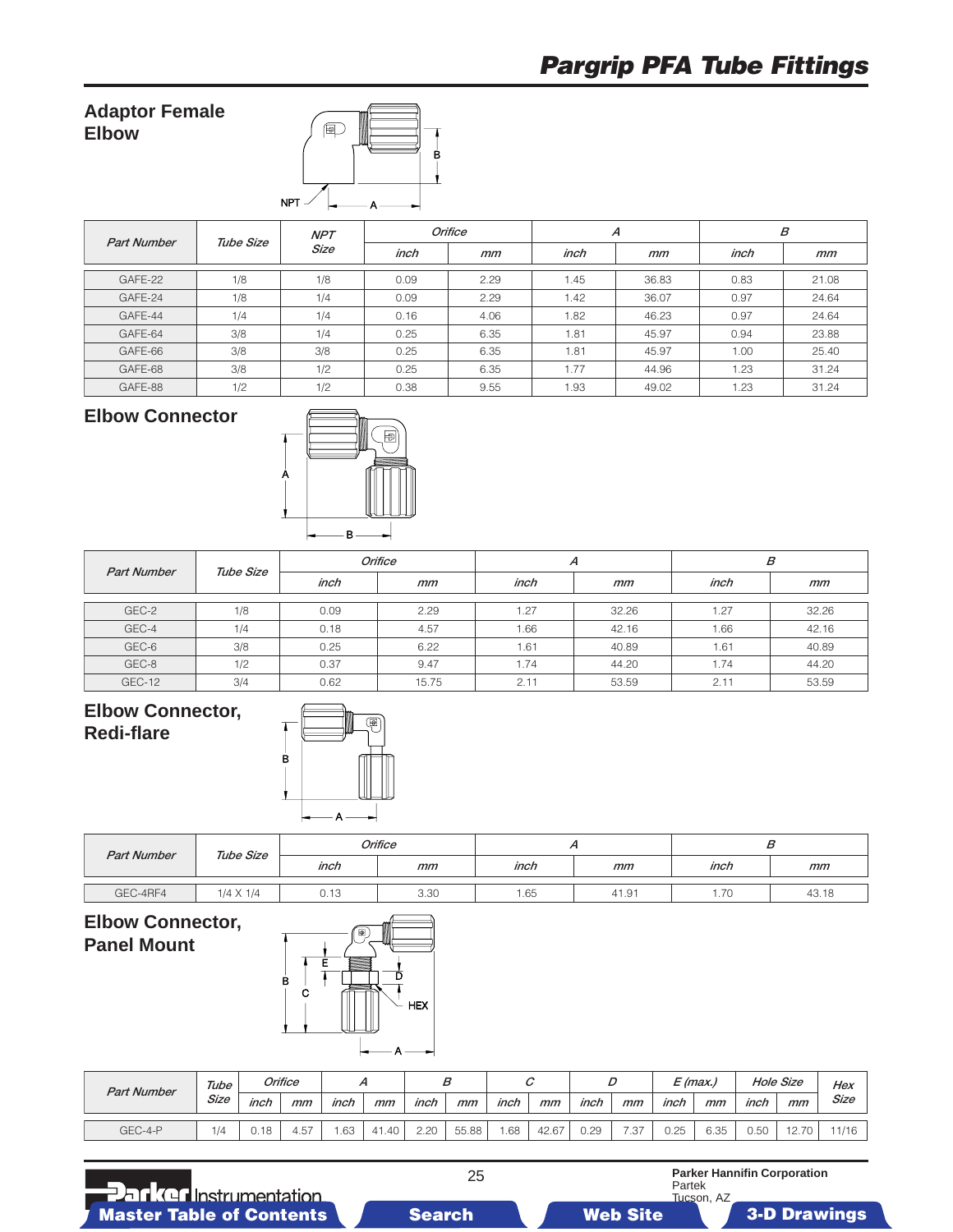# <span id="page-25-0"></span>**Pargrip PFA Tube Fittings**

### **Elbow Connector Reducer**



| <b>Part Number</b> | Tube Size        |      | Orifice | А    |       | В    |       |  |
|--------------------|------------------|------|---------|------|-------|------|-------|--|
|                    |                  | inch | mm      | inch | mm    | inch | mm    |  |
| GECR-42            | $1/4 \times 1/8$ | 0.09 | 2.29    | 1.64 | 41.66 | 1.26 | 32.00 |  |
| GECR-64            | 3/8 X 1/4        | 0.18 | 4.50    | 1.65 | 41.91 | 1.61 | 40.89 |  |
| GECR-84            | $1/2 \times 1/4$ | 0.17 | 4.42    | 1.67 | 42.42 | 1.73 | 43.94 |  |
| GECR-86            | $1/2 \times 3/8$ | 0.25 | 6.22    | 1.70 | 43.18 | 59،، | 40.39 |  |

### **Elbow Connector Reducer, Redi-flare**



|                    | В<br><b>n</b> |                                              |      | Orifice |      | ັ     | ◡    |       |  |
|--------------------|---------------|----------------------------------------------|------|---------|------|-------|------|-------|--|
| <b>Part Number</b> |               | Tube Size<br>Redi-flare X<br>inch<br>Pargrip |      | mm      | inch | mm    | inch | mm    |  |
| GECR-4RF2          | 1/8<br>1/4    |                                              | 0.09 | 2.29    | 70،، | 43.18 | 1.27 | 32.26 |  |

# **Adaptor Male Tee**



| <b>Part Number</b> | Tube Size        | <b>NPT</b> |      | Orifice |      | А     |      | B     |      | C     |
|--------------------|------------------|------------|------|---------|------|-------|------|-------|------|-------|
|                    |                  | Size       | inch | mm      | inch | mm    | inch | mm    | inch | mm    |
| <b>GAMT-222</b>    | $1/8 \times 1/8$ | 1/8        | 0.09 | 2.29    | 2.35 | 59.69 | 1.27 | 32.26 | .26  | 32.00 |
| <b>GAMT-242</b>    | $1/8 \times 1/8$ | 1/4        | 0.09 | 2.29    | 2.35 | 59.69 | 1.27 | 32.26 | .26  | 32.00 |
| <b>GAMT-424</b>    | $1/4 \times 1/4$ | 1/8        | 0.18 | 4.57    | 2.74 | 69.60 | 1.66 | 42.16 | 1.66 | 42.16 |
| <b>GAMT-444</b>    | $1/4 \times 1/4$ | 1/4        | 0.18 | 4.57    | 2.74 | 69.60 | 1.66 | 42.16 | 1.65 | 41.91 |
| GAMT-646           | 3/8 X 3/8        | 1/4        | 0.25 | 6.35    | 2.73 | 69.34 | 1.65 | 41.91 | 1.65 | 41.91 |
| <b>GAMT-848</b>    | $1/2 \times 1/2$ | 1/4        | 0.29 | 7.37    | 2.81 | 71.37 | 1.74 | 44.20 | 1.74 | 44.20 |
| <b>GAMT-888</b>    | $1/2 \times 1/2$ | 1/2        | 0.37 | 9.40    | 2.93 | 74.42 | 1.76 | 44.70 | 1.73 | 43.94 |

26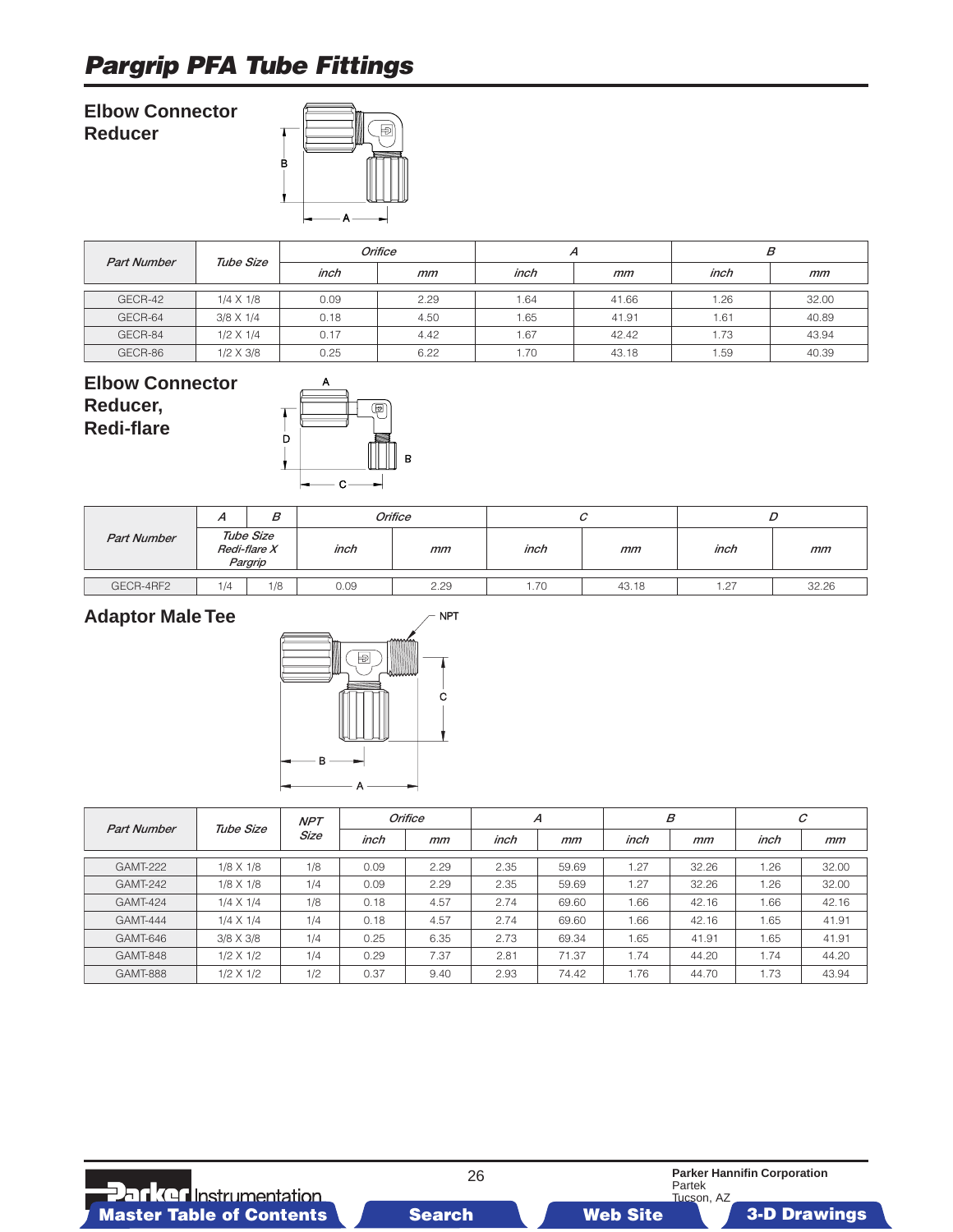#### **Branch Male Tee**



|                 | Tube Size<br><b>Part Number</b> |             |      | Orifice |      | А     |      | B     |      | C     |
|-----------------|---------------------------------|-------------|------|---------|------|-------|------|-------|------|-------|
|                 |                                 | <b>Size</b> | inch | mm      | inch | mm    | inch | mm    | inch | mm    |
| <b>GBMT-222</b> | $1/8 \times 1/8$                | 1/8         | 0.09 | 2.29    | 2.55 | 64.77 | 1.28 | 32.51 | 1.07 | 27.18 |
| <b>GBMT-224</b> | $1/8 \times 1/8$                | 1/4         | 0.09 | 2.29    | 2.55 | 64.77 | 1.28 | 32.51 | 1.07 | 27.18 |
| <b>GBMT-442</b> | $1/4 \times 1/4$                | 1/8         | 0.18 | 4.57    | 3.39 | 86.11 | 1.69 | 42.93 | 1.08 | 27.43 |
| <b>GBMT-444</b> | $1/4 \times 1/4$                | 1/4         | 0.18 | 4.57    | 3.39 | 86.11 | 1.69 | 42.93 | 1.08 | 27.43 |
| <b>GBMT-662</b> | 3/8 X 3/8                       | 1/8         | 0.25 | 6.35    | 3.26 | 82.80 | 1.63 | 41.40 | 1.07 | 27.18 |
| GBMT-664        | 3/8 X 3/8                       | 1/4         | 0.25 | 6.35    | 3.22 | 81.79 | 1.61 | 40.89 | 1.07 | 27.18 |
| <b>GBMT-666</b> | 3/8 X 3/8                       | 3/8         | 0.25 | 6.35    | 3.26 | 82.80 | 1.63 | 41.40 | 1.07 | 27.18 |
| <b>GBMT-668</b> | 3/8 X 3/8                       | 1/2         | 0.25 | 6.35    | 3.26 | 82.80 | 1.63 | 41.40 | 1.18 | 29.97 |
| <b>GBMT-884</b> | $1/2 \times 1/2$                | 1/4         | 0.29 | 7.37    | 3.47 | 88.14 | 1.74 | 44.20 | 0.88 | 22.35 |
| <b>GBMT-886</b> | $1/2 \times 1/2$                | 3/8         | 0.38 | 9.65    | 3.49 | 88.65 | 1.74 | 44.20 | 1.08 | 27.43 |
| <b>GBMT-888</b> | $1/2 \times 1/2$                | 1/2         | 0.37 | 9.47    | 3.48 | 88.39 | 1.74 | 44.20 | 1.17 | 29.72 |

#### **Tee Connector**



| <b>Part Number</b> | Tube Size |      | Orifice |      | А      |      | $\boldsymbol{\mathcal{B}}$ | С    |       |
|--------------------|-----------|------|---------|------|--------|------|----------------------------|------|-------|
|                    |           | inch | mm      | inch | mm     | inch | mm                         | inch | mm    |
| GTC-2              | 1/8       | 0.09 | 2.29    | 2.55 | 64.77  | 1.28 | 32.51                      | .27  | 32.26 |
| GTC-4              | 1/4       | 0.17 | 4.32    | 3.30 | 83.82  | 1.65 | 41.91                      | .65  | 41.91 |
| GTC-6              | 3/8       | 0.25 | 6.35    | 3.27 | 83.06  | 1.63 | 41.40                      | 1.63 | 41.40 |
| GTC-8              | 1/2       | 0.37 | 9.40    | 3.51 | 89.15  | 1.75 | 44.45                      | 1.74 | 44.20 |
| GTC-12             | 3/4       | 0.63 | 16.00   | 4.28 | 108.71 | 2.14 | 54.36                      | 2.14 | 54.36 |

### **Tee Connector Reducer**



| <b>Part Number</b> | Α   | B         |            |      | Orifice |      | D     |      | Ε     |       |       |      | G     |  |
|--------------------|-----|-----------|------------|------|---------|------|-------|------|-------|-------|-------|------|-------|--|
|                    |     | Tube Size |            | inch | mm      | inch | mm    | inch | mm    | inch  | mm    | inch | mm    |  |
|                    |     |           |            |      |         |      |       |      |       |       |       |      |       |  |
| GTCR-224           | 1/8 | 1/8       | $\sqrt{4}$ | 0.09 | 2.29    | 2.55 | 64.77 | 1.28 | 32.51 | .28   | 32.51 | . 65 | 41.91 |  |
| <b>GTCR-442</b>    | 1/4 | 1/4       | 1/8        | 0.09 | 2.29    | 3.31 | 84.07 | 1.66 | 42.16 | .66   | 42.16 | 1.27 | 32.26 |  |
| GTCR-466           | 1/4 | 3/8       | 3/8        | 0.18 | 4.45    | 3.30 | 83.82 | 1.66 | 41.91 | .65   | 41.91 | 1.65 | 41.91 |  |
| GTCR-664           | 3/8 | 3/8       | 1/4        | 0.18 | 4.45    | 3.22 | 81.79 | . 61 | 40.89 | i .61 | 40.89 | 1.69 | 42.93 |  |
| GTCR-882           | 1/2 | 1/2       | 1/8        | 0.09 | 2.29    | 3.70 | 93.98 | 1.85 | 46.99 | .85   | 46.99 | .28  | 32.51 |  |

27

# **WATKER Instrumentation Search Master Table of Contents 3-D Drawings Search Master Table of Contents 3-D Drawings 3-D Drawings**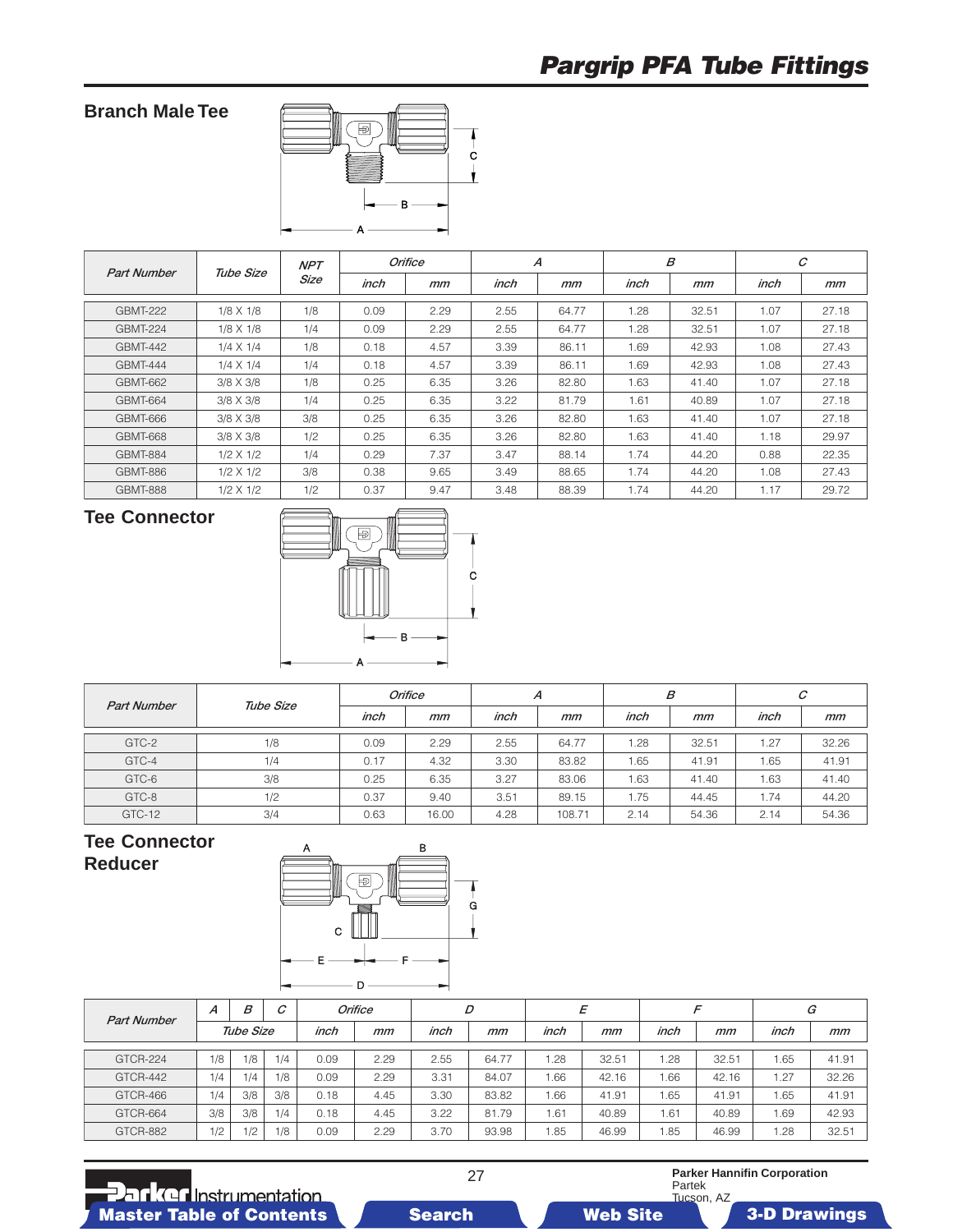# <span id="page-27-0"></span>**Pargrip PFA Tube Fittings**

HEX 1

# **Tubing Plug**



| <b>Part Number</b> | Tube | А    |       | Hex         |
|--------------------|------|------|-------|-------------|
|                    | Size | inch | mm    | <b>Size</b> |
| GTPG-2             | 1/8  | 1.04 | 26.42 | 1/2         |
| GTPG-4             | 1/4  | 1.42 | 36.07 | 11/16       |
| GTPG-6             | 3/8  | 1.41 | 35.81 | 13/16       |
| GTPG-8             | 1/2  | 1.56 | 39.62 | 3/4         |
| GTPG-12            | 3/4  | 1.73 | 43.94 | 1 3/16      |

| <b>Part Number</b> | Tube<br>Size |
|--------------------|--------------|
| 1207-0023          | 1/8          |
| 1207-0001          | 1/4          |
| 1207-0002          | 3/8          |
| 1207-0003          | 1/2          |
| 1207-0004          | 3/4          |

 $\begin{matrix} \begin{matrix} 0 \\ 1 \end{matrix} \end{matrix} \end{matrix}$ 

 $\begin{bmatrix} 1 \\ 1 \\ 1 \end{bmatrix}$ 

**Gripper**

**Ferrule**

# **Fitting Cap**



|                    |             | ∽    |       |      |       |  |  |  |
|--------------------|-------------|------|-------|------|-------|--|--|--|
| <b>Part Number</b> | Tube        |      |       | В    |       |  |  |  |
|                    | <b>Size</b> | inch | mm    | inch | mm    |  |  |  |
| GCAP-4             | 1/4         | 1.13 | 28.70 | 0.84 | 21.34 |  |  |  |
| GCAP-6             | 3/8         | 1.09 | 27.69 | 0.97 | 24.64 |  |  |  |

| <b>Part Number</b> | Tube<br>Size |
|--------------------|--------------|
| 1022-0002          | 1/8          |
| 1022-0004          | 1/4          |
| 1022-0006          | 3/8          |
| 1022-0008          | 1/2          |
| 1022-0012          | 3/4          |

# **Fitting Nut PFA**



| <b>Part Number</b> | Tube | А    | В     |      |       |  |  |
|--------------------|------|------|-------|------|-------|--|--|
|                    | Size | inch | mm    | inch | mm    |  |  |
| 1213-0302          | 1/8  | 0.57 | 14.48 | 0.57 | 14.48 |  |  |
| 1213-0304          | 1/4  | 0.97 | 24.64 | 0.84 | 21.34 |  |  |
| 1213-0306          | 3/8  | 0.98 | 24.89 | 0.94 | 23.88 |  |  |
| 1213-0308          | 1/2  | 1.13 | 28.70 | 1.10 | 27.94 |  |  |
| 1213-0312          | 3/4  | 1.23 | 31.24 | 1.41 | 35.81 |  |  |

# **Fitting Nut Assembly**



| <b>Part Number</b> | Tube |      | А     |      | в     |
|--------------------|------|------|-------|------|-------|
|                    | Size | inch | mm    | inch | mm    |
| 1202-0012          | 1/8  | 0.56 | 14.22 | 0.56 | 14.22 |
| 1202-0001          | 1/4  | 0.97 | 24.64 | 0.84 | 21.34 |
| 1202-0002          | 3/8  | 0.98 | 24.89 | 0.94 | 23.88 |
| 1202-0003          | 1/2  | 1.13 | 28.70 | 1.10 | 27.94 |
| 1202-0004          | 3/4  | 1.23 | 31.24 | 1.41 | 35.81 |

28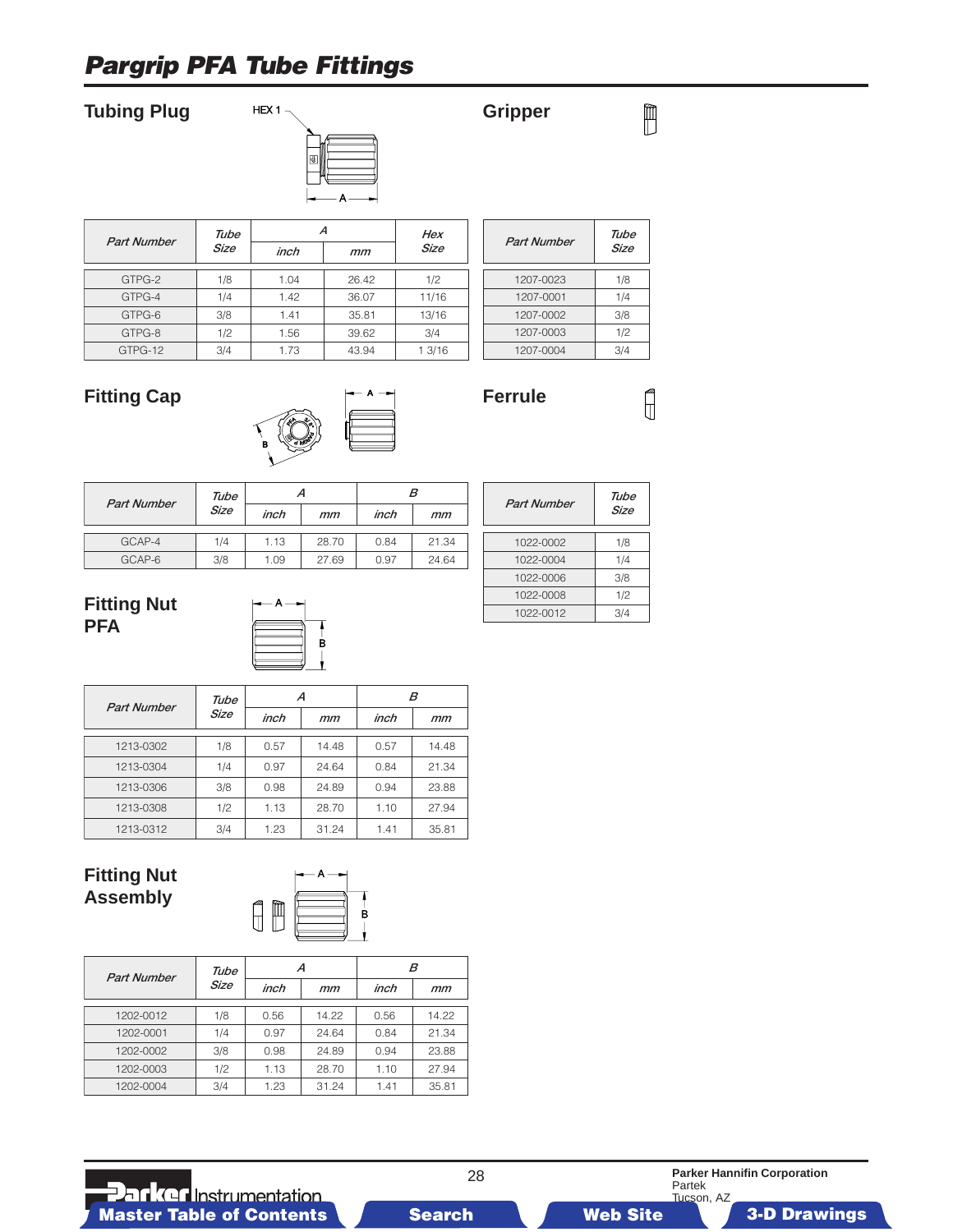# <span id="page-28-0"></span>**Product Overview**

The Parbond Fittings are ideally suited for any ultra-pure or corrosive chemical application. The fitting design yields a leak-tight, permanent connection that is ideal for high flow, minimal pressure drop applications. The connection is achieved by fusion welding the two ends together.



# **Features**

### **Benefits**

**PFA body manufactured from virgin High Purity materials.**

**Less surface particulates resulting in cleaner operation.**

**High integrity fused weld connections.**

**Less down time, fewer leaks.**

**Numerous configurations including complexity and cost. reducers.**

**Reduced system**

# **Specifications**

Materials of Construction:

Wetted Surfaces - PFA External Surfaces - PFA, PVDF

Pressure Ranges: See Pressure/Temperature Chart below.

Temperature Ranges: See Pressure/Temperature Chart below.

Parbond PFA fittings with Parflare ends are supplied with PVDF nuts as standard. For PFA nuts add -T to model number. Please consult factory for other available configurations and custom assemblies.

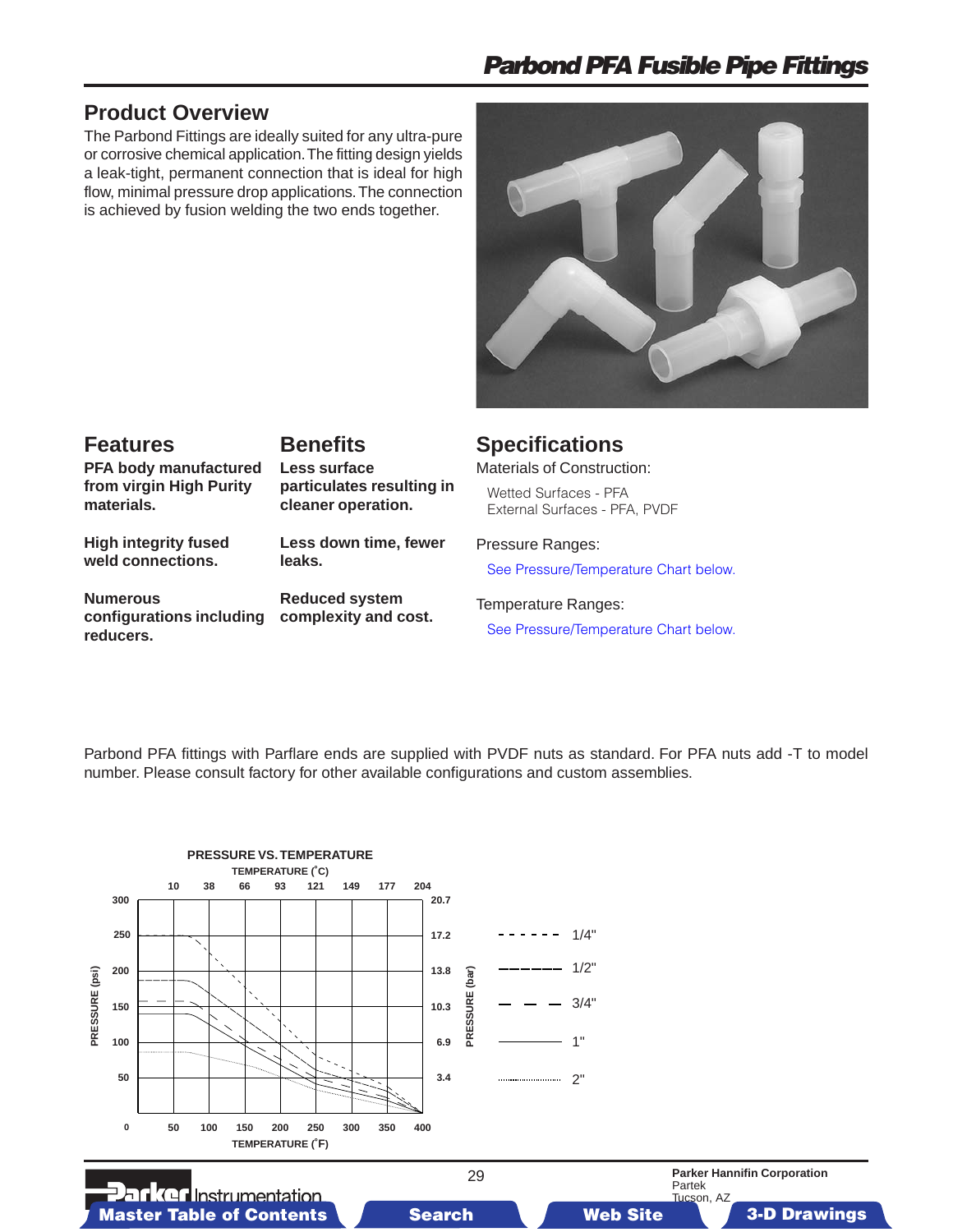<span id="page-29-0"></span>Bonding of Parbond fittings is accomplished by heating the two surfaces with a non-contact heat source to a molten state, pressing the two surfaces together, and allowing sufficient time to cool. Proper technique results in a permanent connection being made without introducing foreign matter or contamination. Below are examples of a correct and incorrect weld joints.



**Adaptor Male Straight** 



|                    | <b>MNPT</b> | Parbond |      | Orifice | А              |           |      | В     |      | C    |      | D     |      | E     | Hex   |
|--------------------|-------------|---------|------|---------|----------------|-----------|------|-------|------|------|------|-------|------|-------|-------|
| <b>Part Number</b> | Size        | Size    | inch | mm      | inch           | mm        | inch | mm    | inch | mm   | inch | mm    | inch | mm    | Size  |
| BA-4MP4            | 1/4         | 1/4     | 0.29 | .37     | $.4^{\dagger}$ | 35.81     | 0.54 | 13.72 | 0.08 | 2.03 | J.56 | 14.22 | 0.55 | 13.97 | 11/16 |
| BA-8MP8            | 1/2         | 1/2     | 0.52 | 13.21   | 2.75           | 69.85     | 0.84 | 21.34 | 0.11 | 2.79 | .80  | 45.72 | 0.66 | 16.76 | 15/16 |
| <b>BA-12MP12</b>   | 3/4         | 3/4     | 0.65 | 16.51   | 2.77           | 70.36     | .05  | 26.67 | 0.12 | 3.05 | .80  | 45.72 | 0.66 | 16.76 | 3/16  |
| <b>BA-12MP8</b>    | 3/4         | 1/2     | 0.65 | 16.51   | 2.75           | 69.85     | 0.84 | 21.34 | 0.11 | 2.79 | .80  | 45.72 | 0.66 | 16.76 | 3/16  |
| <b>BA-16MP12</b>   |             | 3/4     | 0.85 | 21.59   | 2.62           | 66.55     | .05  | 26.67 | 0.12 | 3.05 | 1.49 | 44.96 | 0.85 | 21.59 | 7/16  |
| <b>BA-16MP16</b>   |             |         | 0.94 | 23.88   | 2.92           | 17<br>74. | .32  | 33.40 | 0.13 | 3.30 | .78  | 45.21 | 0.85 | 21.59 | 7/16  |



30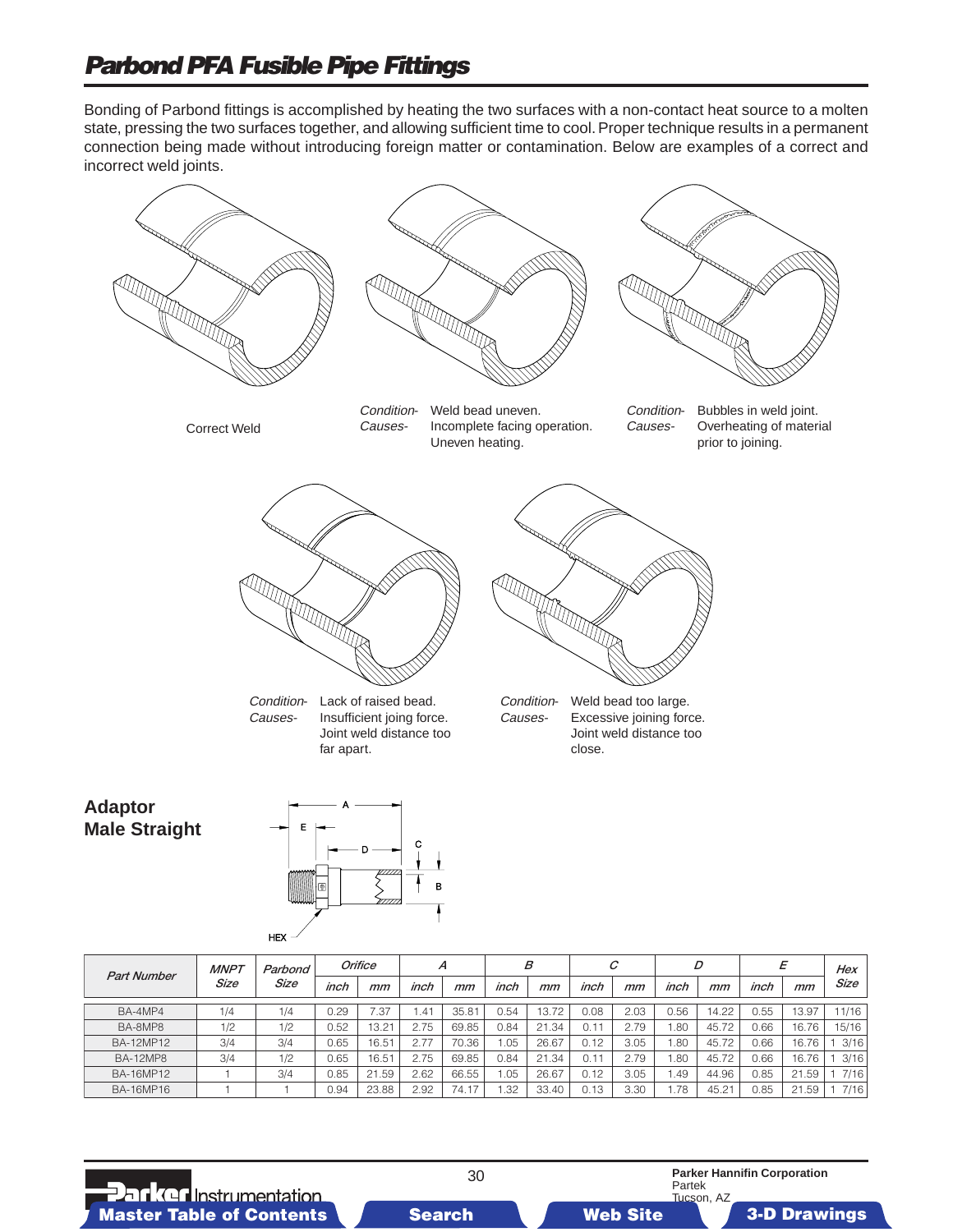

| <b>Part Number</b> | <b>FNPT</b> | Parbond |      | Orifice |      | А     |      | В                    |      | С    |      | D     |      | E     | Hex   |
|--------------------|-------------|---------|------|---------|------|-------|------|----------------------|------|------|------|-------|------|-------|-------|
|                    | Size        | Size    | inch | mm      | inch | mm    | inch | mm                   | inch | mm   | inch | mm    | inch | mm    | Size  |
| BA-4FP4            | 1/4         | 1/4     | 0.38 | 9.65    | .41  | 35.81 | 0.54 | 13.74                | 0.08 | 2.01 | 0.56 | 14.22 | 0.56 | 14.22 | 3/4   |
| BA-6FP4            | 3/8         | 1/4     | 0.38 | 9.65    | .41  | 35.81 | 0.54 | 13.72                | 0.08 | 2.03 | 0.56 | 14.22 | 0.62 | 15.75 | 15/16 |
| BA-8FP8            | 1/2         | 1/2     | 0.57 | 14.48   | 2.75 | 69.85 | 0.84 | 21<br>$.4^{\dagger}$ | 0.10 | 2.60 | .68  | 42.67 | 0.67 | 7.02  | 1/8   |
| BA-12FP12          | 3/4         | 3/4     | 0.85 | 21.59   | 2.45 | 62.10 | .05  | 26.67                | 0.11 | 2.83 | i.48 | 37.59 | .68  | 7.27  | 7/16  |
| <b>BA-16FP16</b>   |             |         | 0.97 | 24.64   | 2.94 | 74.68 | 1.32 | 33.40                | 0.13 | 3.24 | 1.78 | 45.21 | 0.96 | 24.38 | 5/8   |

**Adaptor, Parflare**



|                    | Parflare | Parbond |      | <b>Orifice</b> |      | A     |      | B     |      | C    |      | D     |      | E     | Hex   |
|--------------------|----------|---------|------|----------------|------|-------|------|-------|------|------|------|-------|------|-------|-------|
| <b>Part Number</b> | Size     | Size    | inch | mm             | inch | mm    | inch | mm    | inch | mm   | inch | mm    | inch | mm    | Size  |
| <b>BA-4F4</b>      | 1/4      | 1/4     | 0.13 | 3.30           | 2.05 | 52.07 | 0.56 | 14.22 | 0.09 | 2.16 | 0.56 | 14.22 | 1.16 | 29.46 | 11/16 |
| <b>BA-4F8</b>      | 1/4      | 1/2     | 0.13 | 3.30           | 3.28 | 83.31 | 0.84 | 21.44 | 0.10 | 2.54 | 1.68 | 42.67 | 1.16 | 29.46 | 15/16 |
| <b>BA-4F12</b>     | 1/4      | 3/4     | 0.13 | 3.30           | 3.28 | 83.31 | 1.05 | 26.67 | 0.11 | 2.79 | 1.77 | 44.96 | 1.16 | 29.46 | 3/16  |
| <b>BA-6F4</b>      | 3/8      | 1/4     | 0.25 | 6.35           | 1.98 | 50.29 | 0.54 | 13.79 | 0.08 | 1.91 | 0.56 | 14.22 | .24  | 31.50 | 13/16 |
| <b>BA-6F8</b>      | 3/8      | 1/2     | 0.25 | 6.35           | 3.26 | 82.80 | 0.84 | 21.41 | 0.10 | 2.54 | 1.80 | 45.72 | 1.24 | 31.50 | 15/16 |
| <b>BA-6F12</b>     | 3/8      | 3/4     | 0.25 | 6.35           | 3.30 | 83.82 | 1.06 | 26.80 | 0.12 | 2.92 | 1.77 | 44.96 | 1.24 | 31.50 | 3/16  |
| <b>BA-8F4</b>      | 1/2      | 1/4     | 0.38 | 9.65           | 2.20 | 55.88 | 0.55 | 13.97 | 0.10 | 2.41 | 0.56 | 14.22 | 1.34 | 34.04 | 15/16 |
| <b>BA-8F8</b>      | 1/2      | 1/2     | 0.38 | 9.65           | 3.40 | 86.36 | 0.84 | 21.41 | 0.10 | 2.64 | 1.80 | 45.72 | 1.34 | 34.04 | 15/16 |
| <b>BA-8F12</b>     | 1/2      | 3/4     | 0.38 | 9.65           | 3.34 | 84.84 | 1.06 | 26.80 | 0.11 | 2.79 | 1.77 | 44.96 | 1.34 | 34.04 | 3/16  |
| <b>BA-8F16</b>     | 1/2      |         | 0.38 | 9.65           | 3.36 | 85.34 | .32  | 33.53 | 0.13 | 3.30 | 1.78 | 45.21 | 1.34 | 34.04 | 7/16  |
| <b>BA-12F8</b>     | 3/4      | 1/2     | 0.63 | 16.00          | 3.55 | 90.17 | 0.85 | 21.49 | 0.11 | 2.67 | 08.1 | 45.72 | .46  | 37.08 | 3/16  |
| BA-12F12           | 3/4      | 3/4     | 0.63 | 16.00          | 3.55 | 90.17 | 1.05 | 26.67 | 0.11 | 2.79 | 1.77 | 44.96 | 1.46 | 37.08 | 3/16  |
| <b>BA-12F16</b>    | 3/4      |         | 0.63 | 16.00          | 3.55 | 90.17 | .32  | 33.40 | 0.14 | 3.43 | 1.78 | 45.21 | 1.46 | 37.08 | 7/16  |
| <b>BA-16F12</b>    |          | 3/4     | 0.88 | 22.35          | 3.79 | 96.27 | 1.06 | 26.80 | 0.11 | 2.79 | 1.77 | 44.96 | 1.76 | 44.70 | 7/16  |
| <b>BA-16F16</b>    |          |         | 0.88 | 22.35          | 3.79 | 96.27 | .32  | 33.40 | 0.13 | 3.24 | 1.77 | 44.96 | 1.76 | 44.70 | 7/16  |

**Adaptor, Redi-flare**





| <b>Part Number</b> | Redi-         | Parbond |      | Orifice |      | А     |      | В     |      | C    |      | D              |      | E     |        | F                        | Hex         |
|--------------------|---------------|---------|------|---------|------|-------|------|-------|------|------|------|----------------|------|-------|--------|--------------------------|-------------|
|                    | flare<br>Size | Size    | inch | mm      | inch | mm    | inch | mm    | inch | mm   | inch | mm             | inch | mm    | inch   | mm                       | <b>Size</b> |
| BA-4RF4            | 1/4           | 1/4     | 0.13 | 3.30    | 2.04 | 51.82 | 0.55 | 13.89 | 0.08 | 2.03 | 0.56 | 14.22          | 1.16 | 29.46 | ۰      | $\overline{\phantom{a}}$ | 11/16       |
| BA-6RF4            | 3/8           | 1/4     | 0.25 | 6.35    | 2.10 | 53.34 | 0.55 | 13.89 | 0.09 | 2.29 | 0.56 | 14.22          | .24  | 31.50 | $\sim$ | $\overline{\phantom{a}}$ | 11/16       |
| BA-8RF8            | 1/2           | 1/2     | 0.38 | 9.65    | 3.42 | 86.87 | 0.84 | 21.39 | 0.10 | 2.59 | .80  | 45.72          | .37  | 34.80 | 1.17   | 29.72                    |             |
| <b>BA-8RF12</b>    | 1/2           | 3/4     | 0.38 | 9.65    | 3.11 | 78.99 | 1.05 | 26.67 | 0.11 | 2.87 | 1.77 | 44.96          | . 37 | 34.80 | 1.41   | 35.81                    |             |
| <b>BA-12RF8</b>    | 3/4           | 1/2     | 0.63 | 16.00   | 3.74 | 95.00 | 0.84 | 21.34 | 0.10 | 2.54 | .80  | 45.72          | .46  | 37.08 | 1.17   | 29.72                    |             |
| <b>BA-12RF12</b>   | 3/4           | 3/4     | 0.63 | 16.00   | 3.35 | 85.09 | 1.05 | 26.67 | 0.11 | 2.79 | . 48 | 37.59          | .46  | 37.08 | 1.41   | 35.81                    |             |
| BA-12RF16          | 3/4           |         | 0.63 | 16.00   | 3.61 | 91.69 | .31  | 33.27 | 0.13 | 3.30 | 1.78 | 45.21          | .46  | 37.08 | 1.42   | 36.07                    |             |
| BA-16RF12          |               | 3/4     | 0.88 | 22.35   | 3.96 | 100.6 | 1.05 | 26.67 | 0.11 | 2.78 | 1.77 | 44.96          | .76  | 44.70 | 1.39   | 35.31                    |             |
| <b>BA-16RF16</b>   |               |         | 0.88 | 22.35   | 3.85 | 97.79 | .31  | 33.27 | 0.13 | 3.18 | 1.78 | $45.2^{\circ}$ | .76  | 44.70 | 1.41   | 35.81                    |             |



31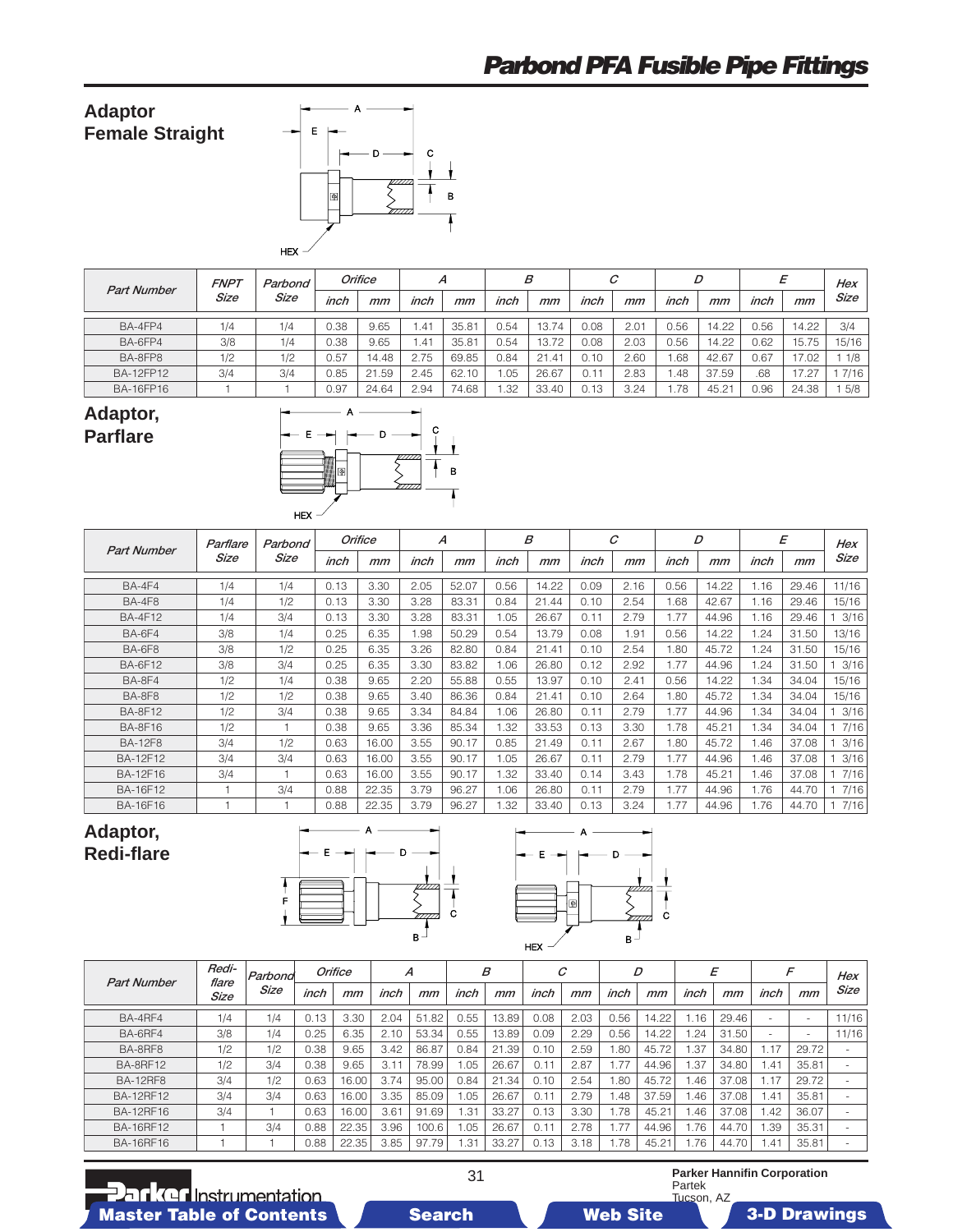<span id="page-31-0"></span>

| <b>Part Number</b> |      | Redi- Par-<br>flare   bond |      | Orifice |      | А          |      | В         |      | C    |      | D     |      |            |      |       |      | Hole Size |        | Hex $1$ Hex $2$ |
|--------------------|------|----------------------------|------|---------|------|------------|------|-----------|------|------|------|-------|------|------------|------|-------|------|-----------|--------|-----------------|
|                    | Size | Size                       | inch | mm      | inch | mm         | inch | mm        | inch | mm   | inch | mm    | inch | mm         | inch | mm    | inch | mm        | Size ' | Size            |
|                    |      |                            |      |         |      |            |      |           |      |      |      |       |      |            |      |       |      |           |        |                 |
| BA-4F4-P           | 1/4  | 14                         |      | 3.30    | 2.50 | 63.50 0.54 |      | 13.72     | 0.08 | 1.91 | 0.56 | 14.22 |      | 1.65 41.91 | 0.25 | 6.35  | 0.50 | 12.70     | 11/16  | 11/16           |
| BA-6F4-P           | 3/8  | 1/4                        | 0.25 | 6.35    | 2.39 | 60.71      | 0.54 | 13.72     | 0.08 | 1.91 | 0.56 | 14.22 |      | 1.62 41.15 | 0.25 | 6.35  | 0.63 | 16.00     | 15/16  | 13/16           |
| BA-8F4-P           | 1/2  | 1/4                        | 0.38 | 9.65    | 2.56 | 65.02      | 0.55 | 13.87     | 0.08 | 2.03 | 0.56 | 14.22 | 1.74 | 44.20      | 0.25 | 6.35  | 0.75 | 19.05     |        | 1/16 15/16      |
| <b>BA-12F8-P</b>   | 3/4  |                            | 0.63 | 16.00   | 4.22 | 107.2      | 0.85 | .46<br>21 |      | 2.67 | .80  | 45.72 | 2.13 | 54.10      | 0.50 | 12.70 | 1.00 | 25.40     |        | 5/16 1 3/16     |

# **Adaptor,**

| Flange, |                  |
|---------|------------------|
|         | <b>Flat Face</b> |



| <b>Part Number</b> | Parbond | <b>n</b> |       |      | D     |      | ັ    |      |       |            |       |      |      |
|--------------------|---------|----------|-------|------|-------|------|------|------|-------|------------|-------|------|------|
|                    | Size    | inch     | mm    | inch | mm    | inch | mm   | inch | mm    | inch       | mm    | inch | mm   |
| BA-8FL-0           | 1/2     | 2.49     | 63.25 | 0.84 | 21.34 | 0.12 | 2.96 | .29  | 32.77 | .49        | 37.85 | 0.22 | 5.59 |
| <b>BA-12FL-0</b>   | 3/4     | 2.48     | 62.99 | 1.05 | 26.67 | 0.11 | 2.87 | 1.46 | 37.08 | <b>.49</b> | 37.85 | 0.22 | 5.59 |

**Adaptor, Flange, Flat Face**



| <b>Part Number</b> | <b>Parbond</b> |      |       |      | D     |      |      |      |       |      |      |
|--------------------|----------------|------|-------|------|-------|------|------|------|-------|------|------|
|                    | Size           | inch | mm    | inch | mm    | inch | mm   | inch | mm    | inch | mm   |
| <b>BA-16FL-0</b>   |                | 2.28 | 57.91 | . 32 | 33.53 | 0.14 | 3.56 | 2.00 | 50.80 | 0.24 | 6.10 |
| <b>BA-32FL-0</b>   |                | 2.37 | 60.20 | 2.40 | 60.96 | 3.17 | 4.41 | 3.47 | 88.14 | 0.25 | 6.35 |

**Adaptor, Flange, O-Ring Face**



|                    | Parbond            |      |       |      | -     |      |      |      |                |      |       |      |             |
|--------------------|--------------------|------|-------|------|-------|------|------|------|----------------|------|-------|------|-------------|
| <b>Part Number</b> | Size               | inch | mm    | inch | mm    | inch | mm   | inch | mm             | inch | mm    | inch | mm          |
| BA-8FL-1           | $\sqrt{2}$<br>17 C | 2.48 | 62.99 | 0.85 | 21.49 | U.I  | 2.68 | .28  | $32.5^{\circ}$ | .49  | 37.85 | 0.18 | $-$<br>4.5. |

| O-Ring,                 |                             | <b>Part Number</b> | Parbond |      |       |      |      |
|-------------------------|-----------------------------|--------------------|---------|------|-------|------|------|
| <b>PFA Encapsulated</b> |                             |                    | Size    | inch | mm    | inch | mm   |
| <b>Viton</b>            | $B \rightarrow \rightarrow$ | 2000-0118EV        | 1/2     | .068 | 27.13 | .103 | 2.62 |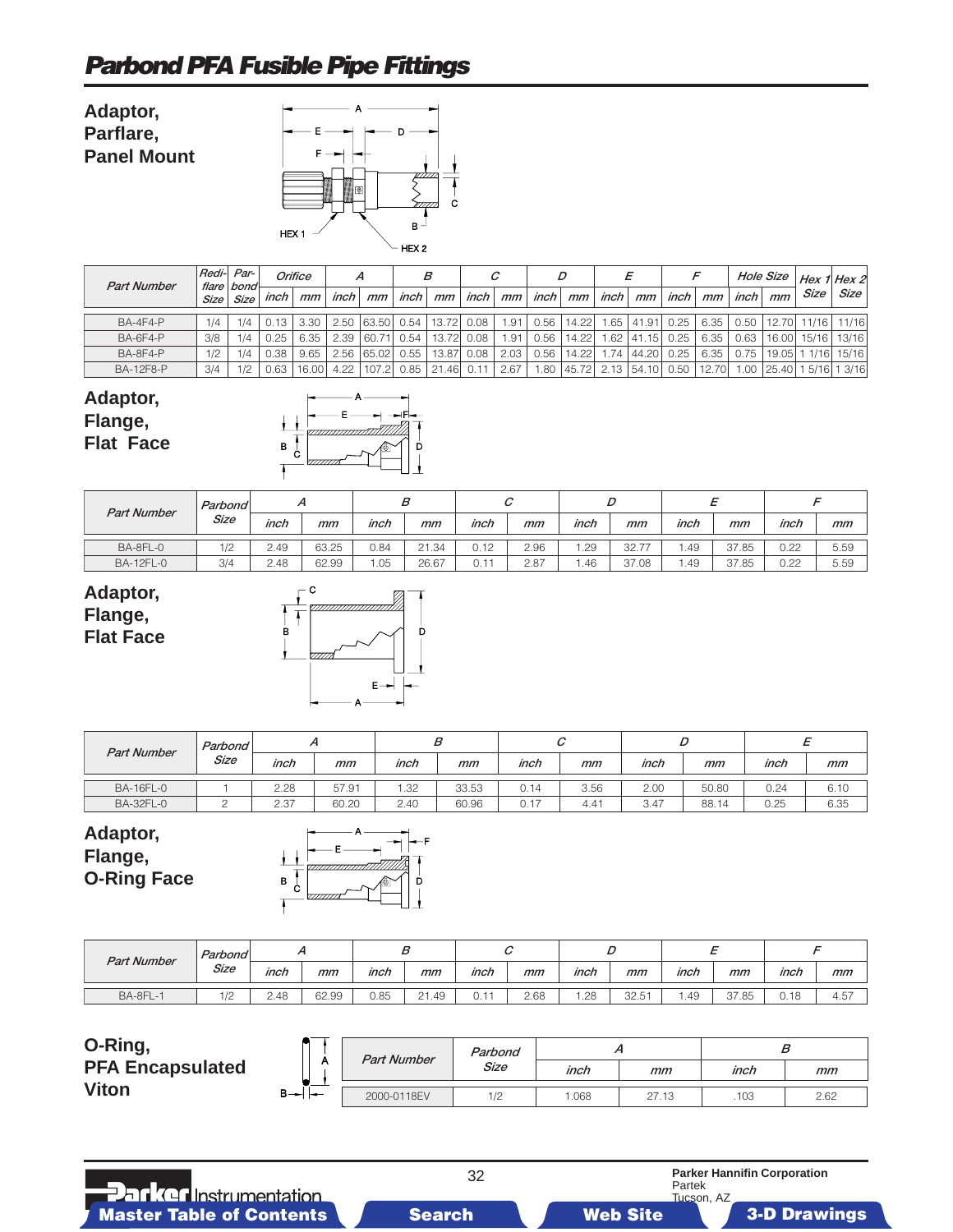<span id="page-32-0"></span>**Reducer**



2 IN. SIZES ONLY

| <b>Part Number</b> | Parbond          |      | А     |      | В     |      | ⌒<br>U   |      | D     |      | E         |      |      |      | G     |      | H     |
|--------------------|------------------|------|-------|------|-------|------|----------|------|-------|------|-----------|------|------|------|-------|------|-------|
|                    | Size             | inch | mm    | inch | mm    | inch | mm       | inch | mm    | inch | mm        | inch | mm   | inch | mm    | inch | mm    |
|                    |                  |      |       |      |       |      |          |      |       |      |           |      |      |      |       |      |       |
| <b>BR-84</b>       | $1/2 \times 1/4$ | 0.56 | 14.22 | 0.54 | 3.72  | 0.08 | $.9^{+}$ | 0.93 | 23.62 | 0.85 | .59<br>21 | 0.1  | 2.79 | .80  | 45.72 | 2.64 | 67.06 |
| <b>BR-128</b>      | $3/4 \times 1/2$ | .49  | 38.10 | 0.84 | 21.34 | 0.10 | 2.54     | 16   | 29.46 | 1.05 | 26.67     | 0.1  | 2.67 | .49  | 37.85 | 3.58 | 90.93 |
| <b>BR-168</b>      | $X$ 1/2          | .49  | 37.85 | 0.84 | 21.41 | 0.10 | 2.60     | .41  | 35.81 | 32،  | 33.40     | 0.13 | 3.24 | 1.78 | 45.21 | 3.57 | 90.68 |
| BR-1612            | X <sub>3/4</sub> | .49  | 37.59 | .05  | 26.67 | 0.1  | 2.79     | .41  | 35.81 | . 32 | 33.53     | 0.14 | 3.43 | .78  | 45.21 | 3.57 | 90.68 |
| <b>BR-328</b>      | 2 X 1/2          | .50  | 38.10 | 0.84 | 21.34 | 0.1  | 2.79     | 2.55 | 64.77 | 2.38 | 60.45     | 0.16 | 4.06 | .50  | 38.10 | 4.38 | 111.3 |
| BR-3212            | $2 \times 3/4$   | .50  | 37.59 | .05  | 26.67 | 0.12 | 3.05     | 2.55 | 64.77 | 2.39 | 60.7      | 0.16 | 4.06 | .50  | 38.10 | 4.37 | 111.0 |
| BR-3216            | 2 X 1            | .50  | 37.59 | .32  | 33.53 | 14   | 3.56     | 2.54 | 64.52 | 2.38 | 60.45     | 0.16 | 4.06 | .50  | 38.10 | 4.38 | 111.3 |

# **Union**



| <b>Part Number</b> | Parbond |      | <b>n</b> |      | В     |      |      |      | D     | Hex Size |
|--------------------|---------|------|----------|------|-------|------|------|------|-------|----------|
|                    | Size    | inch | mm       | inch | mm    | inch | mm   | inch | mm    |          |
| <b>BU-4</b>        | 1/4     | 2.49 | 63.25    | 0.54 | 13.79 | 0.08 | 2.01 | 0.76 | 19.30 | 11/4     |
| BU-8               | 1/2     | 5.07 | 128.78   | 0.85 | 21.46 | 0.11 | 2.69 | 1.80 | 45.72 | 5/8      |
| <b>BU-12</b>       | 3/4     | 5.07 | 128.78   | 1.05 | 26.75 | 0.11 | 2.86 | 1.80 | 45.72 | 1 7/8    |
| <b>BU-16</b>       |         | 5.62 | 142.75   | 1.32 | 33.53 | 0.13 | 3.31 | 1.50 | 38.10 | 27/8     |

**Cap**



| <b>Part Number</b> | Parbond | Α    |       |      | B              |      | $\mathcal C$ |      | D     |      | E     |      |       |
|--------------------|---------|------|-------|------|----------------|------|--------------|------|-------|------|-------|------|-------|
|                    | Size    | inch | mm    | inch | mm             | inch | mm           | inch | mm    | inch | mm    | inch | mm    |
|                    |         |      |       |      |                |      |              |      |       |      |       |      |       |
| BCAP-4             | 1/4     | 0.84 | 21.34 | 0.54 | 13.82          | 0.08 | 2.02         | 0.62 | 15.75 | 0.55 | 13.97 | N/A  | N/A   |
| BCAP-8             | 1/2     | 2.09 | 53.09 | 0.84 | $21.4^{\circ}$ | 0.11 | 2.67         | 0.91 | 23.11 | . 49 | 37.85 | N/A  | N/A   |
| BCAP-12            | 3/4     | 2.08 | 52.83 | 1.05 | 26.67          | 0.11 | 2.79         | .16  | 29.46 | . 49 | 37.85 | N/A  | N/A   |
| BCAP-16            |         | 2.06 | 52.32 | .32  | 33.40          | 0.13 | 3.24         | .42  | 36.07 | 1.48 | 37.59 | N/A  | N/A   |
| BCAP-32            |         | 2.88 | 73.15 | 2.38 | 60.45          | 0.16 | 4.06         | 2.55 | 64.77 | i.10 | 27.94 | . 49 | 37.85 |



33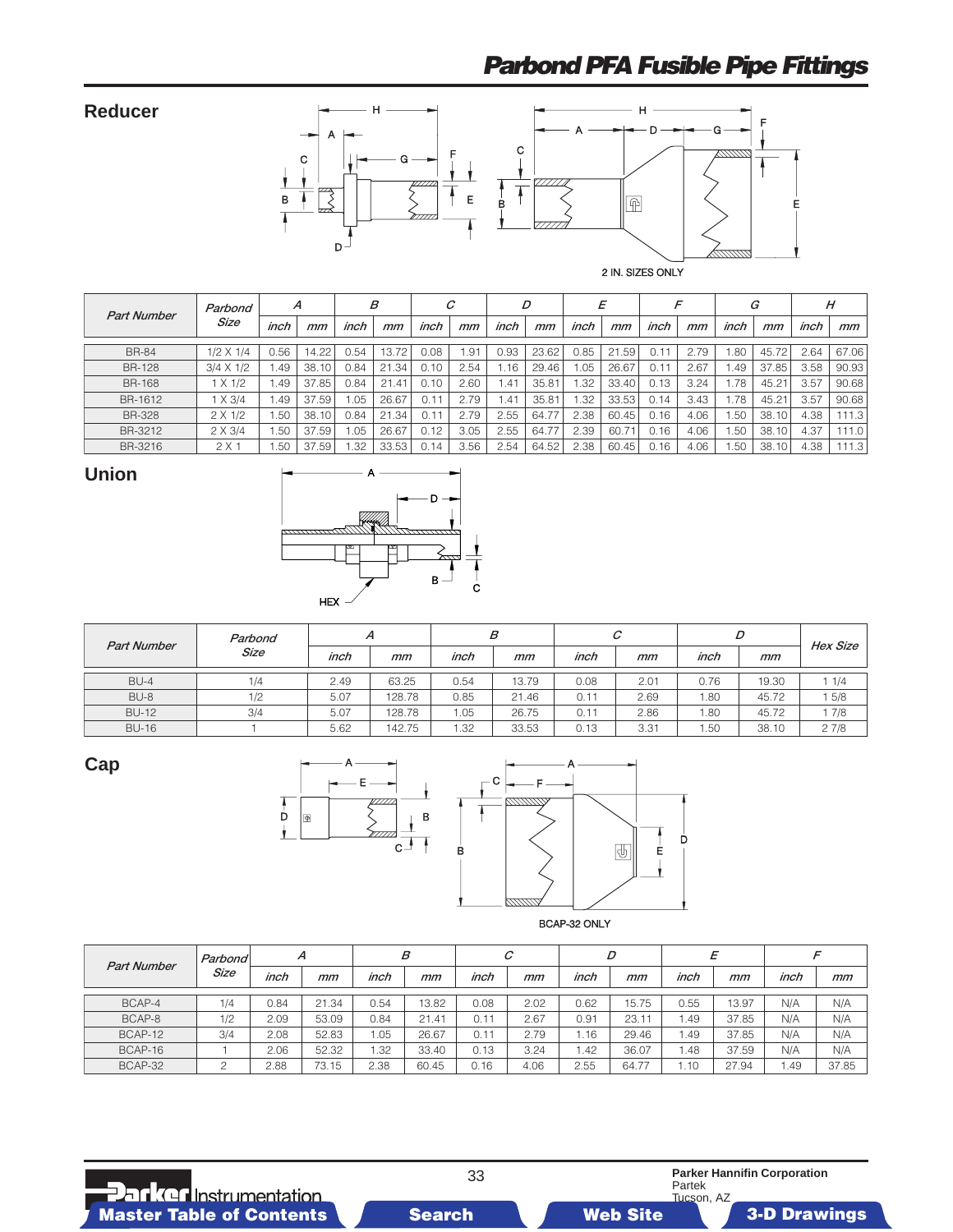<span id="page-33-0"></span>

| <b>Part Number</b> | Parflare | Parbond |      | <b>Orifice</b> |      | A     |      | В     |      | C    |      | D     |      | E     |
|--------------------|----------|---------|------|----------------|------|-------|------|-------|------|------|------|-------|------|-------|
|                    | Size     | Size    | inch | mm             | inch | mm    | inch | mm    | inch | mm   | inch | mm    | inch | mm    |
| BA-4F20MM-PVDF     | 1/4      | 20 mm   | 0.13 | 3.30           | 3.38 | 85.85 | 0.79 | 20.07 | 0.08 | 1.91 | 1.49 | 37.85 | .24  | 31.50 |
| BA-4F25MM-PVDF     | 1/4      | 25 mm   | 0.13 | 3.30           | 3.40 | 86.36 | 0.99 | 25.15 | 0.08 | 1.91 | 1.49 | 37.85 | .24  | 31.50 |
|                    |          |         |      |                |      |       |      |       |      |      |      |       |      |       |
| BA-6F20MM-PVDF     | 3/8      | 20 mm   | 0.25 | 6.35           | 3.40 | 86.36 | 0.79 | 20.07 | 0.08 | 1.91 | 1.49 | 37.85 | .26  | 32.00 |
| BA-6F25MM-PVDF     | 3/8      | 25 mm   | 0.25 | 6.35           | 3.40 | 86.36 | 0.98 | 24.89 | 0.07 | 1.78 | 1.49 | 37.85 | .26  | 32.00 |
| BA-8F20MM-PVDF     | 1/2      | 20 mm   | 0.38 | 9.65           | 3.49 | 88.65 | 0.79 | 20.07 | 0.08 | 1.91 | 1.49 | 37.85 | 1.35 | 34.29 |
| BA-8F25MM-PVDF     | 1/2      | 25 mm   | 0.38 | 9.65           | 3.51 | 89.15 | 0.98 | 24.89 | 0.07 | 1.78 | 1.49 | 37.85 | 1.35 | 34.29 |
| BA-8F32MM-PVDF     | 1/2      | 32 mm   | 0.38 | 9.65           | 3.53 | 89.66 | 1.26 | 32.00 | 0.10 | 2.41 | 1.49 | 37.85 | 1.40 | 35.56 |
| BA-12F20MM-PVDF    | 3/4      | 20 mm   | 0.63 | 16.00          | 3.67 | 93.22 | 0.79 | 20.07 | 0.08 | 1.91 | 1.49 | 37.85 | 1.50 | 38.10 |
| BA-12F25MM-PVDF    | 3/4      | 25 mm   | 0.63 | 16.00          | 3.68 | 93.47 | 0.98 | 24.89 | 0.07 | 1.78 | 1.49 | 37.85 | 1.53 | 38.86 |
| BA-12F32MM-PVDF    | 3/4      | 32 mm   | 0.63 | 16.00          | 3.66 | 92.96 | 1.26 | 32.00 | 0.10 | 2.41 | 1.49 | 37.85 | 1.53 | 38.86 |
| BA-12F40MM-PVDF    | 3/4      | 40 mm   | 0.63 | 16.00          | 3.68 | 93.47 | 1.58 | 40.13 | 0.10 | 2.41 | 1.49 | 37.85 | 1.54 | 39.12 |
| BA-16F25MM-PVDF    |          | 25 mm   | 0.88 | 22.35          | 3.88 | 98.55 | 0.98 | 24.89 | 0.07 | 1.78 | 1.49 | 37.85 | 1.72 | 43.69 |
| BA-16F32MM-PVDF    |          | 32 mm   | 0.88 | 22.35          | 3.86 | 98.04 | 1.26 | 32.00 | 0.10 | 2.41 | 1.49 | 37.85 | 1.73 | 43.94 |
| BA-16F40MM-PVDF    |          | 40 mm   | 0.88 | 22.35          | 3.86 | 98.04 | .57  | 39.88 | 0.09 | 2.29 | 1.49 | 37.85 | 1.73 | 43.94 |

# **Elbow Connector, Parflare**



| <b>Part Number</b> | Parflare | Parbond |      | <b>Orifice</b> | A    |       |       | В     |      | C    |            | D     |      | E     |
|--------------------|----------|---------|------|----------------|------|-------|-------|-------|------|------|------------|-------|------|-------|
|                    | Size     | Size    | inch | mm             | inch | mm    | inch  | mm    | inch | mm   | inch       | mm    | inch | mm    |
| $BF-4F4$           | 1/4      | 1/4     | 0.13 | 3.30           | 0.08 | 27.43 | 0.54  | 13.72 | 0.08 | .97  | 0.56       | 14.22 | .69  | 42.93 |
| BE-6F4             | 3/8      | 1/4     | 0.25 | 6.35           | 0.09 | 27.69 | 0.55  | 13.97 | 0.09 | 2.29 | 0.56       | 14.22 | .84  | 46.74 |
| BE-8F8             | 1/2      | 1/2     | 0.38 | 9.65           | 2.21 | 56.13 | 0.84  | 21.34 | 0.10 | 2.59 | l.49       | 37.85 | 2.09 | 53.09 |
| <b>BE-8F12</b>     | 1/2      | 3/4     | 0.38 | 9.65           | 2.19 | 55.63 | i .05 | 26.67 | 0.11 | 2.79 | .48        | 37.59 | 2.03 | 51.56 |
| <b>BE-12F8</b>     | 3/4      | 1/2     | 0.63 | 16.00          | 2.21 | 56.13 | 0.84  | 21.34 | 0.12 | 3.05 | l.48       | 37.59 | 2.03 | 51.56 |
| BE-12F12           | 3/4      | 3/4     | 0.63 | 16.00          | 2.20 | 55.88 | .05   | 26.67 | 0.11 | 2.79 | <b>.48</b> | 37.59 | 2.12 | 53.85 |
| BE-16F16           |          |         | 0.88 | 22.35          | 2.45 | 62.23 | .32   | 33.53 | 0.14 | 3.56 | 1.48       | 37.59 | 2.12 | 53.85 |

# **Elbow Connector, Redi-flare**



| <b>Part Number</b> | Redi-flare   | Parbond |      | Orifice | А    |       |       | В     |                    |      |      | D     |      |       |
|--------------------|--------------|---------|------|---------|------|-------|-------|-------|--------------------|------|------|-------|------|-------|
|                    | Size<br>Size |         | inch | mm      | inch | mm    | inch  | mm    | inch               | mm   | inch | mm    | inch | mm    |
|                    |              |         |      |         |      |       |       |       |                    |      |      |       |      |       |
| BE-88RF            | 1/2          | 1/2     | 0.38 | 9.65    | 2.21 | 56.13 | 0.84  | 21.34 | 0.1                | 2.67 | I.49 | 37.85 | 2.03 | 51.56 |
| <b>BE-1212RF</b>   | 3/4          | 3/4     | 0.63 | 16.00   | 2.35 | 59.69 | 05، ، | 26.67 | 0.12               | 3.05 | 1.50 | 38.10 | 2.42 | 61.47 |
| <b>BE-1612RF</b>   | 3/4          |         | 0.63 | 16.00   | 2.45 | 62.23 | 1.32  | 33.53 | N 14<br>$\cup$ . I | 3.56 | 1.50 | 38.10 | 2.53 | 64.26 |

34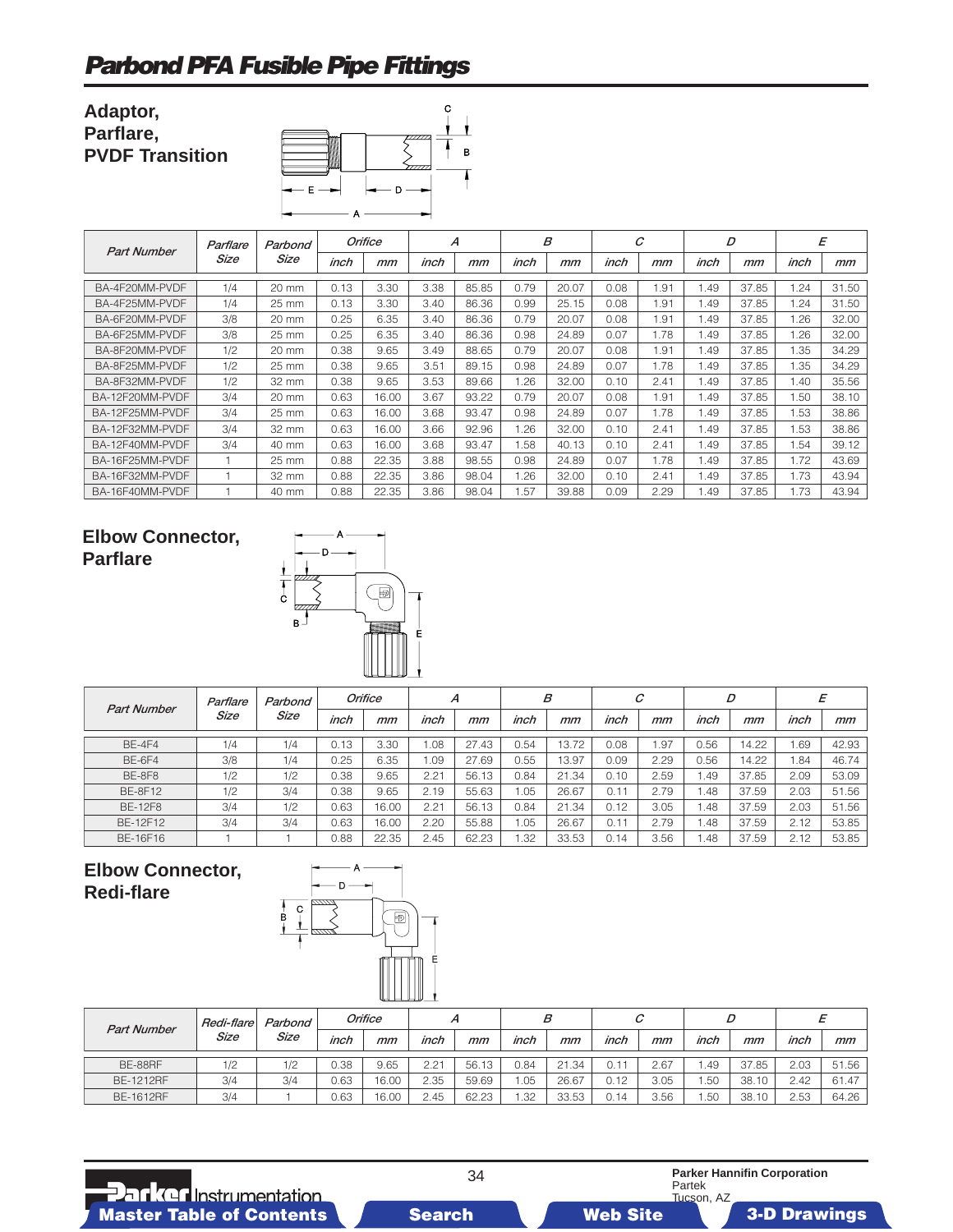<span id="page-34-0"></span>**Elbow Connector, 90°**



| <b>Part Number</b> | Parbond | А    |       |      | B     |      | С    |      | D     |
|--------------------|---------|------|-------|------|-------|------|------|------|-------|
|                    | Size    | inch | mm    | inch | mm    | inch | mm   | inch | mm    |
| $BE-4$             | 1/4     | 1.09 | 27.69 | 0.55 | 13.87 | 0.08 | 2.08 | 0.57 | 14.48 |
| BE-8               | 1/2     | 2.19 | 55.63 | 0.84 | 21.41 | 0.11 | 2.67 | 1.48 | 37.59 |
| <b>BE-12</b>       | 3/4     | 2.36 | 59.94 | 1.06 | 26.90 | 0.11 | 2.86 | 1.49 | 37.85 |
| <b>BE-16</b>       |         | 2.45 | 62.23 | 1.32 | 33.45 | 0.13 | 3.30 | 1.49 | 37.85 |
| <b>BE-32</b>       |         | 3.29 | 83.57 | 2.39 | 60.66 | 0.16 | 4.04 | 1.50 | 38.10 |

# **Elbow Connector,**



| <b>Part Number</b> | Parbond |      | А     |      | В     |      | С    |      | D     |
|--------------------|---------|------|-------|------|-------|------|------|------|-------|
|                    | Size    | inch | mm    | inch | mm    | inch | mm   | inch | mm    |
| <b>BE-445</b>      | 1/4     | 0.94 | 23.88 | 0.54 | 13.77 | 0.08 | 1.98 | 0.69 | 17.53 |
| <b>BE-845</b>      | 1/2     | 2.00 | 50.80 | 0.85 | 21.49 | 0.11 | 2.68 | 50،، | 38.10 |
| BE-1245            | 3/4     | 1.98 | 50.29 | 1.05 | 26.75 | 0.11 | 2.77 | 1.49 | 37.85 |
| BE-1645            |         | 1.94 | 49.28 | 1.32 | 33.58 | 0.13 | 3.40 | 1.48 | 37.59 |
| BE-3245            |         | 2.49 | 63.25 | 2.39 | 60.81 | 0.17 | 4.25 | 1.48 | 37.59 |

## **Tee Connector, Male Pipe**



| <b>Part Number</b> | <b>MNPT</b> | Parbond |      | Orifice  |      |                       |      | ↩                |          |                              |                                  |       |                           |       |
|--------------------|-------------|---------|------|----------|------|-----------------------|------|------------------|----------|------------------------------|----------------------------------|-------|---------------------------|-------|
|                    | Size        | Size    | inch | mm       | inch | mm                    | inch | mm               | inch     | mm                           | inch                             | mm    | inch                      | mm    |
| <b>BT-884MP</b>    | 1/4         | 1/2     | 0.29 | -<br>.37 | 4.44 | 78<br>$\overline{11}$ | 0.85 | .54<br>$\bigcap$ | $\cup$ . | $^{\circ}$ 74 $\cdot$<br>$-$ | 1.27<br>$\overline{\phantom{a}}$ | 32.26 | $\sim$<br>$\sim$<br>1. UU | 38.10 |

**Tee Connector,**



| <b>Part Number</b> | Parflare | Parbond |               | Orifice |      |                      |      | ◡     |      |    |      |       |      |            |                     |       |
|--------------------|----------|---------|---------------|---------|------|----------------------|------|-------|------|----|------|-------|------|------------|---------------------|-------|
|                    | Size     | Size    | inch          | mm      | inch | mm                   | inch | mm    | inch | mm | inch | mm    | inch | mm         | inch                | mm    |
| BT-4F44F           | 1/4      |         | . 40<br>U. IJ | 3.30    | 2.82 | $\rightarrow$<br>.63 | 0.55 | 13.97 | 0.08 |    | 0.56 | 14.22 | 1.70 | 43.<br>.18 | 72<br>$\cdot$ $\in$ | 43.69 |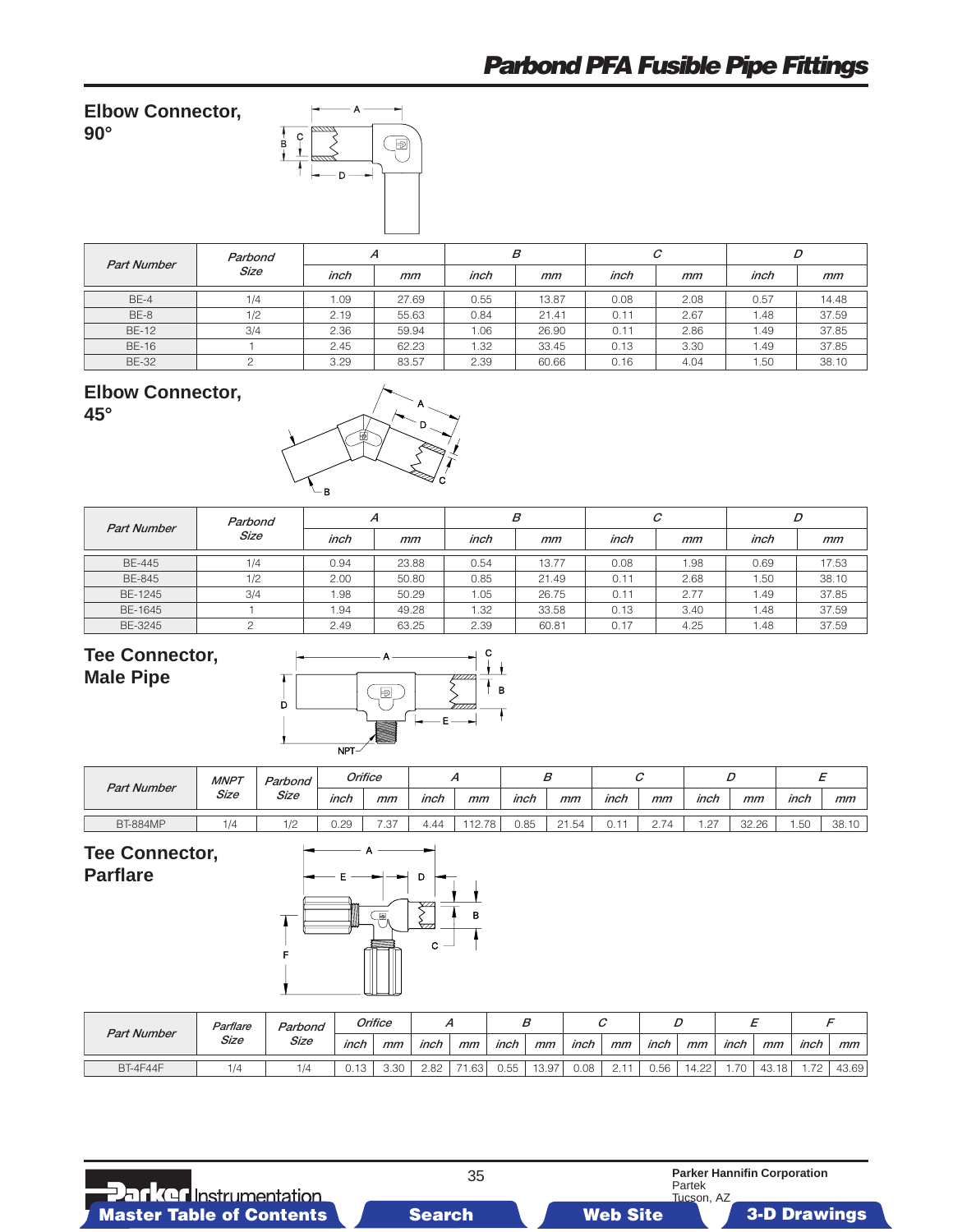**Tee Connector,** C A **Redi-flare**  $\overline{\mathbf{e}}$ B E D *Part Number Parflare* **Parbond O ABCDE ecifir** Size Size inch  $\mid$  mm  $\mid$  inch  $\mid$  mm  $\mid$  inch  $\mid$  mm  $\mid$  inch  $\mid$  mm  $\mid$  inch  $\mid$  mm  $\mid$  inch  $\mid$  mm BT-888RF | 1/2 | 1/2 | 0.25 | 6.35 | 4.41 | 112.01 | 0.84 | 21.34 | 0.11 | 2.67 | 2.00 | 50.80 | 1.50 | 38.10 BT-121212RF | 3/4 | 3/4 | 0.63 | 16.00 | 4.67 | 118.62 | 1.05 | 26.67 | 0.11 | 2.79 | 2 $\,$ 20 | 55.88 | 1.49 | 37.85



| <b>Part Number</b> | Parbond  |      | А      |       | B     |      | C    |      | D     |      |       |
|--------------------|----------|------|--------|-------|-------|------|------|------|-------|------|-------|
|                    | Size     | inch | mm     | inch  | mm    | inch | mm   | inch | mm    | inch | mm    |
| $BT-4$             | 1/4      | 2.17 | 55.12  | 0.55  | 13.97 | 0.08 | 2.11 | 1.10 | 27.94 | 0.56 | 14.22 |
| BT-8               | 1/2      | 4.39 | 111.51 | 0.84  | 21.41 | 0.11 | 2.68 | 2.18 | 55.37 | 1.49 | 37.85 |
| <b>BT-12</b>       | 3/4      | 4.69 | 119.13 | 1.06  | 26.92 | 0.11 | 2.86 | 2.34 | 59.44 | 1.50 | 38.10 |
| <b>BT-16</b>       |          | 4.87 | 123.70 | 31. ا | 33.15 | 0.12 | 2.98 | 2.43 | 61.72 | 1.48 | 37.59 |
| <b>BT-32</b>       | $\Omega$ | 6.58 | 167.13 | 2.39  | 60.58 | 0.16 | 3.99 | 3.29 | 83.57 | 1.50 | 38.10 |

### **Tee Connector Reducer**



| <b>Part Number</b> | A   | В   | C   |      |      |                  |      |                     |     |      | G    |                  | Н    |                   |           |                     |      |           | ĸ     |             |     |       | M    |                                                                                                               | N   |
|--------------------|-----|-----|-----|------|------|------------------|------|---------------------|-----|------|------|------------------|------|-------------------|-----------|---------------------|------|-----------|-------|-------------|-----|-------|------|---------------------------------------------------------------------------------------------------------------|-----|
|                    |     |     |     |      |      |                  |      |                     |     |      |      |                  |      |                   |           |                     |      |           |       |             |     |       |      | Parbond Size\inch\mm\inch\mm\inch\mm\inch\mm\inch\mm\inch\mm\inch\mm\inch\mm\inch\mm\inch\mm\inch\mm\inch\mm\ |     |
| <b>BTR-848</b>     | 1/2 | 1/4 | 1/2 | 3.47 |      |                  |      | 88.1 0.84 21.3 0.10 | 2.6 | 2.19 | 55.6 | .49 <sub>1</sub> |      | 37.8 0.56         | 14.2      | 1.49                |      | 37.8 0.56 | 14.2  | 0.09        | 2.3 | 0.84  |      | $21.3$ 0.10 $2.5$                                                                                             |     |
| <b>BTR-884</b>     | 1/2 | 1/2 | 1/4 | 4.42 | 1121 | 0.84             |      | 21.3 0.12           | 3.0 | .28  | 32.5 | ا 49. ،          | 37.8 |                   |           | 1.49 37.8 0.56      | 14.2 | 0.84      | 21.31 | 0.101       | 2.5 | 0.56  |      | 14.2 0.09                                                                                                     | 2.3 |
| BTR-12412          | 3/4 | 1/4 | 3/4 | 3.75 | 95.3 | .05 <sub>1</sub> | 26.7 | 0.11                | 2.8 | 2.34 | 59.4 | 1.50             |      | 38.1 0.56         | 14.2      | 1.50                | 38.1 | 0.56      | 14.2  | 0.10        | 2.5 | 1.05  |      | 26.7 0.11                                                                                                     | 2.8 |
| BTR-12812          | 3/4 |     | 3/4 | 4.67 | 119  | .05 <sub>1</sub> | 26.7 | 0.12                | 3.0 | 2.34 | 59.4 | i .50 l          | 38.1 |                   | 1.49 37.8 | 1.50                | 38.1 | 0.84      | 21.31 | 0.101       | 2.5 | 1.05  | 26.7 | 0.11                                                                                                          | 2.8 |
| BTR-12124          | 3/4 | 3/4 | 1/4 | 4.70 | 119  | .05 <sub>1</sub> | 26.7 | 0.11                | 2.8 | .42  | 36.1 | .50              | 38.1 |                   |           | 1.50 38.1 0.56      | 14.2 | 1.05      | 26.7  | 0.11        | 2.8 | 0.56  |      | 14.2 0.09                                                                                                     | 2.3 |
| BTR-12128          | 3/4 | 3/4 | 1/2 | 4.66 | 118  | .05 <sub>1</sub> | 26.7 | 0.11                | 2.8 | 2.33 | 59.2 | 1.50             | 38.1 | 1.50 <sub>1</sub> | 38.1      | 1.49                | 37.8 | 1.05      | 26.7  | 0.11        | 2.8 | 0.84  |      | 21.3 0.10                                                                                                     | 2.5 |
| BTR-121216         | 3/4 | 3/4 |     | 4.90 | 124  | .05              | 26.7 | 0.11                | 2.8 | 2.47 | 62.7 | ا50، ،           | 38.1 | 1.50              | 38.1      | 1.50 <sup>1</sup>   | 38.1 | 1.05      | 26.7  | 0.11        | 2.8 | 1.321 |      | 33.5 0.14                                                                                                     | 3.6 |
| BTR-16164          |     |     | 1/4 | 4.88 | 124  | 1.321            |      | 33.5 0.13           | 3.4 | .53  | 38.9 | ا 50. ،          | 38.1 | 1.50              |           | 38.1 0.56           | 14.2 | 1.32      | 33.51 | 0.14        | 3.6 | 0.56  |      | 14.2 0.09                                                                                                     | 2.3 |
| BTR-16168          |     |     | 1/2 | 4.91 | 124  | .321             |      | 33.5 0.14           | 3.6 | 2.46 | 62.5 | $1.50$           | 38.1 |                   |           | 1.50 38.1 1.49 37.8 |      | 1.32      |       | $33.5$ 0.14 | 3.6 | 0.84  | 21   | .31 0.10                                                                                                      | 2.5 |



36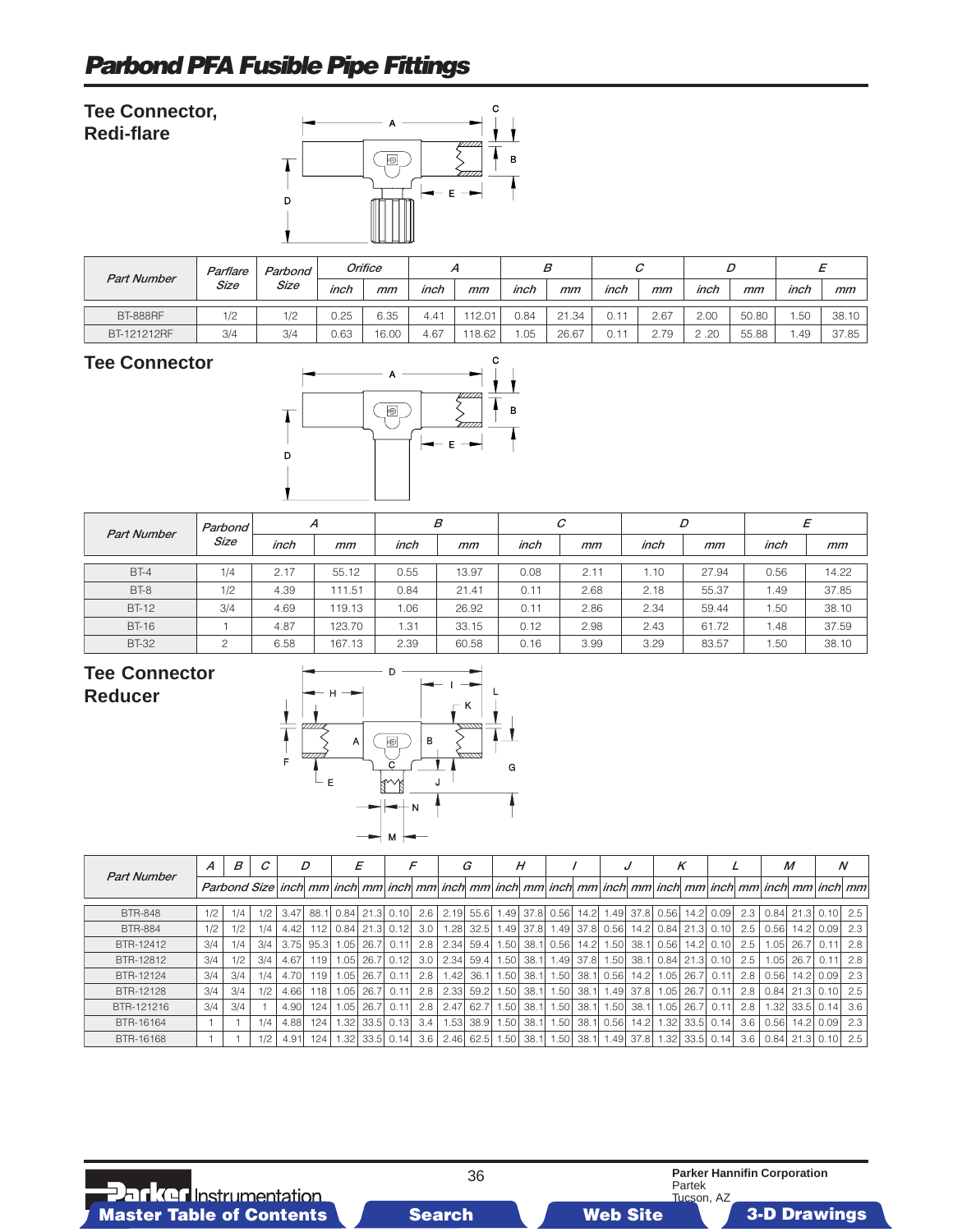# **PFA Pipe Fittings**

# <span id="page-36-0"></span>**Product Overview**

The Pipe Fittings are ideally suited for any ultra-pure or corrosive chemical application. The all PFA design yields maximum corrosion resistance. The fittings are available in a wide variety of configurations and sizes. Please consult factory for other available configurations, materials, and custom assemblies.



# **Features**

# **Benefits**

**PFA body manufactured from virgin High Purity PFA materials.**

**Numerous configurations.** **Less surface particulates resulting in cleaner operation.**

**Reduced system complexity and cost.**

# **Specifications**

Materials of Construction:

Wetted Surfaces - PFA

#### Pressure Ranges:

See Pressure/Temperature Chart below.

#### Temperature Ranges:

See Pressure/Temperature Chart below.

# **Assembly Procedure**

- 1. Apply PTFE tape to male NPT threads starting one thread back from end of fitting and in direction of threads to conform tape to shape of threads.
	- a. Use  $3\frac{1}{2}$  to 4 wraps of tape when assembling to fluoropolymer material.
	- b. Use 4 to 5 wraps of tape when assembling to material other than fluoropolymer.
- 2. Thread the fitting onto the mating component until hand-tight.
- 3. Using a wrench, tighten fitting about 4 turns past hand-tight.

|                     | <b>Torque</b> |           |
|---------------------|---------------|-----------|
| <b>Fitting Size</b> | in/lbs        | Newtons/m |
| 1/8"                | 7.0           | .79       |
| 1/4"                | 16            | 1.81      |
| 3/8"                | 23            | 2.60      |
| 1/2"                | 30            | 3.39      |
| 3/4"                | 54            | 6.10      |
| 1"                  | 78            | 8.81      |

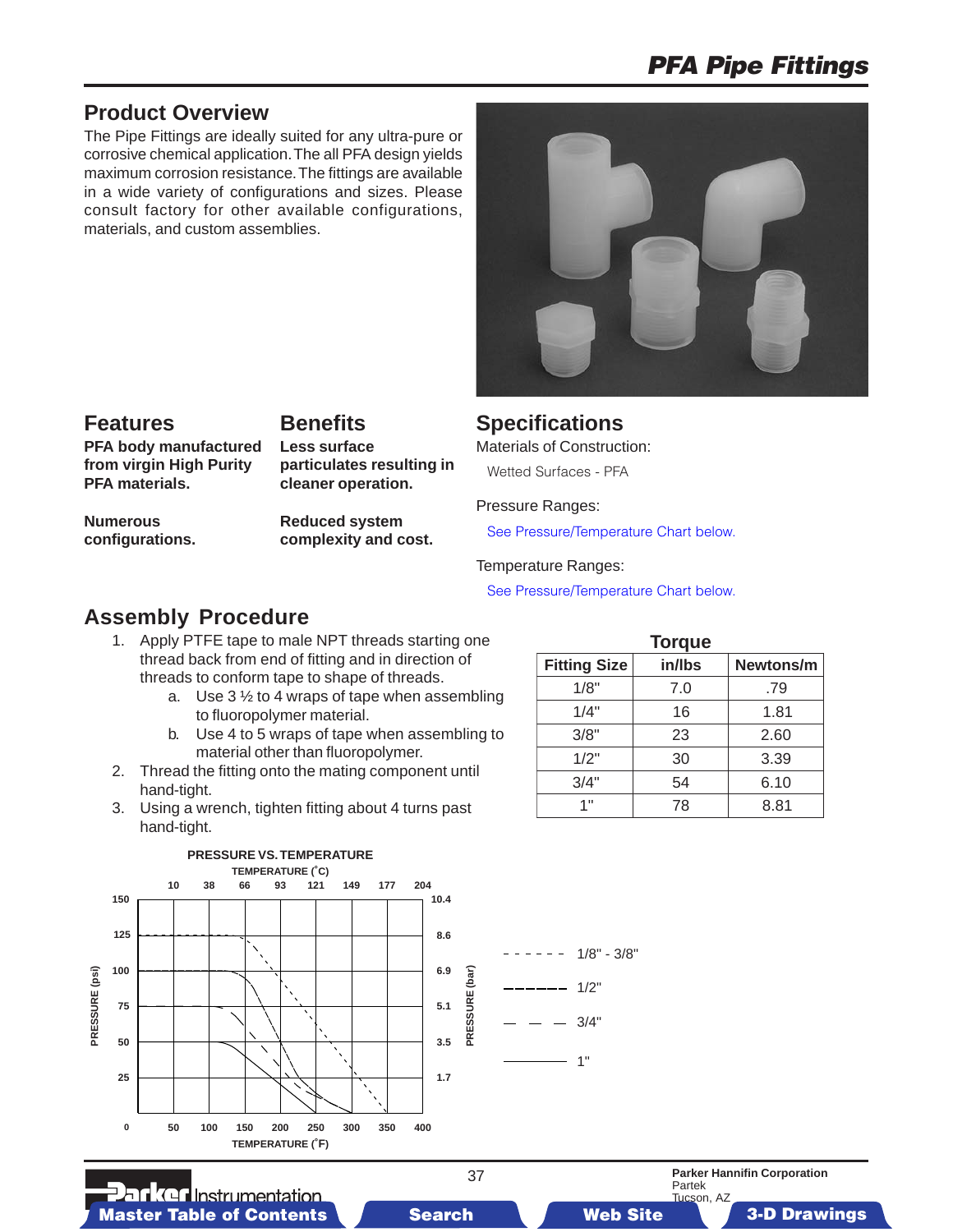# <span id="page-37-0"></span>**PFA Pipe Fittings**



| <b>Part Number</b> | <b>NPT Size</b> |      |       |      |       | <b>Hex Size</b> |
|--------------------|-----------------|------|-------|------|-------|-----------------|
|                    |                 | inch | mm    | inch | mm    |                 |
| $P-2-P$            | 1/8             | 0.84 | 21.33 | 0.55 | 13.97 | 1/2             |
| $P-4-P$            | 1/4             | 0.84 | 21.33 | 0.55 | 13.97 | 5/8             |
| $P-6-P$            | 3/8             | 0.84 | 21.33 | 0.55 | 13.97 | 13/16           |
| $P-8-P$            | 1/2             | 0.94 | 23.88 | 0.65 | 16.51 | 15/16           |
| $P-12-P$           | 3/4             | 0.94 | 23.88 | 0.65 | 16.51 | 3/16            |
| $P-16-P$           |                 | 4.11 | 28.19 | 0.82 | 20.83 | 7/16            |

# **Nipple**



| <b>Part Number</b> | <b>NPT Size</b> |      | Orifice |      |       |      |       | <b>Hex Size</b> |  |
|--------------------|-----------------|------|---------|------|-------|------|-------|-----------------|--|
|                    |                 | inch | mm      | inch | mm    | inch | mm    |                 |  |
|                    |                 |      |         |      |       |      |       |                 |  |
| $PN-2-P$           | 1/8             | 0.20 | 5.10    | .39  | 35.30 | 0.55 | 13.97 |                 |  |
| $PN-4-P$           | 1/4             | 0.29 | 7.36    | .39  | 35.30 | 0.55 | 13.97 | 5/8             |  |
| $PN-6-P$           | 3/8             | 0.41 | 10.41   | .39  | 35.30 | 0.55 | 13.97 | 13/16           |  |
| $PN-8-P$           | 1/2             | 0.53 | 13.46   | 1.61 | 40.89 | 0.66 | 16.76 | 15/16           |  |
| <b>PN-12-P</b>     | 3/4             | 0.65 | 16.51   | . 61 | 40.89 | 0.66 | 16.76 | 1 3/16          |  |
| <b>PN-16-P</b>     |                 | 0.96 | 24.38   | 1.97 | 50.04 | 0.84 | 21.33 | 7/16            |  |

# **Nipple Reducer**



| <b>Part Number</b> |                 |           | Orifice |       |       |       |      |       |      |       | Hex Size |
|--------------------|-----------------|-----------|---------|-------|-------|-------|------|-------|------|-------|----------|
|                    | <b>NPT Size</b> | NPT Sizel | inch    | mm    | inch  | mm    | inch | mm    | inch | mm    |          |
| <b>PNR-42-P</b>    | 1/4             | 1/8       | 0.20    | 5.08  | . 34  | 34.04 | 0.55 | 13.97 | 0.55 | 13.97 | 5/8      |
| <b>PNR-64-P</b>    | 3/8             | 1/4       | 0.28    | 7.11  | 38. ا | 35.05 | 0.55 | 13.97 | 0.55 | 13.97 | 13/16    |
| <b>PNR-84-P</b>    | 1/2             | 1/4       | 0.28    | 7.11  | . 50  | 38.10 | 0.65 | 10.51 | 0.55 | 13.97 | 13/16    |
| <b>PNR-86-P</b>    | 1/2             | 3/8       | 0.41    | 10.41 | 1.50  | 38.10 | 0.65 | 10.51 | 0.55 | 13.97 | 15/16    |
| <b>PNR-128-P</b>   | 3/4             | 1/2       | 0.53    | 13.46 | .60   | 40.64 | 0.65 | 10.51 | 0.65 | 10.51 | 3/16     |
| PNR-1612-P         |                 | 3/4       | 0.65    | 16.51 | .78   | 45.21 | 0.84 | 21.33 | 0.65 | 10.51 | 7/16     |

# **Bushing**



| <b>Part Number</b> |     | <b>FNPT Size MNPT Size</b> |      | Orifice |      | Α     |      | B     | <b>Hex Size</b> |
|--------------------|-----|----------------------------|------|---------|------|-------|------|-------|-----------------|
|                    |     |                            | inch | mm      | inch | mm    | inch | mm    |                 |
| <b>PB-24-P</b>     | 1/8 | 1/4                        | 0.25 | 6.35    | 0.63 | 16.00 | 1.40 | 35.56 | 5/8             |
| PB-26-P            | 1/8 | 3/8                        | 0.25 | 6.35    | 0.63 | 26.00 | 1.40 | 35.56 | 3/4             |
| <b>PB-42-P</b>     | 1/4 | 1/8                        | 0.25 | 6.35    | 0.75 | 19.05 | 1.40 | 35.56 | 3/4             |
| <b>PB-44-P</b>     | 1/4 | 1/4                        | 0.25 | 6.35    | 0.75 | 19.05 | 1.40 | 35.56 | 3/4             |
| <b>PB-46-P</b>     | 1/4 | 3/8                        | 0.31 | 7.87    | 0.75 | 19.05 | 1.40 | 35.56 | 3/4             |
| <b>PB-48-P</b>     | 1/4 | 1/2                        | 0.31 | 7.87    | 0.75 | 19.05 | 1.50 | 38.10 | 15/16           |
| PB-412-P           | 1/4 | 3/4                        | 0.31 | 7.87    | 0.75 | 19.05 | 1.50 | 38.10 | 3/16            |
| <b>PB-64-P</b>     | 3/8 | 1/4                        | 0.25 | 6.35    | 0.94 | 23.87 | 1.40 | 35.56 | 15/16           |
| PB-68-P            | 3/8 | 1/2                        | 0.42 | 10.67   | 0.94 | 23.87 | 1.50 | 38.10 | 15/16           |
| PB-612-P           | 3/8 | 3/4                        | 0.42 | 10.67   | 0.94 | 23.87 | 1.50 | 38.10 | 3/16            |
| <b>PB-84-P</b>     | 1/2 | 1/4                        | 0.25 | 6.35    | 1.12 | 28.45 | 1.50 | 38.10 | 3/16            |
| PB-812-P           | 1/2 | 3/4                        | 0.53 | 13.46   | 1.12 | 28.45 | 1.63 | 41.40 | 3/16            |
| PB-816-P           | 1/2 |                            | 0.53 | 13.46   | 1.12 | 28.45 | 1.94 | 49.28 | 3/8             |
| <b>PB-128-P</b>    | 3/4 | 1/2                        | 0.53 | 13.46   | 1.41 | 35.81 | 1.63 | 41.40 | 3/16            |
| PB-1212-P          | 3/4 | 3/4                        | 0.65 | 16.51   | 1.41 | 35.81 | 1.63 | 41.40 | 3/16            |
| PB-1216-P          | 3/4 |                            | 0.75 | 19.05   | 1.41 | 35.81 | 1.80 | 45.72 | 7/16            |



38



**Plug**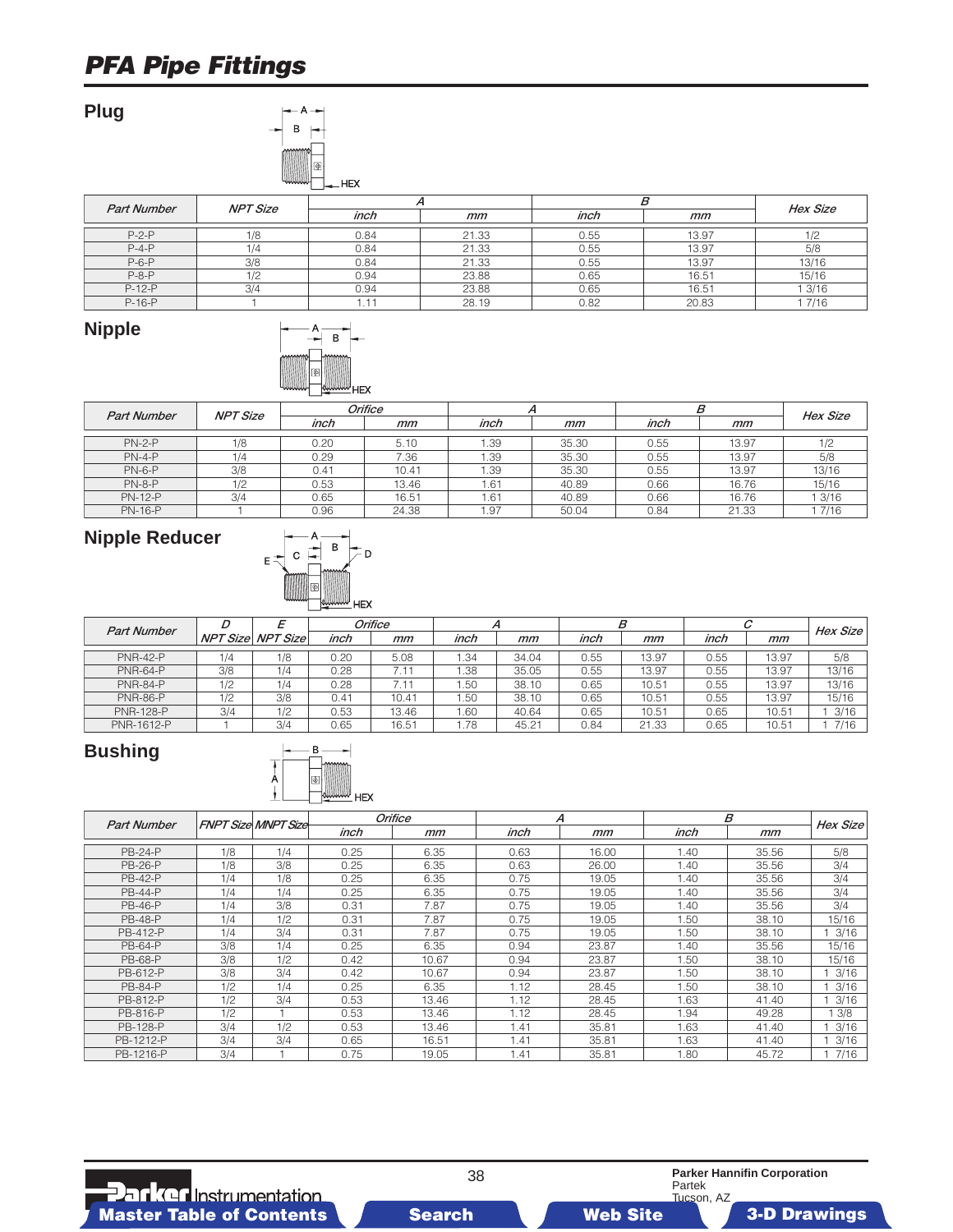# <span id="page-38-0"></span>**Coupling** B n. A **HEX**

| <b>Part Number</b> | <b>NPT Size</b> |      | Orifice |       |       |      |       | Hex Size |
|--------------------|-----------------|------|---------|-------|-------|------|-------|----------|
|                    |                 | inch | mm      | inch  | mm    | inch | mm    |          |
| $PC-2-P$           | 1/8             | 0.25 | 6.35    | 0.63  | 16.00 | .40  | 35.56 | 5/8      |
| $PC-4-P$           | 1/4             | 0.31 | 7.87    | 0.75  | 19.05 | 1.40 | 35.56 | 3/4      |
| $PC-6-P$           | 3/8             | 0.42 | 10.67   | 0.95  | 24.13 | 1.40 | 35.56 | 15/16    |
| $PC-8-P$           | 1/2             | 0.57 | 14.48   | l. 15 | 29.21 | .64  | 41.66 | 1/8      |
| <b>PC-12-P</b>     | 3/4             | 0.75 | 19.05   | .41   | 35.81 | 1.64 | 41.66 | 7/16     |

# **Female Reducer**

| $-B +$ |                         |         |            |
|--------|-------------------------|---------|------------|
| F      | $\overline{\mathbb{P}}$ | G       | Ê          |
|        |                         |         | <b>HEX</b> |
|        |                         | Arifira |            |

 $\begin{bmatrix} 1 \\ 0 \\ 1 \end{bmatrix}$ 

| <b>Part Number</b> |      |                   |      | Orifice      |           |       |      |       |                      |       |                                   |       |      |                                             | Hex  |
|--------------------|------|-------------------|------|--------------|-----------|-------|------|-------|----------------------|-------|-----------------------------------|-------|------|---------------------------------------------|------|
|                    |      | NPT Size NPT Size | inch | mm           | inch      | mm    | inch | mm    | inch                 | mm    | inch                              | mm    | inch | mm                                          | Size |
|                    |      |                   |      |              |           |       |      |       |                      |       |                                   |       |      |                                             |      |
| <b>PFR-42-P</b>    | ' /4 | 1/8               | .25  | こつに<br>ບ.ວວ  | .41       | 35.81 | .56  | 14.22 | $-$<br>h h<br>ں ں .  | 13.97 | $\overline{\phantom{a}}$<br>ں ، . | 19.05 | .62  | 1575<br>J. I J                              | 3/4  |
| <b>PFR-82-P</b>    | 1/2  | 1/8               | .25  | G 35<br>U.JJ | 50<br>ں ب | 38.10 | .66  | 16.76 | $- -$<br>$-1$<br>ں ب | 13.97 |                                   | 28.96 | .62  | $\overline{\phantom{0}}$<br>$- -$<br>J. I J | 1/8  |

#### **Elbow**



| <b>Part Number</b> | <b>NPT Size</b> |      | Orifice |      |       |      |       |      |       |
|--------------------|-----------------|------|---------|------|-------|------|-------|------|-------|
|                    |                 | inch | mm      | inch | mm    | inch | mm    | inch | mm    |
|                    |                 |      |         |      |       |      |       |      |       |
| $PE-2-P$           | 1/8             | 0.25 | 6.35    | 0.83 | 21.08 | 0.83 | 21.08 | 0.63 | 16.00 |
| $PE-4-P$           | 1/4             | 0.31 | 7.87    | 0.97 | 24.64 | 0.97 | 24.64 | 0.75 | 19.05 |
| $PE-6-P$           | 3/8             | 0.42 | 10.67   | 0.97 | 24.64 | 0.97 | 24.64 | 0.94 | 23.88 |
| $PE-8-P$           | 1/2             | 0.56 | 14.22   | .24  | 31.50 | .24  | 31.50 | 1.16 | 29.46 |
| <b>PE-12-P</b>     | 3/4             | 0.75 | 19.05   | . 32 | 33.53 | .32  | 33.53 | .44  | 36.58 |

# **Street Elbow**



| <b>Part Number</b> | <b>FNPT Size</b> | <b>MNPT Size</b> |      | Orifice |      |       |      | В     |      |       |
|--------------------|------------------|------------------|------|---------|------|-------|------|-------|------|-------|
|                    |                  |                  | inch | mm      | inch | mm    | inch | mm    | inch | mm    |
|                    |                  |                  |      |         |      |       |      |       |      |       |
| <b>PSE-22-P</b>    | 1/8              | 1/8              | 0.20 | 5.08    | 0.84 | 21.33 | .25  | 31.75 | 0.63 | 16.00 |
| <b>PSE-44-P</b>    | 1/4              | 1/4              | 0.29 | 7.36    | 0.99 | 25.15 | .25  | 31.75 | 0.77 | 19.56 |
| <b>PSE-66-P</b>    | 3/8              | 3/8              | 0.42 | 10.67   | 0.99 | 25.15 | .25  | 31.75 | 0.94 | 23.87 |
| <b>PSE-88-P</b>    | 1/2              | 1/2              | 0.54 | 13.71   | 1.25 | 31.75 | . 25 | 31.75 | 1.15 | 29.21 |
| PSE-1212-P         | 3/4              | 3/4              | 0.66 | 16.76   | 1.38 | 35.05 | 1.74 | 44.20 | 1.35 | 34.29 |

**Tee**



| <b>Part Number</b> | <b>NPT Size</b> |      | Orifice |      |       |       |       |      |       |
|--------------------|-----------------|------|---------|------|-------|-------|-------|------|-------|
|                    |                 | inch | mm      | inch | mm    | inch  | mm    | inch | mm    |
| $PT-2-P$           | 1/8             | 0.25 | 6.25    | .68  | 42.16 | 15    | 29.21 | 0.63 | 16.00 |
| $PT-4-P$           | 1/4             | 0.35 | 8.89    | .97  | 50.03 | i .35 | 34.29 | 0.75 | 19.05 |
| $PT-6-P$           | 3/8             | 0.44 | 11.17   | 1.97 | 50.03 | 1.46  | 37.08 | 0.94 | 23.87 |
| $PT-8-P$           | 1/2             | 0.56 | 14.22   | 2.48 | 62.99 | .80   | 45.72 | 1.14 | 28.95 |
| <b>PT-12-P</b>     | 3/4             | 0.75 | 19.05   | 2.61 | 66.29 | 2.02  | 51.31 | 1.42 | 36.07 |
| <b>PT-16-P</b>     |                 | .00  | 25.40   | 3.22 | 81.79 | 2.46  | 62.48 | .70  | 43.18 |



39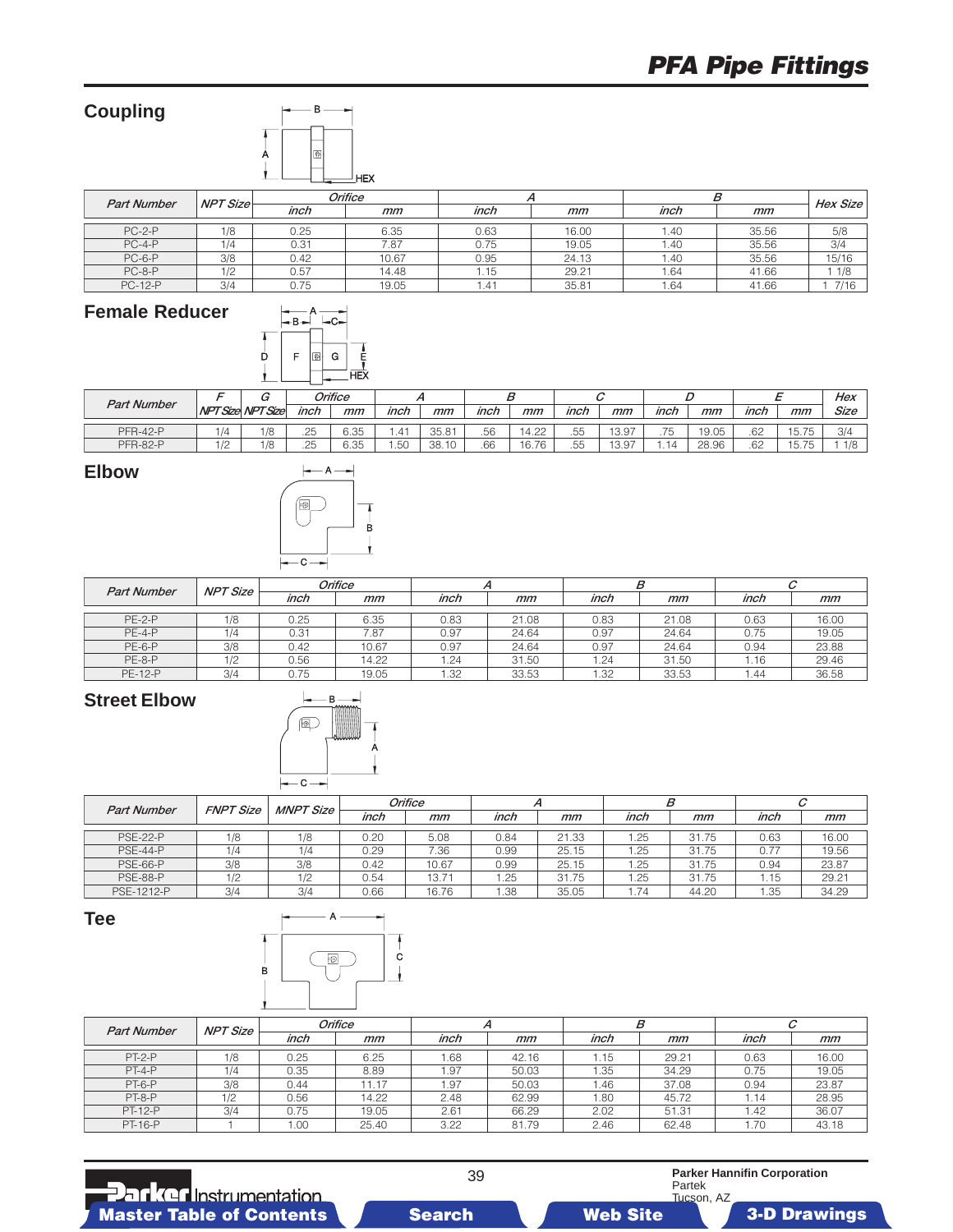# <span id="page-39-0"></span>**Product Overview**

The NW Nut Wrench is designed to aid in the assembly of the Parflare and Pargrip fittings.



![](_page_39_Figure_4.jpeg)

![](_page_39_Figure_5.jpeg)

40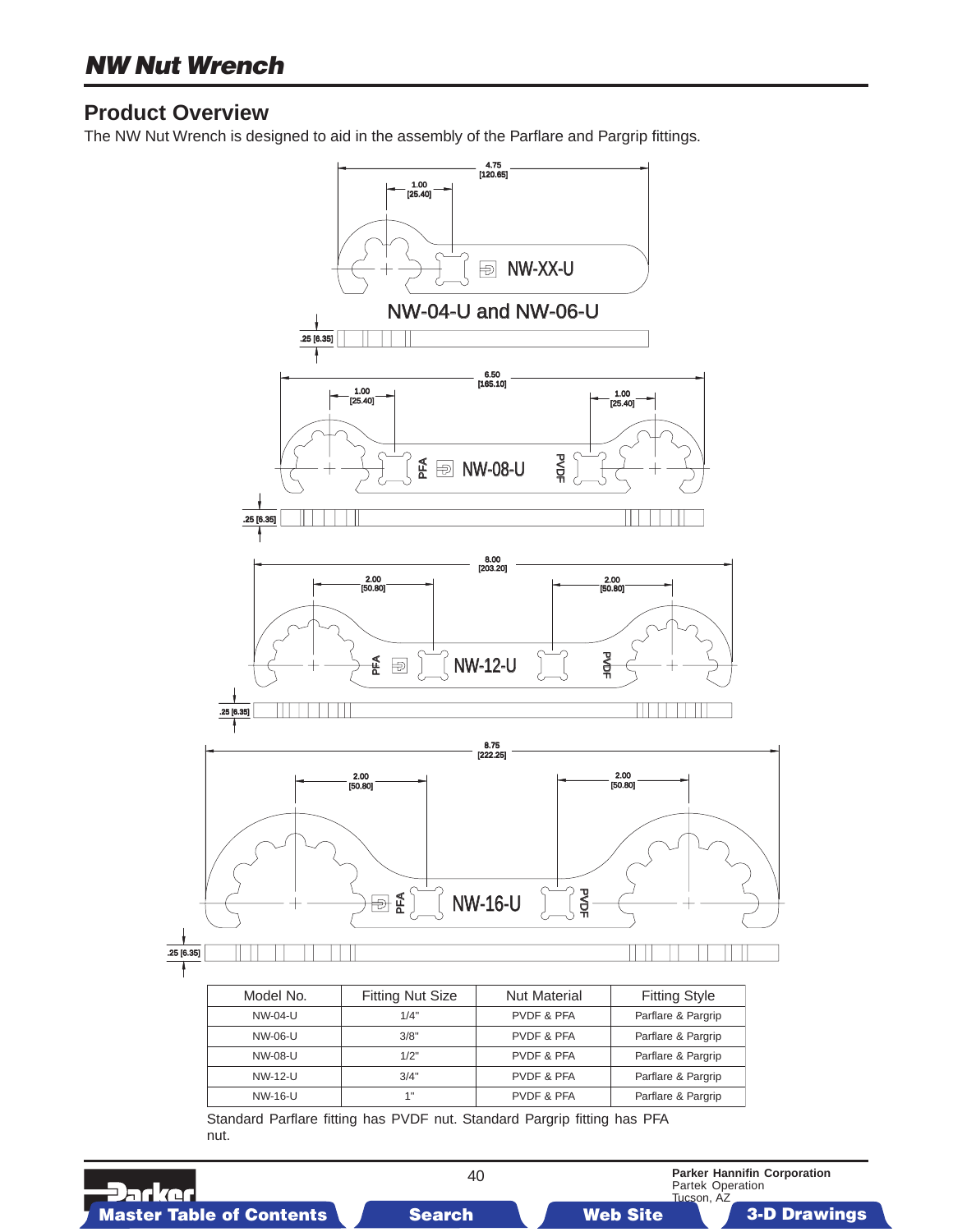# **MFT Manual Flaring Tool**

# <span id="page-40-0"></span>**Product Overview**

Flare end connections have been established as the preferred connection in high purity and corrosive applications. Because poorly flared Fluoropolymer tubing can cause leaks and costly downtime, Partek recommends the heat flaring procedure. In this procedure HG Heat Gun, MFT Manual Flaring Tools and TCTR Tube Cutters are utilized.

#### **Flaring and Assembly Procedure 1/4" - 1 1/4" Tubing Sizes\***

- 1. Cut tubing evenly using a tube cutter: TCTR-1 for 1/8" - 1/2" TCTR-2 for 1/8" - 3/4" TCTR-3 for 1/8" - 1 1/2"
- 2. For PVDF or PFA nuts slip small end over tubing. For HT nut assemblies slip small end of nut & small end of gripper over tubing.
- 3. Using the HG-1\*\* Heat Gun on high setting, hold the end of tubing approximately 1/2" from gun and rotate tubing slowly until a fine whitish line appears around tube. Alternately, tubing can be heated for a timed period corresponding to Table 1.
- 4. Remove tubing from heat source and immediately push over the appropriate flaring mandrel until end of tubing reaches the mandrel stop shoulder.
- 5. Maintain tubing on mandrel together until cool. Refer to Table 1 for appropriate cooling times.
- 6. Allow tubing to cool on mandrel for an additional 2 to 3 minutes. Alternately the tubing can be assembled as per step 7 below immediately completing step 5 above.
- 7. Push flared tubing end over desired fitting body until it stops. Make sure that gap between end of tubing and fitting body shoulder is not more than .125" (3.2mm).
- 8. For PVDF or PFA nuts tighten onto fitting body as per Table 1. For HT nut assemblies tighten onto fitting body per Table 1. Once desired temperature has been reached, re-tighten per Table 1.
- *\* HT nut assemblies are for 1/4" 1" sizes only.*

arker

*\*\* HG-1 Specifications* Temperature Range: 750° - 1000° F (400° - 540° C) Voltage: 120 VAC Cycle: 60 HZ Amperage: 14.5 amps Wattage: 1,740 watts Average Air Velocity: 3,000 FPM at ambient

![](_page_40_Picture_14.jpeg)

| Model No.     | Tubing OD   | Tubing ID |
|---------------|-------------|-----------|
| MFT-U         | $1/4" - 1"$ | see below |
| MFT-04        | 1/4"        | 5/32"     |
| <b>MFT-06</b> | 3/8"        | 1/4"      |
| <b>MFT-08</b> | 1/2"        | 3/8"      |
| <b>MFT-12</b> | 3/4"        | 5/8"      |
| <b>MFT-16</b> | 1"          | 7/8"      |
| <b>MFT-20</b> | 11/4"       | 1.10"     |

| Table 1                                                                   |        |                |        |        |        |           |  |  |  |
|---------------------------------------------------------------------------|--------|----------------|--------|--------|--------|-----------|--|--|--|
| <b>Fitting Size</b>                                                       | 1/4"   | 3/8"           | 1/2"   | 3/4"   | 1"     | 11/4"     |  |  |  |
| Heating time (sec.)<br>for PFA Tubing                                     | 15     | 25             | 25     | 25     | 25     | 25        |  |  |  |
| Holding time on<br>mandrel                                                | 20     | 20             | 20     | 20     | 25     | 25        |  |  |  |
| Additional cooling<br>time (min.)                                         | 2      | $\mathfrak{D}$ | 3      | 3      | 3      | 3         |  |  |  |
| <b>PVDF &amp; PFA Nuts</b><br>minimum tightening<br>torque (inch lbs./Nm) | 5/6    | 8/9            | 11/1.2 | 14/1.6 | 30/3.4 | 75/8.4    |  |  |  |
| <b>HT Nut Assemblies</b><br>minimum tightening<br>torque (inch lbs/Nm)    | 14/1.6 | 14/1.6         | 18/2.0 | 18/2.0 | 50/5.7 | <b>NA</b> |  |  |  |

**Parker Hannifin Corporation** Partek Operation Tucson, AZ

Master Table of Contents **3. Dearch Master Table of Contents Search** Master T Master Table of Contents 3-D Drawings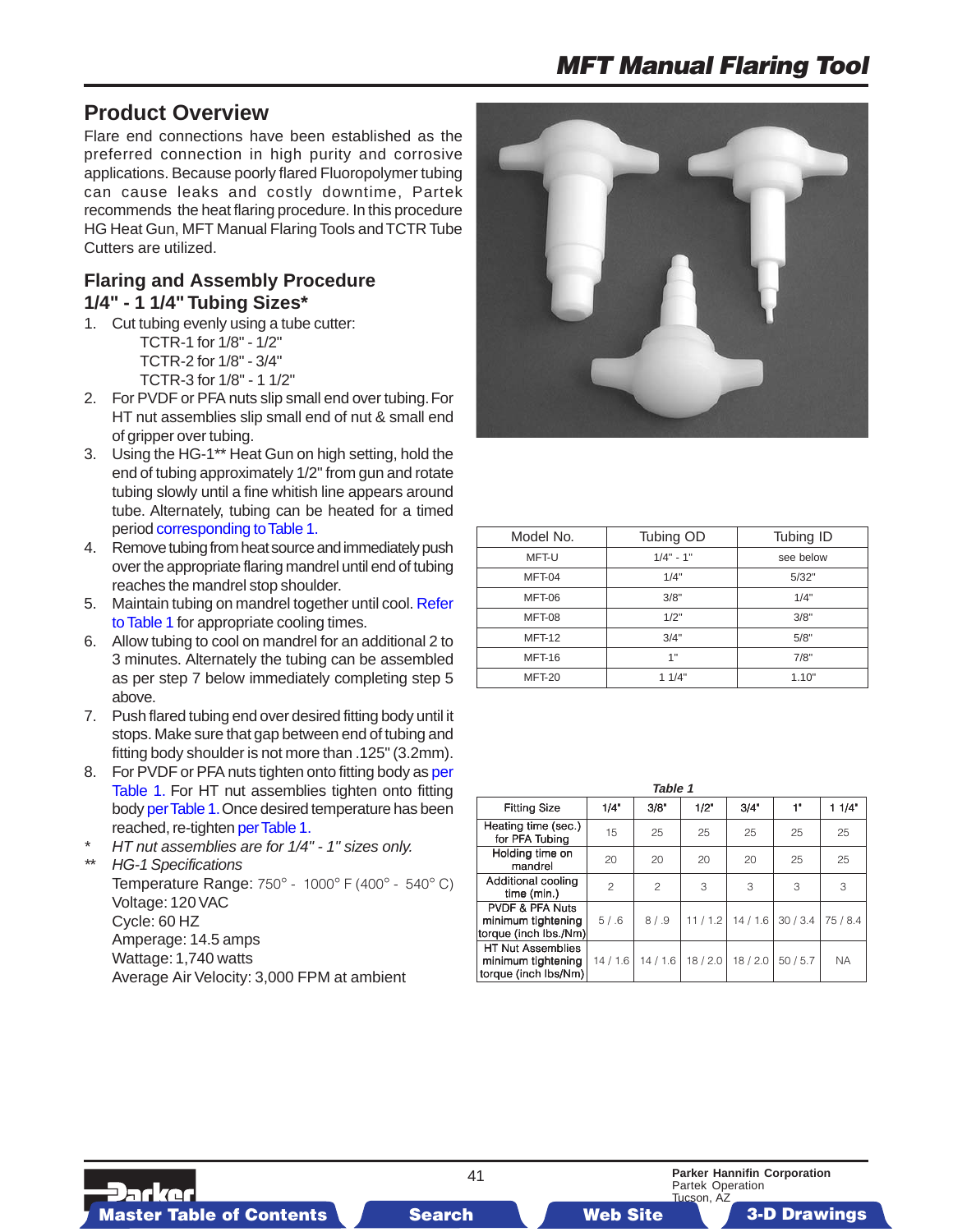# <span id="page-41-0"></span>**Product Overview**

The FG Electronic Flare Gun is designed to flare PFA and HP PFA tubing perflectly, every time. It is ideal for connections that need to be made in clean rooms, in equipment cabinets or other hard to reach places where conventional flaring tools are not suitable. The complete process of heating, flaring and cooling is all contained within the gun. Compact, portable and easy to use, the gun is offered in 5 sizes, 1/4" to 1".

![](_page_41_Picture_3.jpeg)

# **Features**

**Benefits**

**Tubing snaps into jaws of the flare gun.**

**Indicator lights on the flare gun guide the operator during the heating, flaring and cooling operations.**

**Holds tubing so that mandrel travel depth is consistent.**

**Perfect flare every time reduces potential leaks and downtime.**

# **Specifications**

Heating Cycle: 380° F to 420° F (193° C to 216° C) for 17-20 sec.

Cooling Cycle: 45-60 sec.

Voltage: 120 VAC

Cycle: 60 HZ

Amperage: 2 amps

Wattage: 240 watts

Types of Tubing: Catalog 4150

| <b>Compact and portable, it</b> |  |
|---------------------------------|--|
| is offered in 5 sizes,          |  |
| 1/4" to 1".                     |  |

**Ideal for working in areas where space is limited. Faster set up of new equipment is possible.**

| Model No.      | <b>Tubing OD</b> | Tubing ID |
|----------------|------------------|-----------|
| $FG-1-4C$      | 1/4"             | 5/32"     |
| <b>FG-1-6C</b> | 3/8"             | 1/4"      |
| <b>FG-1-8C</b> | 1/2"             | 3/8"      |
| FG-1-12C       | 3/4"             | 5/8"      |
| FG-1-16C       | 1"               | 7/8"      |

\*C Denotes Flare gun is shipped in carrying case

| Model No.                                      |                              | Flare guns included in Kit |  |  |  |  |  |  |
|------------------------------------------------|------------------------------|----------------------------|--|--|--|--|--|--|
| $FG-1K-2$                                      | FG-1-12 FG-1-16              |                            |  |  |  |  |  |  |
| $FG-1K-3$                                      | FG-1-4 FG-1-6 FG-1-8         |                            |  |  |  |  |  |  |
| $FG-1K-4$                                      | FG-1-4 FG-1-6 FG-1-8 FG-1-12 |                            |  |  |  |  |  |  |
| FG-1K-5   FG-1-4 FG-1-6 FG-1-8 FG-1-12 FG-1-16 |                              |                            |  |  |  |  |  |  |

![](_page_41_Figure_23.jpeg)

Partek Operation Tucson, AZ

Yarker Master Table of Contents **3. Dearch Master Table of Contents 3-D Drawings** Search Master Table of Contents 3-D Drawings

42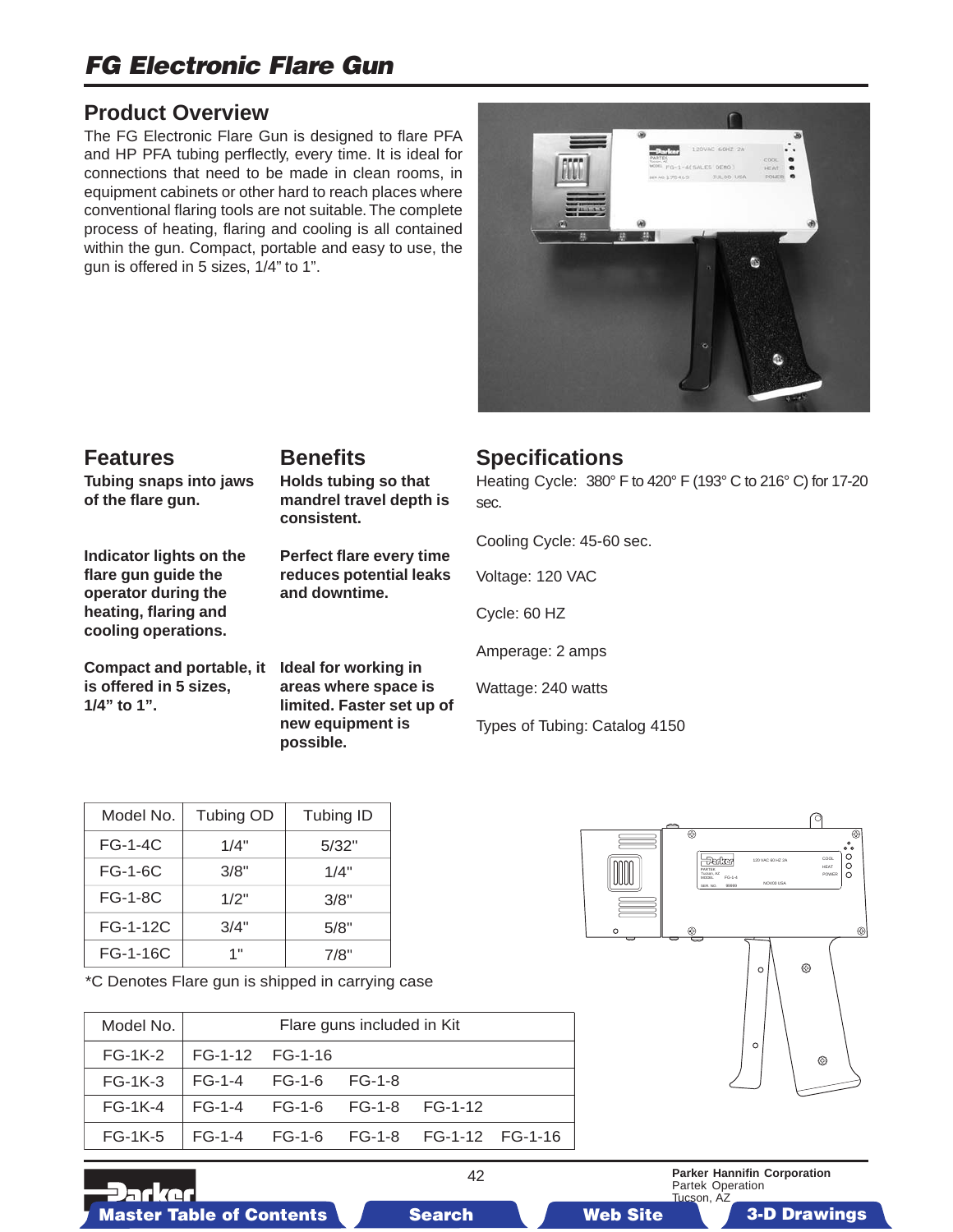The tubing is inserted into the gun, and the jaws bite down on the tubing. The gun heats the tubing to the ideal temperature and alerts the user when the cycle is complete. At this time the flare mandrel is pushed into the tubing in

### **Tube Flaring**

There are many advantages to making connections with flared fittings. The flared fitting is the cleanest breakable connection available because of its low dead volume. This decreases the chance for particle entrapment in the fitting. From the cross section it is evident that the tube is supported on the inside. This prevents the tubing from ovalizing or bottoming out, therefore allowing the flared fitting to perform well in vibration and side loading applications.

### **Flaring and Assembly Procedure 1/4" - 1" Tubing Sizes**

- 1. Cut tubing evenly using a tube cutter:
	- TCTR-1 for 1/8" 1/2" TCTR-2 for 1/8" - 3/4"
	-
	- TCTR-3 for 1/8" 1 1/2"
- 2. For PVDF or PFA nuts slip small end over tubing. For HT nut assemblies slip small end of nut and small end of gripper over tubing.
- 3. Holding the flare gun, push lever to the most forward position.
- 4. Squeeze trigger 12 to 14 times to reset the mandrel to the start position.
- 5. Move top lever to the most rear position.
- 6. Insert the correct sized tubi[ng. See page 42.](#page-41-0)
- 7. Click trigger until resistance is lost.
- 8. Plug in tool and put the lever in the center position.
- 9. After 30 seconds you will hear a beep.
- 10. Ratchet the trigger until resistance is felt and note the amber LED coming on to indicate that cooling has begun.
- 11. After this light goes out, move the lever into the most forward position.
- 12. Remove the flared tubing.
- 13. Push flared tubing end over desired fitting body until it stops. Make sure that gap between end of tubing and fitting body shoulder is not more than .125" (3.2mm).
- 14. For PVDF or PFA nuts tighten onto fitting body as per Table 1 below. For HT nut assemblies tighten onto fitting body per Table 1. Once desired temperature has been reached, re-tighten per Table 1.

| Table 1                                                             |        |        |        |        |        |  |  |  |  |
|---------------------------------------------------------------------|--------|--------|--------|--------|--------|--|--|--|--|
| <b>Fitting Size</b>                                                 | 1/4"   | 3/8"   | 1/2"   | 3/4"   | 1"     |  |  |  |  |
| PVDF & PFA Nuts minimum tightening torque<br>(inch lbs./Nm)         | 5/6    | 8/9    | 11/1.2 | 14/1.6 | 30/3.4 |  |  |  |  |
| <b>HT Nut Assemblies</b><br>minimum tightening torque (inch lbs/Nm) | 14/1.6 | 14/1.6 | 18/2.0 | 18/2.0 | 50/5.7 |  |  |  |  |

![](_page_42_Figure_22.jpeg)

the flare position where it is held for the cooling cycle

![](_page_42_Figure_24.jpeg)

![](_page_42_Figure_25.jpeg)

ᅑᅑ

![](_page_42_Figure_26.jpeg)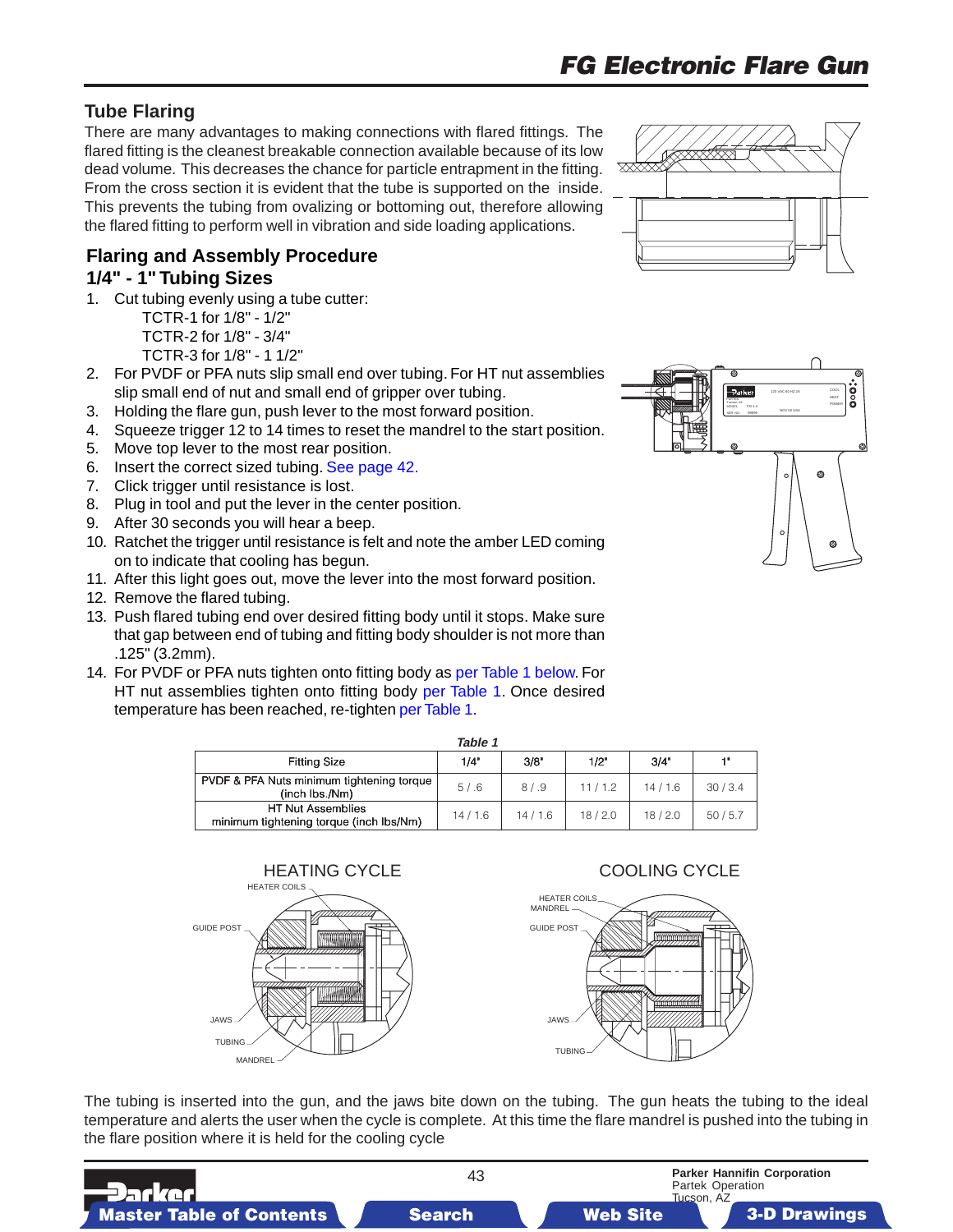![](_page_43_Figure_1.jpeg)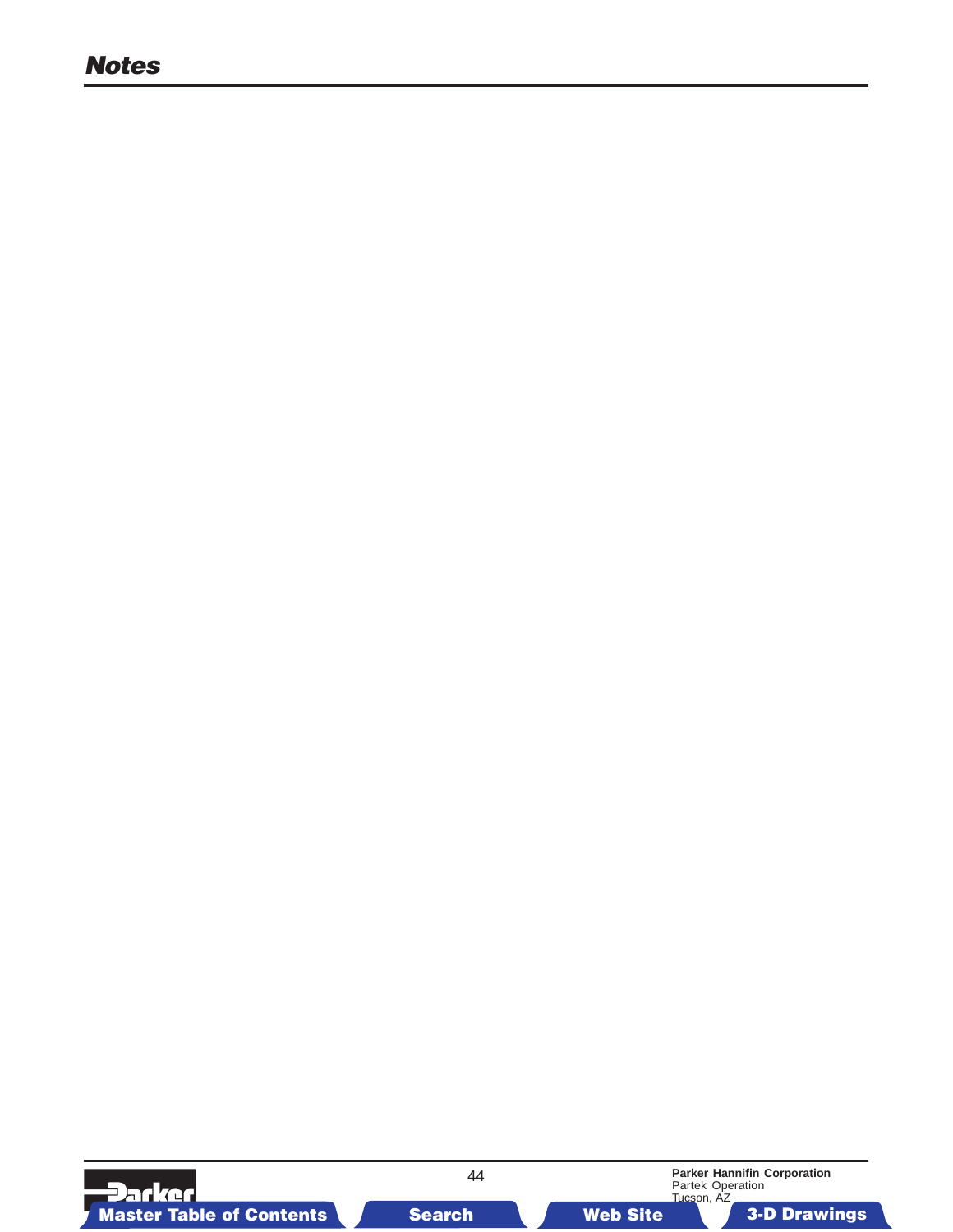![](_page_44_Figure_1.jpeg)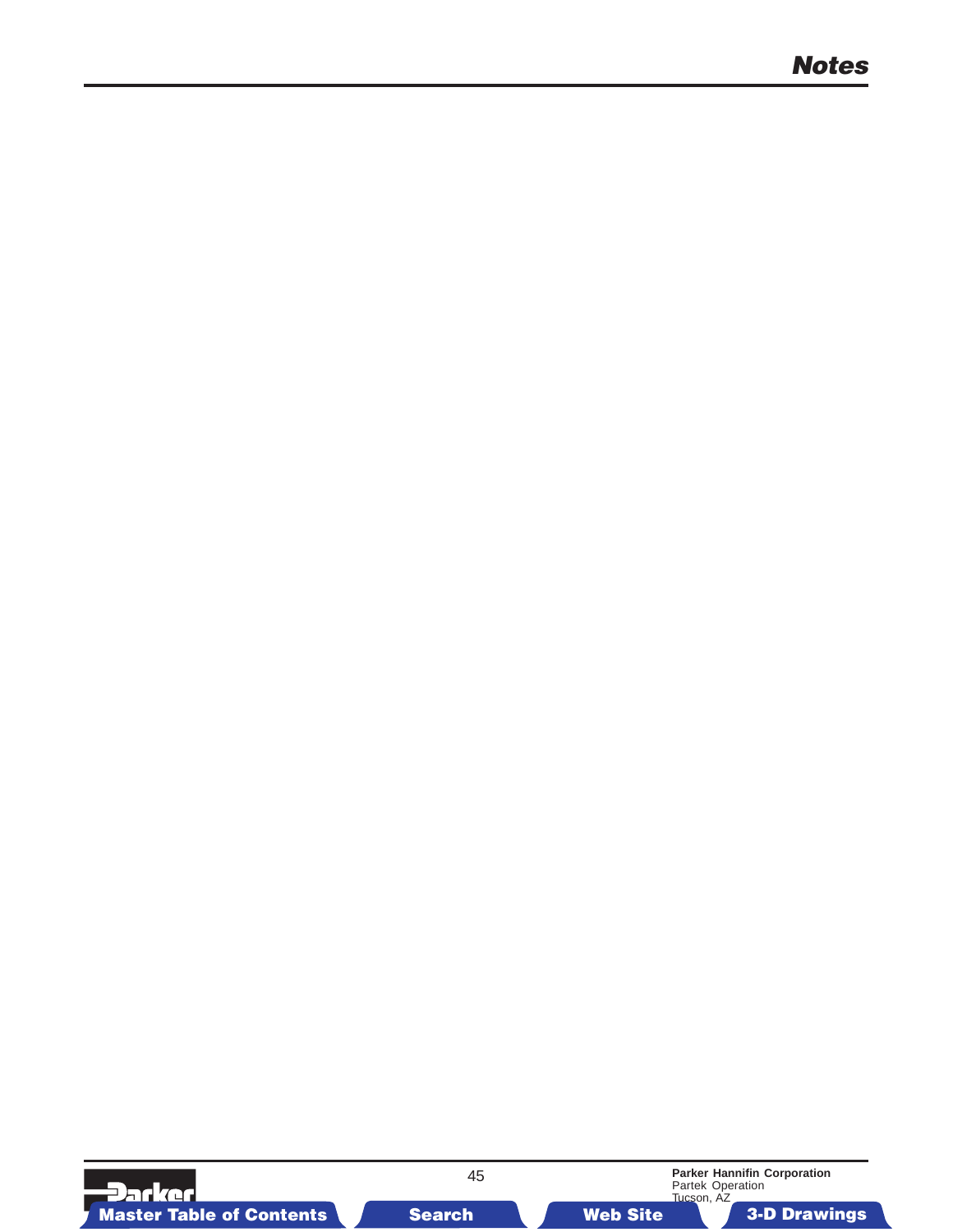# <span id="page-45-0"></span>**Offer of Sale**

The items described in this document and other documents or descriptions provided by Parker Hannifin Corporation, its subsidiaries and its authorized distributors are hereby offered for sale at prices to be established by Parker Hannifin Corporation, its subsidiaries and its authorized distributors. This offer and its acceptance by any customer ("Buyer") shall be governed by all of the following Terms and Conditions. Buyer's order for any such items, when communicated to Parker Hannifin Corporation, its subsidiary or an authorized distributor ("Seller") verbally or in writing, shall constitute acceptance of this offer.

**1. Terms and Conditions of Sale:** All descriptions, quotations, proposals, offers, acknowledgments, acceptances and sales of Seller's products are subject to and shall be governed exclusively by the terms and conditions stated herein. Buyer's acceptance of any offer to sell is limited to these terms and conditions. Any terms or conditions in addition to, or inconsistent with those stated herein, proposed by Buyer in any acceptance of an offer by Seller, are hereby objected to. No such additional, different or inconsistent terms and conditions shall become part of the contract between Buyer and Seller unless expressly accepted in writing by Seller. Seller's acceptance of any offer to purchase by Buyer is expressly conditional upon Buyer's assent to all the terms and conditions stated herein, including any terms in addition to, or inconsistent with those contained in Buyer's offer, Acceptance of Seller's products shall in all events constitute such assent. **2. Payment:** Payment shall be made by Buyer net 30 days from the date of delivery of the items purchased hereunder. Amounts not timely paid shall bear interest at the maximum rate permitted by law for each month or portion thereof that the Buyer is late in making payment. Any claims by Buyer for omissions or shortages in a shipment shall be waived unless Seller receives notice thereof within 30 days after Buyer's receipt of the shipment.

**3. Delivery:** Unless otherwise provided on the face hereof, delivery shall be made F.O.B. Seller's plant. Regardless of the method of delivery, however, risk of loss shall pass to Buyer upon Seller's delivery to a carrier. Any delivery dates shown are approximate only and Seller shall have no liability for any delays in delivery.

**4. Warranty:** Seller warrants that the items sold hereunder shall be free from defects in material or workmanship for a period of 18 months from date of shipment from Parker Hannifin Corporation. **THIS WARRANTY COM-PRISES THE SOLE AND ENTIRE WARRANTY PERTAINING TO ITEMS PROVIDED HEREUNDER. SELLER MAKES NO OTHER WARRANTY, GUARANTEE, OR REPRESENTATION OF ANY KIND WHATSOEVER. ALL OTHER WARRANTIES, INCLUDING BUT NOT LIMITED TO, MER-CHANTABILITY AND FITNESS FOR PURPOSE, WHETHER EXPRESS, IMPLIED, OR ARISING BY OPERATION OF LAW, TRADE USAGE, OR COURSE OF DEALING ARE HEREBY DISCLAIMED.**

**NOTWITHSTANDING THE FOREGOING, THERE ARE NO WARRAN-TIES WHATSOEVER ON ITEMS BUILT OR ACQUIRED WHOLLY OR PARTIALLY, TO BUYER'S DESIGNS OR SPECIFICATIONS.**

**5. Limitation Of Remedy: SELLER'S LIABILITY ARISING FROM OR IN ANY WAY CONNECTED WITH THE ITEMS SOLD OR THIS CONTRACT SHALL BE LIMITED EXCLUSIVELY TO REPAIR OR REPLACEMENT OF THE ITEMS SOLD OR REFUND OF THE PURCHASE PRICE PAID BY BUYER, AT SELLER'S SOLE OPTION. IN NO EVENT SHALL SELLER BE LIABLE FOR ANY INCIDENTAL, CONSEQUENTIAL OR SPECIAL DAMAGES OF ANY KIND OR NATURE WHATSOEVER, INC.**

**LUDING BUT NOT LIMITED TO LOST PROFITS ARISING FROM OR IN ANY WAY CONNECTED WITH THIS AGREEMENT OR ITEMS SOLD HEREUNDER, WHETHER ALLEGED TO ARISE FROM BREACH OF CONTRACT, EXPRESS OR IMPLIED WARRANTY, OR IN TORT, IN-CLUDING WITHOUT LIMITATION, NEGLIGENCE, FAILURE TO WARN OR STRICT LIABILITY.**

**6. Changes, Reschedules and Cancellations:** Buyer may request to modify the designs or specifications for the items sold hereunder as well as the quantities and delivery dates thereof, or may request to cancel all or part of this order, however, no such requested modification or cancellation shall become part of the contract between Buyer and Seller unless accepted by Seller in a written amendment to this Agreement. Acceptance of any such requested modification or cancellation shall be at Seller's discretion, and shall be upon such terms and conditions as Seller may require.

**7. Special Tooling:** A tooling charge may be imposed for any special tooling, including without limitation, dies, fixtures, molds and patterns, acquired to manufacture items sold pursuant to this contract. Such special tooling shall be and remain Seller's property notwithstanding payment of any charges by Buyer. In no event will Buyer acquire any interest in apparatus belonging to Seller which is utilized in the notwithstanding any charges paid by Buyer. Unless otherwise agreed, Seller shall have the right to alter, discard or otherwise dispose of any special tooling or other property in its sole discretion at any time.

**8. Buyer's Property:** Any designs, tools, patterns, materials, drawings, confidential information or equipment furnished by Buyer or any other items which become Buyer's property, may be considered obsolete and may be destroyed by Seller after two (2) consecutive years have elapsed without Buyer placing an order for the items which are manufactured using such property, Seller shall not be responsible for any loss or damage to such property while it is in Seller's possession or control.

**9. Taxes:** Unless otherwise indicated on the face hereof, all prices and charges are exclusive of excise, sales, use, property, occupational or like taxes which may be imposed by any taxing authority upon the manufacture, sale or delivery of the items sold hereunder. If any such taxes must be paid by Seller or if Seller is liable for the collection of such tax, the amount thereof shall be in addition to the amounts for the items sold. Buyer agrees to pay all such taxes or to reimburse Seller therefore upon receipt of its invoice. If Buyer claims exemption from any sales, use or other tax imposed by any taxing authority, Buyer shall save Seller harmless from and against any such tax, together with any interest or penalties thereon which may be assessed if the items are held to be taxable.

**10. Indemnity For Infringement of Intellectual Property Rights:** Seller shall have no liability for infringement of any patents, trademarks, copyrights, trade dress, trade secrets or similar rights except as provided in this Part 10. Seller will defend and indemnify Buyer against allegations of infringement of U.S. Patents, U.S. Trademarks, copyrights, trade dress and trade secrets (hereinafter 'Intellectual Property Rights'). Seller will defend at its expense and will pay the cost of any settlement or damages awarded in an action brought against Buyer based on an allegation that an item sold pursuant to this contract infringes the Intellectual Property Rights of a third party. Seller's obligation to defend and indemnify Buyer is contingent on Buyer notifying Seller within ten (10) days after Buyer becomes aware of such allegations of infringement, and Seller having sole control over the defense of any allegations or actions including all negotiations for settlement or compromise. If an item sold hereunder is subject to a claim that it infringes the Intellectual Property Rights of a third party, Seller may, at its sole expense and option, procure for Buyer the right to continue using said item, replace or modify said item so as to make it noninfringing, or offer to accept return of said item and return the purchase price less a reasonable allowance for depreciation. Notwithstanding the foregoing, Seller shall have no liability for claims of infringement based on information provided by Buyer, or directed to items delivered hereunder for which the designs are specified in whole or part by Buyer, or infringements resulting from the modification, combination or use in a system of any item sold hereunder. The foregoing provisions of this Part 10 shall constitute Seller's sole and exclusive liability and Buyer's sole and exclusive remedy for infringement of Intellectual Property Rights.

If a claim is based on information provided by Buyer or if the design for an item delivered hereunder is specified in whole or in part by Buyer, Buyer shall defend and indemnify Seller for all costs, expenses or judgments resulting from any claim that such item infringes any patent, trademark, copyright, trade dress, trade secret or any similar right.

**11.Force Majeure:** Seller does not assume the risk of and shall not be liable for delay or failure to perform any of Seller's obligations by reason of circumstances beyond the reasonable control of Seller (hereinafter 'Events of Force Majeure'). Events of Force Majeure shall include without limitation, accidents, acts of God, strikes or labor disputes, acts, laws, rules or regulations of any government or government agency, fires, floods, delays or failures in delivery of carriers or suppliers, shortages of materials and any other cause beyond Seller's control.

**12.Entire Agreement/Governing Law:** The terms and conditions set forth herein, together with any amendments, modifications and any different terms or conditions expressly accepted by Seller in writing, shall constitute the entire Agreement concerning the items sold, and there are no oral or other representations or agreements which pertain thereto. This Agreement shall be governed in all respects by the law of the State of Ohio. No actions arising out of the sale of the items sold hereunder or this Agreement may be brought by either party more than two (2) years after the cause of action accrues.

9/91-P

![](_page_45_Picture_17.jpeg)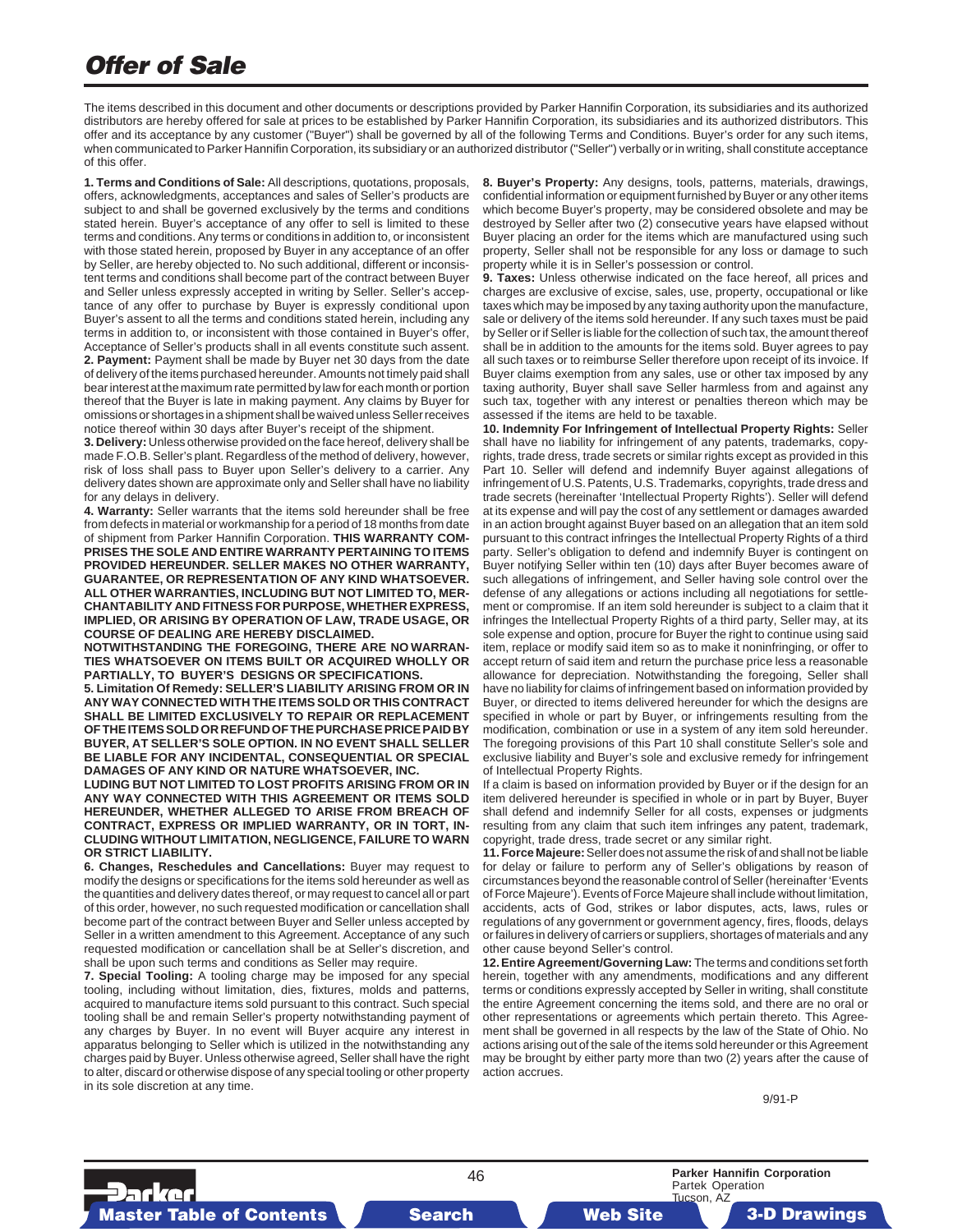![](_page_46_Picture_0.jpeg)

**Parker Hannifin Corporation** 6035 Parkland Blvd. Cleveland, Ohio 44124-4141 Telephone: (216) 896-3000 Fax: (216) 896-4000 www.parker.com

#### **About Parker Hannifin Corporation**

Parker Hannifin is a leading global motion-control company dedicated to delivering premier customer service. A Fortune 500 corporation listed on the New York Stock Exchange (PH), our components and systems comprise over 1,400 product lines that control motion in some 1,000 industrial and aerospace markets. Parker is the only manufacturer to offer its customers a choice of hydraulic, pneumatic, and electromechanical motion-control solutions. Our Company has the largest distribution network in its field, with over 7,500 distributors serving nearly 400,000 customers worldwide.

# **Parker Hannifin Corporation**

#### **Parker's Charter**

To be a leading worldwide manufacturer of components and systems for the builders and users of durable goods. More specifically, we will design, market and manufacture products controlling motion, flow and pressure. We will achieve profitable growth through premier customer service.

#### **Product Information**

North American customers seeking product information, the location of a nearby distributor, or repair services will receive prompt attention by calling the Parker Product Information Center at our toll-free number: 1-800-C-PARKER (1-800-272-7537). In Europe, call 00800-C-PARKER-H (00800-2727-5374).

**The Aerospace Group** is a leader in the development, design, manufacture and servicing of control systems and components for aerospace and related high-technology markets, while achieving growth through premier customer service.

![](_page_46_Picture_10.jpeg)

**The Climate & Industrial Controls Group** designs,

manufactures and markets system-control and fluidhandling components and systems to refrigeration, air-conditioning and industrial customers worldwide.

**The Fluid Connectors Group** designs, manufactures and markets rigid and flexible connectors, and associated products used in pneumatic and fluid systems.

![](_page_46_Picture_15.jpeg)

![](_page_46_Picture_16.jpeg)

**The Seal Group** designs, manufactures and distributes industrial and commercial sealing devices and related products by providing superior quality and total customer satisfaction.

#### **The Hydraulics Group** designs, produces and markets a full spectrum of hyraulic components and systems to builders and users of industrial and mobile machinery and equipment.

**The Automation Group** is a leading supplier of pneumatic and electromechanical components and systems to automation customers worldwide.

![](_page_46_Picture_21.jpeg)

**The Filtration Group** designs, manufactures and

markets quality filtration and clarification products, providing customers with the best value, quality, technical support, and global availability.

**The Instrumentation Group** is a global leader in the design, manufacture and distribution of high-quality critical flow components for worldwide process instrumentation, ultra-high-purity, medical and analytical applications.

Master Table of Contents **3. Dearch Master Table of Contents 3-D Drawings** Search Master Table of Contents 3-D Drawings